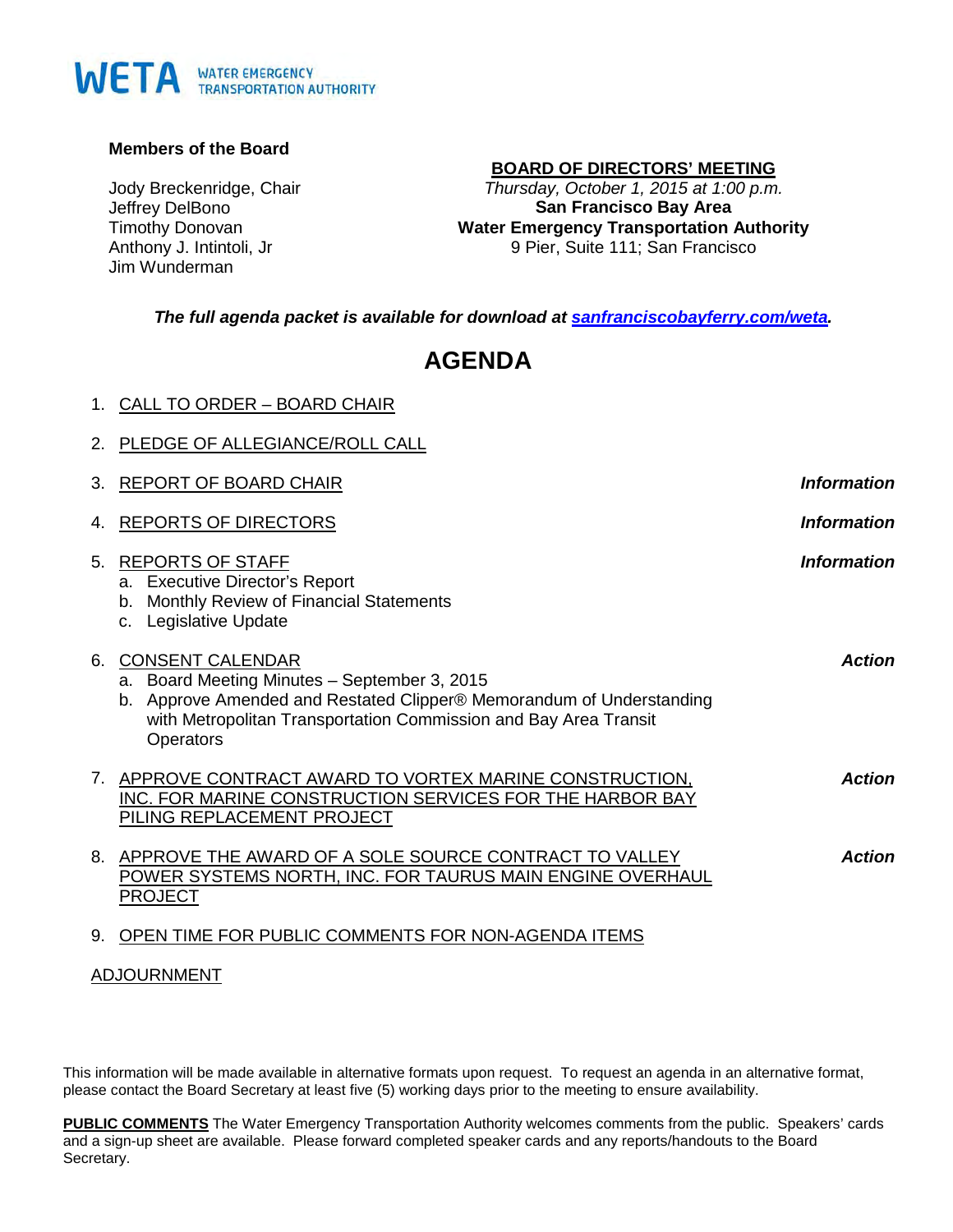Non-Agenda Items: A 15 minute period of public comment for non-agenda items will be held at the end of the meeting. Please indicate on your speaker card that you wish to speak on a non-agenda item. No action can be taken on any matter raised during the public comment period. Speakers will be allotted no more than three (3) minutes to speak and will be heard in the order of sign-up.

Agenda Items: Speakers on individual agenda items will be called in order of sign-up after the discussion of each agenda item and will be allotted no more than three (3) minutes to speak. You are encouraged to submit public comments in writing to be distributed to all Directors.

Water Emergency Transportation Authority (WETA) meetings are wheelchair accessible. Upon request WETA will provide written agenda materials in appropriate alternative formats to individuals with disabilities. Please send a written request to contactus@watertransit.org or call (415) 291-3377 at least five (5) days before the meeting.

**Participation in a meeting may be available at one or more locations remote from the primary location of the meeting. See the header of this Agenda for possible teleconference locations. In such event, the teleconference location or locations will be fully accessible to members of the public. Members of the public who attend the meeting at a teleconference location will be able to hear the meeting and testify in accordance with applicable law and WETA policies**.

Under Cal. Gov't. Code sec. 84308, Directors are reminded that they must disclose on the record of the proceeding any contributions received from any party or participant in the proceeding in the amount of more than \$250 within the preceding 12 months. Further, no Director shall make, participate in making, or in any way attempt to influence the decision in the proceeding if the Director has willfully or knowingly received a contribution in an amount of more than \$250 within the preceding 12 months from a party or such party's agent, or from any participant or his or her agent, provided, however, that the Director knows or has reason to know that the participant has a financial interest in the decision. For further information, Directors are referred to Government Code section 84308 and to applicable regulations.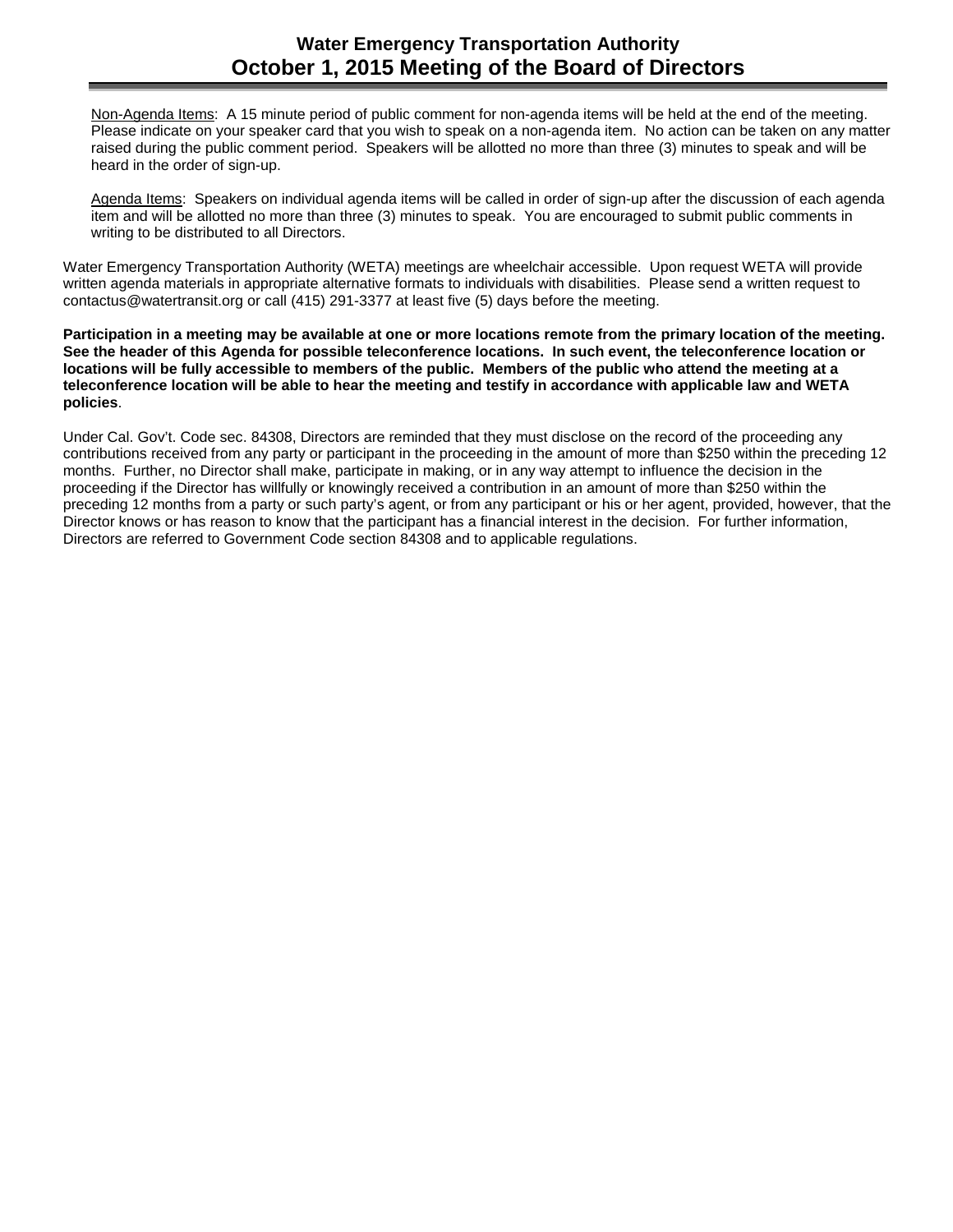

### **M E M O R A N D U M**

TO: WETA Board Members

FROM: Nina Rannells, Executive Director

DATE: October 1, 2015

RE: Executive Director's Report

### **CAPITAL PROJECT IMPLEMENTATION UPDATE**

**Vessel Replacement** –The *Encinal* and *Harbor Bay Express II* are included in the FY 2013/14 Capital Budget for replacement as they have reached the end of their useful lives (generally 25 years) and staff has secured funding commitments for replacement vessels. In December 2013, the Board of Directors approved the contract award to Aurora Marine Design (AMD) for vessel construction management services. The Request for Proposal to construct two new passenger-only vessels was released on September 26, 2014. The Board approved a contract with Kvichak Marine Industries in April 2015 for the construction of two new replacement vessels.

Design and engineering work is underway, main engines for both vessels have been ordered. The first aluminum orders for construction were delivered in late August. Vessel construction began in early September with engine room hull modules beginning assembly.

*Peralta* **Mid-Life Refurbishment -** The ferry vessel *Peralta* was acquired by WETA from the City of Alameda in April 2011 through the transition of the Alameda Oakland Ferry Service to WETA. Built in 2001 by Nichols Brothers Boat Builders, the *Peralta* has been in service for 13 years and has reached its economic mid-life. This refurbishment project consists of replacing or overhauling the main engines, refurbishment of the passenger cabin, hull work, major system renovation, and replacement of control systems and navigation electronics and will extend the useful life of the vessel to the expected full 25 years.

The refurbishment project is separated into two phases. The Phase 1 scope of work includes refurbishment of main engines, generators and gear boxes, installation of new steering hydraulic pumps and rams, passenger cabin renewal including refurbishment of the restrooms, new carpets, vessel drydock, interior vessel paint, provision of spare gearbox, propellers and shafts. Bay Ship & Yacht completed Phase 1 work in mid-2015

Phase 2 will include replacement of all control systems and navigation electronics, snack bar renewal, and exterior cabin paint.

**Vallejo Ferry Terminal Maintenance Dredging** – This project will dredge the Ferry Terminal basin and refurbish the passenger float. The last maintenance dredging episode occurred in 2011; the basin has silted and requires maintenance dredging. CLE Engineering was awarded a contract to assist staff with permitting and project management on October 16, 2014. All permit applications have been submitted, with no delays expected. The Board awarded a contract for the work to Vortex Marine Construction in August 2015 and the work is expected to begin in September and to be completed during the Fall 2015 in-water construction window for the project area. The temporary passenger float has been deployed and refurbishment work on the primary float has begun. Dredging is scheduled for October 1-7.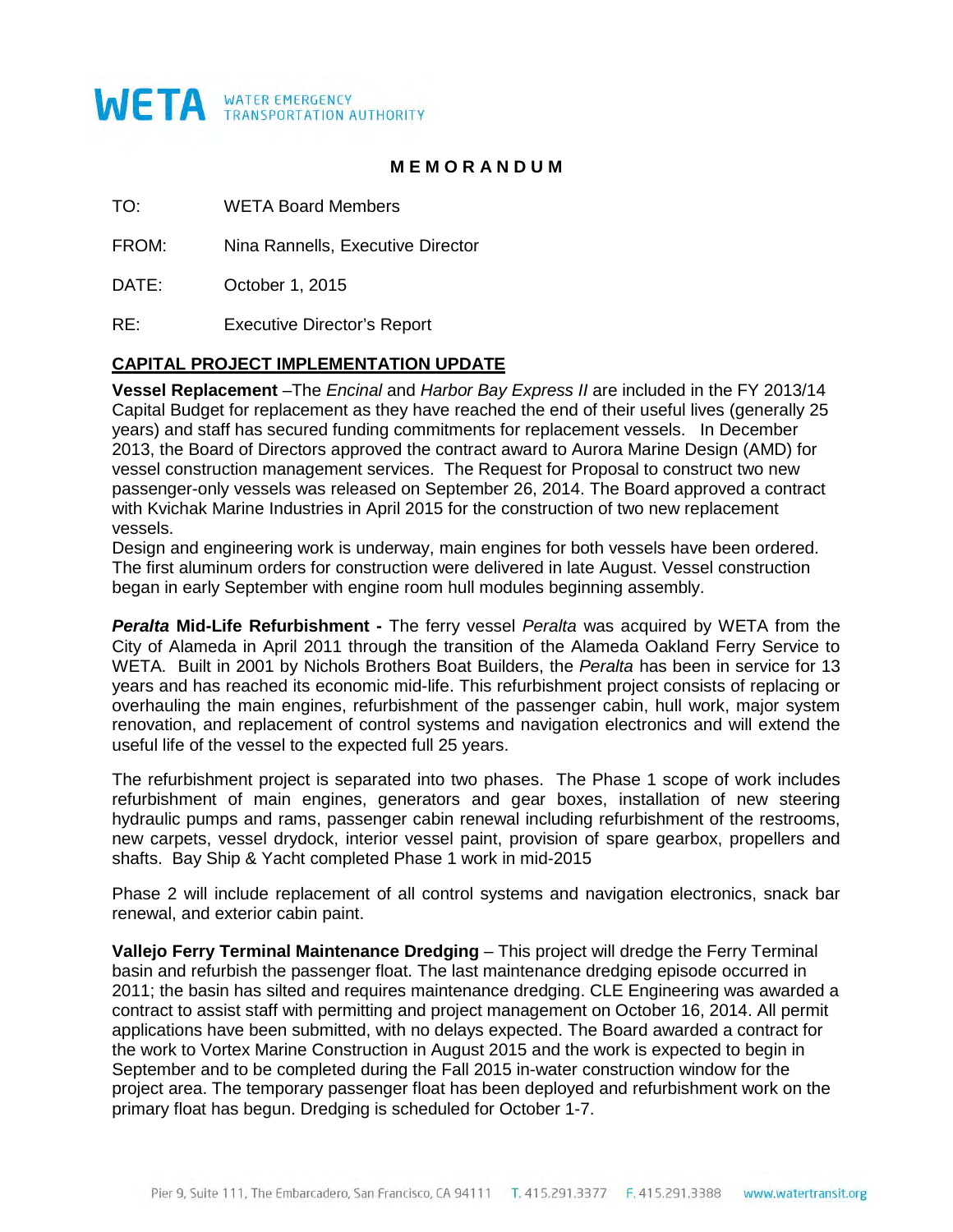**North Bay Operations and Maintenance Facility** – This project will construct a new ferry maintenance facility located at Building 165 on Mare Island in Vallejo in two phases. The landside phase includes site preparation and construction of a new fuel storage and delivery system along with warehouse and maintenance space. The waterside phase will construct a system of modular floats and piers, gangways, and over-the-water utilities.

The Board of Directors awarded a design-build contract for the landside phase to West Bay Builders, now Thompson Builders, in August 2013. Landside construction is substantially complete. Remaining tasks for the landside construction phase include commissioning and testing of systems that run between the landside and waterside portions of the project.

The Board of Directors awarded a design-build contract for the waterside construction phase to Dutra Construction in July 2014. Final design of the waterside phase is complete. The Navy NEPA environmental review work for the waterside portion of the project is complete and WETA entered into a lease with the Navy for the project area submerged lands on July 15, 2015. All required permits for the waterside construction phase of the project have been received. Pile driving activities began the week of August 3, 2015 and were completed on September 2, 2015. A total of 23 piles were driven over a 4 week period. Fabrication of the floats is underway and the floats are anticipated to be delivered to the site in October or November. After the floats are delivered, the construction contractor will begin installation of the superstructure and utility systems.

**Regional Passenger Float Construction** – This project will construct a new regional spare float that can be utilized as a backup for the Vallejo terminal float as well as other terminal sites such as downtown San Francisco when the permanent terminal floats must undergo periodic dry-dock, inspection, and repair. This spare will support ongoing daily services and will be a valuable asset to have available for use in unplanned or emergency conditions. Ghirardelli Associates Inc. was selected as the project construction manager. Procurement of the passenger float construction contract was combined with the North Bay Operations and Maintenance Facility Project construction contract. The Request for Proposals for the project was released on February 28 and the construction contract was awarded to Dutra Construction on July 10, 2014. Final design was completed in December 2014. Float fabrication was completed in Portland, Oregon. Construction of aluminum ramping is nearing completion. The float was launched the week of August 25 and is anticipated to be delivered to the Bay Area by the end of September. The superstructure and ramping will be installed at Dutra's yard in Alameda.

**Central Bay Operations and Maintenance Facility** – This project will develop an operations and maintenance facility at Alameda Point to serve as the base for WETA's existing and future central bay ferry fleet. The proposed project would provide running maintenance services such as fueling, engine oil changes, concession supply, and light repair work for WETA vessels. The new facility will also serve as WETA's Operations Control Center for day-to-day management and oversight of service, crew, and facilities. In the event of a regional emergency, the facility would function as an Emergency Operations Center, serving passengers and sustaining water transit service for emergency response and recovery.

On June 4, 2015, the Bay Conservation and Development Commission (BCDC) voted to approve a Major Permit for construction of the project. Staff is proceeding to complete remaining design work and permitting for the project prior to requesting authorization from the WETA Board to release construction bid documents for the project later this year. Staff has reached out to the Building Trades Council of Alameda County to initiate discussions regarding developing a Project Labor Agreement for this project utilizing the Model Agreement adopted by the WETA Board in December 2013.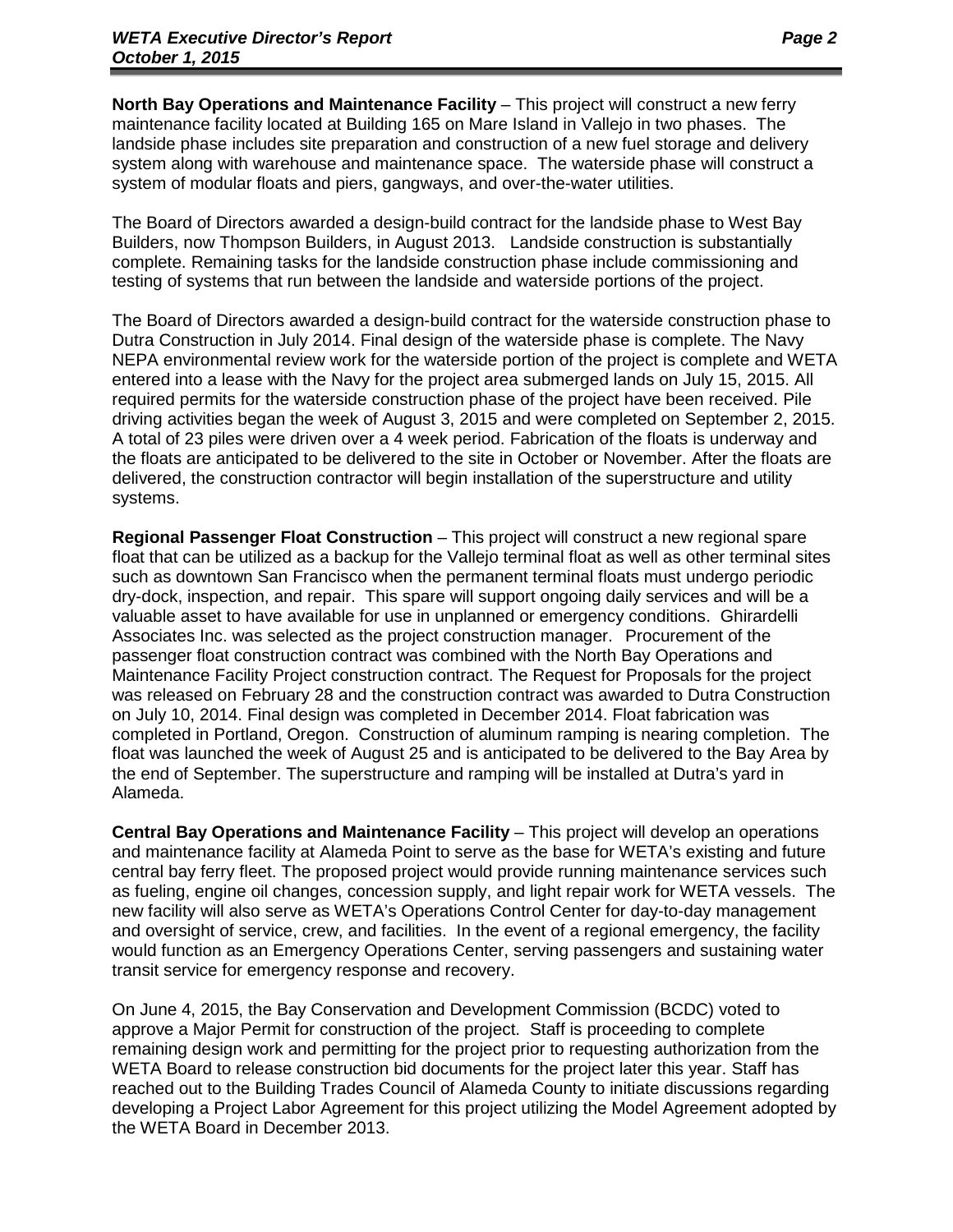Staff is also advancing work to provide a replacement harbor seal haul-out in conjunction with this project. A conceptual design and implementation plan has been developed in coordination with a working group consisting of Alameda community members, City staff, and a marine mammal expert. A request has been submitted to BCDC to amend the project permit to allow for construction of the proposed replacement harbor seal haul-out.

**Downtown San Francisco Ferry Terminal Expansion Project** – This project will expand berthing capacity at the Downtown San Francisco Ferry Terminal in order to support new and existing ferry services to San Francisco as set forth in WETA's Implementation and Operations Plan. The proposed project would also include landside improvements needed to accommodate expected increases in ridership and to support emergency response capabilities.

A Notice of Availability for the Final EIS/EIR and FTA's Record of Decision were published in the Federal Register in September 2014. The WETA Board certified the Final EIR in October 2014, and project plans and specifications are under development. A Memorandum of Understanding with the Port of San Francisco defining roles and responsibilities for project design development was executed in May 2015. On July 1st, the project was presented to the San Francisco Historic Preservation Commission for design review. In July, the USACOE issued a permit to proceed with in-water geotechnical sampling work in support of the project. At its September meeting, the BCDC Design Review Board (DRB) recommended advancing the Downtown project to the full commission.

### **SERVICE DEVELOPMENT UPDATE**

**Richmond Ferry Service** – This service will provide an alternative transportation link between Richmond and downtown San Francisco. The conceptual design includes plans for replacement of an existing facility (float and gangway) and a phased parking plan. The WETA Board adopted a Funding Agreement and Memorandum of Understanding with the Contra Costa Transportation Authority at its March 2015 meeting that funds the operation for a minimum period of 10 years.

Staff is currently working with the FTA on completion of the NEPA environmental review. The NEPA document is anticipated to be complete in the next one to two months. Consultation with the State Historic Preservation Office and National Marine Fisheries Service is complete. Terminal design activities have begun and staff has held initial meetings with the BCDC. The BCDC DRB recommended advancing the project to the full BCDC commission at a meeting on September 2015. The DRB was pleased with design revisions presented in response to the earlier feedback and offered minor additional comments. Staff is coordinating with City of Richmond staff for review by the City's DRB. Staff is also coordinating with City staff to draft the lease agreement for the project. Efforts for vessel procurement to support the Richmond service are underway.

**Treasure Island Service** – This project, which will be implemented by the Treasure Island Development Authority (TIDA), the San Francisco County Transportation Authority (acting in its capacity as the Treasure Island Mobility Management Authority) and the prospective developer, will institute new ferry service to be operated by WETA between Treasure Island and downtown San Francisco in connection with the planned Treasure Island Development Project. The development agreement states that ferry operations would commence with the completion of the  $50<sup>th</sup>$  residential unit.

WETA staff is working cooperatively with City of San Francisco staff to support development of this project, including participating in regular meetings of the City's Technical Advisory Committee convened to update and further develop the Treasure Island Mobility Management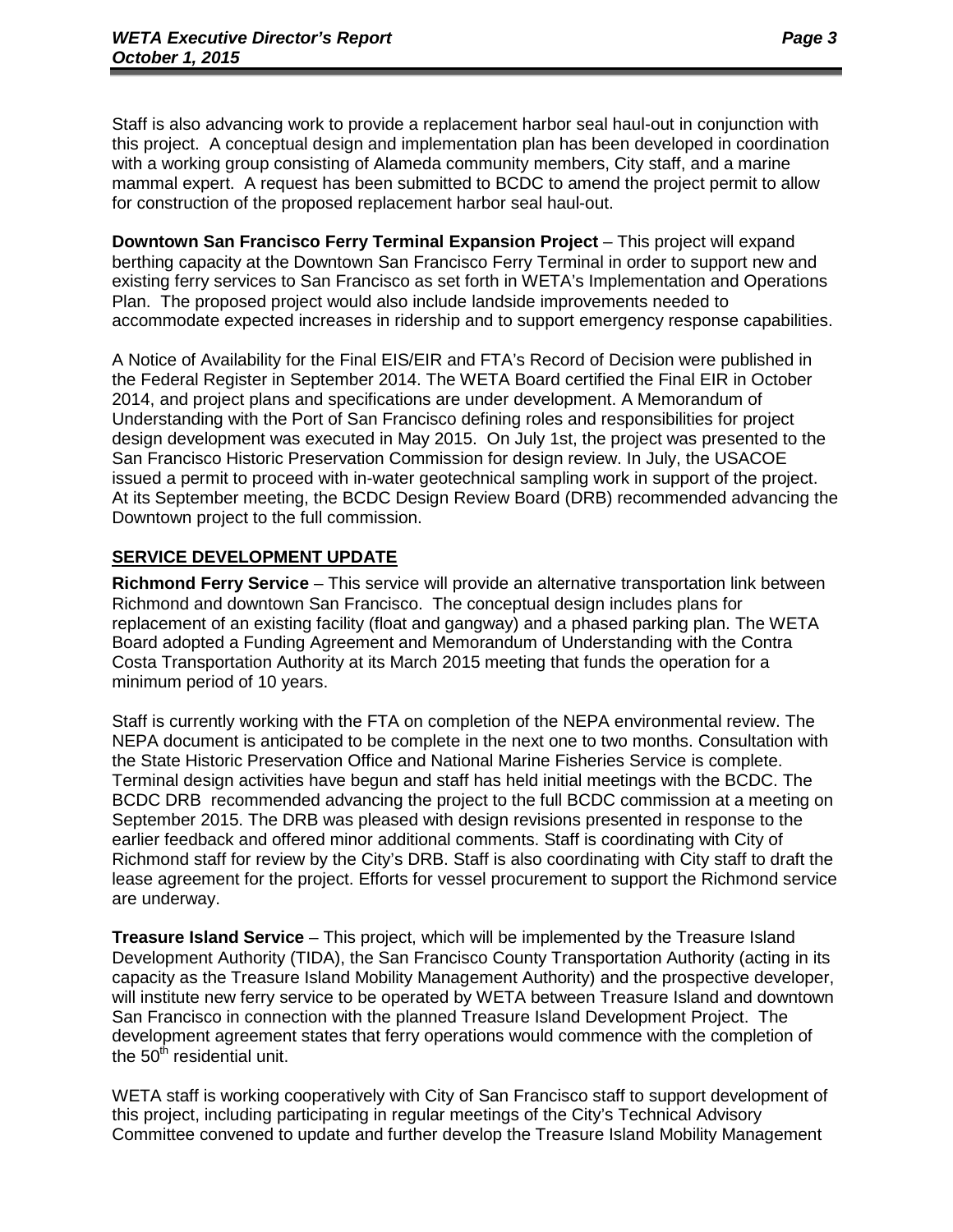Program, which will include new ferry service provided in conjunction with the development project. The City is scheduled to consider adoption of preliminary toll policies in Fall 2015 that will include a financial plan for the Mobility Management Program. Staff has begun negotiation of a Memorandum of Understanding (MOU) with the City that would set forth the terms and conditions under which WETA would operate the future Treasure Island ferry service. The finalization and execution of an MOU for the Treasure Island service would be subject to consideration by the WETA Board.

**Berkeley Environmental Studies** – This service will provide an alternative transportation link between Berkeley and downtown San Francisco. Staff has coordinated with FTA staff to discuss the process for completion of the Final EIS/EIR. FTA has recently expressed that it will not be able to complete the NEPA process and issue a Record of Decision because a long-term operational funding source is not available for the service.

### **SYSTEM STUDIES**

**Alameda Terminals Access Study** – Both ferry terminals in Alameda have experienced a surge in ridership beginning with the first BART strike in July 2013. As a result, parking at both terminals typically spills on to adjacent streets and informal parking lots. WETA is partnering with City of Alameda staff to prepare plans to address the immediate issue and identify mid- to long-term solutions. In response to WETA staff activity, the City of Alameda Transportation Commission formed its own Ad Hoc Subcommittee to investigate improvements for ferry terminal access. In addition to Transportation Commission members and City of Alameda staff, the Subcommittee also includes WETA staff and representatives from AC Transit and local community organizations.

One of the original intents of the WETA Access Plan was to engage agency partners in finding access solutions. The formation of the Ad Hoc Subcommittee represents a success of the planning effort: the City of Alameda is engaged and is helping to improve access to ferry services for its residents. AC Transit has also developed proposals for service to Main Street to share with the Subcommittee. During this time, WETA staff has put access plan activities on hold to work collaboratively with the City and other partners to focus on parking strategies. The plan will restart with a fresh focus on alternative modes such as buses, shuttles, bicycles and pedestrian improvements after the Main Street overflow parking issue is considered by the Subcommittee. It is anticipated that the Access Plan will be released before the end of the calendar year.

**Alameda Seaplane Lagoon Study** - The City of Alameda has proposed a new ferry terminal located along Seaplane Lagoon on the former Naval Air Station at Alameda Point. Consistent with terms of the 2011 Transition Agreement executed between WETA and the City of Alameda, both parties have been working together to explore the viability of a new ferry service connecting Seaplane Lagoon and San Francisco over the past year.

Staff has been working with the City of Alameda on a draft a Memorandum of Understanding (MOU) that would set forth the terms and conditions under which a Seaplane Lagoon Ferry Service would be implemented, including construction of new facilities and service operations. However, the City's designated developer of the Sea Plane Lagoon property -- Alameda Point Partners -- has elected to explore using a private sector operator and private development for the Seaplane Lagoon ferry terminal through the release of a Request for Proposals (RFP) for ferry operations in September. Responses to the RFP are expected the week of September  $21<sup>st</sup>$ .

**Mission Bay Ferry Terminal** – The NBA Champion Golden State Warriors basketball team has identified a preferred arena site at the foot of  $16<sup>th</sup>$  Street in the Mission Bay neighborhood of San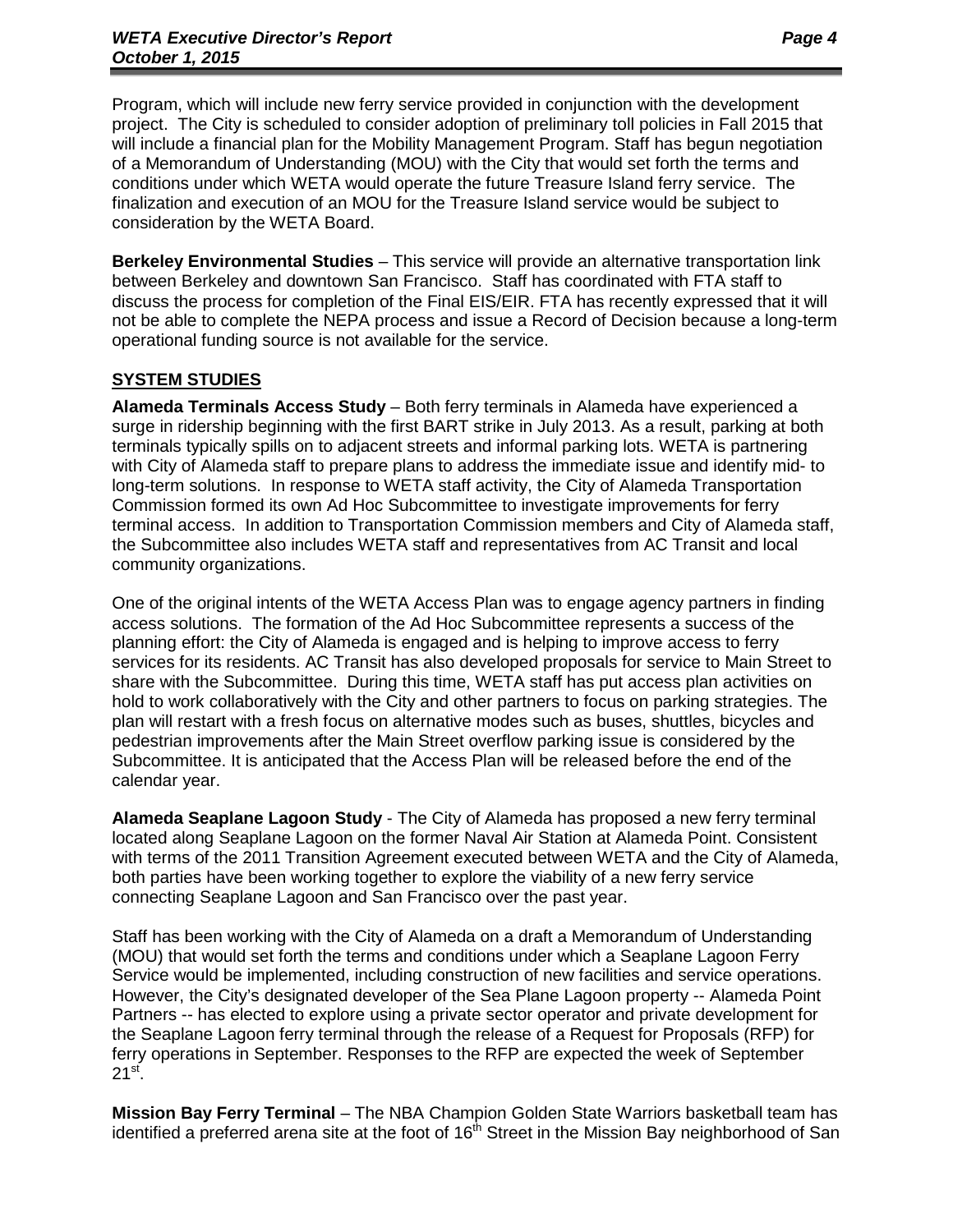Francisco. A Mission Bay ferry terminal has been identified in both WETA and City of San Francisco planning documents as a potential future infrastructure investment but no significant planning or development work has been conducted to date and no funding exists to develop this as a terminal site. The Warriors and the City released an Environmental Impact Report for the proposed arena in early June, 2015, that does not consider a new ferry terminal or ferry service as a part of its project.

**Site Feasibility Studies** – Site feasibility reports have been prepared in cooperation with the cities of Hercules, Martinez, Antioch and Redwood City in an effort to identify site constraints and design requirements and better understand project feasibility and costs associated with development of terminals and services to these cities. The Contra Costa County Transportation Authority, as the county transportation planning and funding authority, has utilized this information to develop a Financial Feasibility of Contra Costa Ferry Service Report (completed June 2014) to assess the feasibility of implementing ferry services in the county. The report concludes that of the candidate ferry terminals in Contra Costa County, only the Richmond project is financially feasible at this time.

### **OTHER**

**Emergency Response Activities Update –** WETA's enabling legislation, SB 976 as amended by SB 1093, directs the agency to provide comprehensive water transportation and emergency coordination services for the Bay Area region. Staff is currently working on several emergency response related activities:

External and Internal Emergency Plan Updates: WETA's external Emergency Water Transportation System Management Plan (EWTSMP) was published and approved in 2009. Navigating Preparedness Associates is assisting staff with evaluating existing plans and capabilities and updating WETA's internal and external emergency response plans. The external draft plan has been reviewed by staff and is undergoing a second revision. This plan has been developed to guide the agency's provision of emergency services in a catastrophic event (such as a major earthquake on the southern Hayward or San Andreas faults) that necessitates a Governor's Proclamation of Emergency and a Stafford Act Disaster Declaration. The agency's internal Emergency Operations Plan, is an appendix to the external plan and will address all other transportation incidents or required changes in service levels. Staff anticipates completion of both plans by the beginning of next year.

Yellow Command Urban Shield 2015 Exercise: Yellow Command is a law enforcement annual functional exercise for emergency operation centers (EOCs) throughout the Bay Area to activate and collaborate through the California Office of Emergency Services (CalOES) Coastal Region EOC (REOC) per the Standardized Emergency Management System. WETA's objectives for this exercise include evaluating coordination with the Coastal Region EOC and U.S. Coast Guard regarding coordination of resources through a liaison in the Coastal Region EOC, assessing WETA's ability to receive and fulfill a request to transport first responders, partially activating the WETA EOC, and transit service suspension and resumption. The exercise took place on September 11. WETA staff partially activated WETA's EOC at Pier 9, and a staff member was also provided as a liaison to the CalOES REOC in Walnut Creek. The exercise went well and allowed staff to practice implementing emergency services as well as coordinating and communicating with partner agencies in a fast paced environment. An After Action Report and Improvement Plan has been developed and improvement items will be implemented over the next year.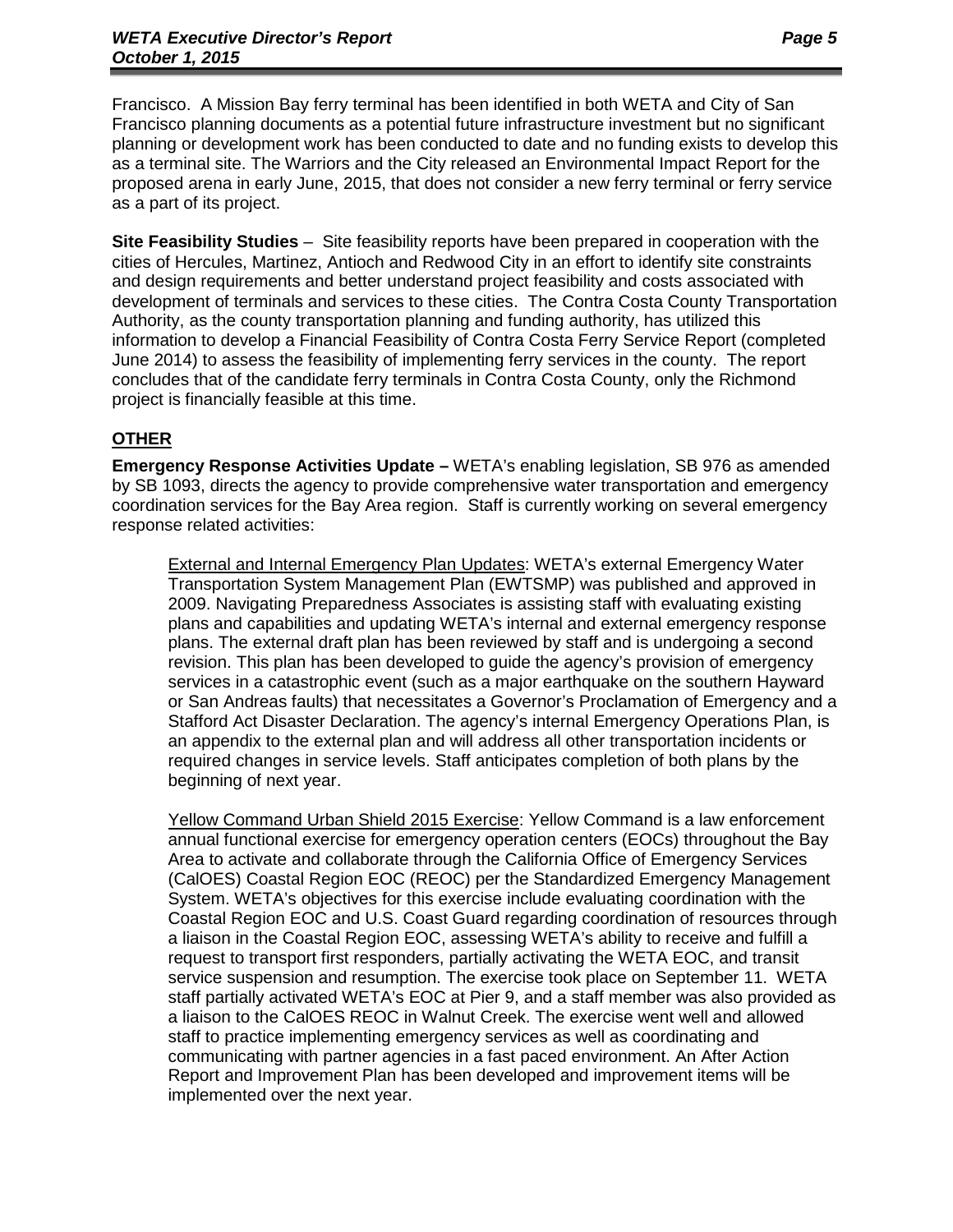San Francisco Fleet Week 2015 Exercise: San Francisco Department of Emergency Management (SFDEM), in partnership with the San Francisco Center for Humanitarian Assistance Disaster Response and the Port of San Francisco, is planning a defense support of civil authorities (DSCA) full scale exercise drill aimed at bringing together area leaders and first responders with the Department of Defense and Homeland Security services to test disaster transportation and logistics strategies and improve the preparedness for and response to a catastrophic disaster. The 2015 exercise is focused on logistics of supply movement. WETA has attended all planning meetings and will participate as an observer during the exercise on Monday, October 5, 2015.

Fueling Exercise with MARAD: WETA staff is coordinating with the Maritime Administration (MARAD) to conduct a fueling exercise this winter to check compatibility of fueling hoses between the MARAD and WETA fleets and fendering requirements for WETA vessels. A planning meeting with WETA, Blue & Gold and MARAD staff has been scheduled for October 13. Staff will keep the Board updated on the selected date for the exercise.

**Vallejo Ticket Office Management Transfer -** On July 1, management of the Vallejo Ticket Office (VTO) was successfully transferred from SolTrans to Blue and Gold Fleet. The transfer is the first step in the evolution of the VTO into a SF Bay Ferry Customer Service Center that will receive and respond to SFBF system wide customer questions submitted via email, phone, or internet.

**Coast Guard Manning Requirements -** Blue and Gold Fleet, our contract operator, was recently informed by the U.S. Coast Guard of a proposed change to the manning requirements of small passenger vessels operating in the San Francisco Bay including WETA vessels operated by Blue and Gold Fleet. Changes proposed would increase the deckhand requirement for WETA's vessels over 149 passengers and would result in an estimated \$2 million annual cost increase to WETA's operation. The bulk of this increase would impact the Vallejo service, which would be required to man vessels with twice as many deckhands as is required today. Staff has reached out directly to the Coast Guard to request additional information regarding their work and analysis supporting this recommendation and to request a consultative process to review and discuss any changes that might be made. On May 27, Nina Rannells, Keith Stahnke, Marty Robbins of Fast Ferry Management and representatives from Blue & Gold Fleet met with United States Coast Guard staff to receive a presentation regarding their work to date and begin the consultative process on this initiative. WETA staff and Blue & Gold Fleet prepared a draft response as requested by the USCG. Initial feedback is the draft letter has provided adequate detail on safety, risks and mitigations for vessels to operate at the current manning levels. Staff was informed that a written request for letters for each vessel inspection file is forthcoming. In addition the 2005 risk assessment for the four North Bay vessels in Vallejo service was located and the only action required is to confirm that any subsequent changes to systems or equipment do not impact the risk assessment findings.

**Senate Bill 231** – SB 231 (Gaines), that qualifies ferries for certain grant programs funded with cap and trade funds, was approved by the Governor on September 9, 2015. This bill makes ferries eligible for both the Affordable Housing and Sustainable Communities Program (AHSC), which was created in the 2014-15 budget to spend 20% of the cap and trade money, and the Low Carbon Transit Operation Program (LCTOP).

**Senate Bill X1-7 and Assembly Bill X1-8** – SB X1-7, introduced by Senator Allen, and AB X1- 8, introduced by Assembly Members Chu and Bloom, are identical measures. These bills would increase the sales and use tax on diesel fuel from 1.75% to 5.25%, beginning July 1, 2016.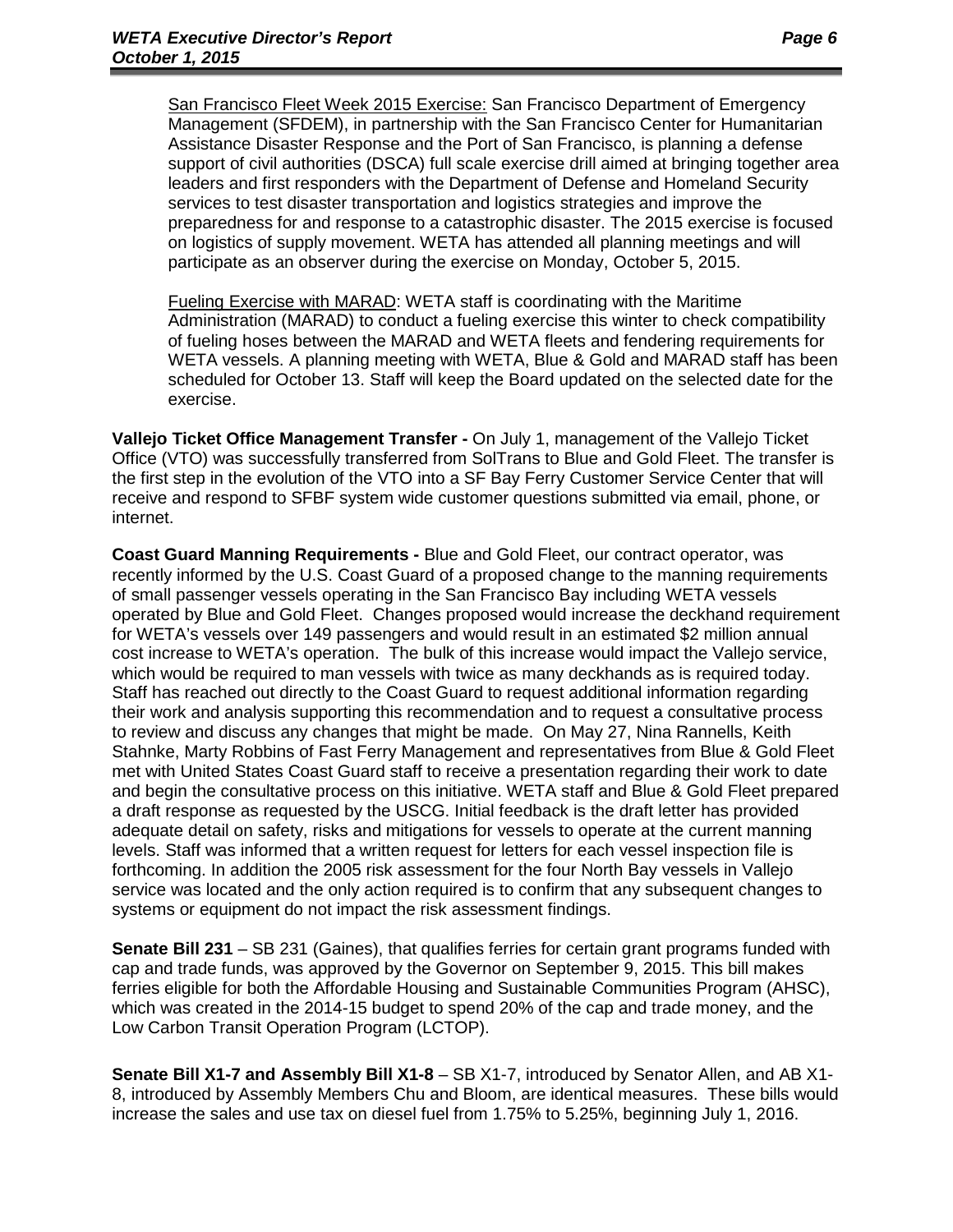This tax increase is expected to generate approximately \$300 million to support public transit's capital maintenance and expansion needs as well as operational needs.

If enacted, WETA's system-wide fuel cost would increase by approximately \$79,000, based upon current usage, and WETA would receive an estimated .additional \$900,000 in State Transit Assistance (STA) funds, based upon the current STA formula.

### **MEETINGS AND OUTREACH**

On September 9, Nina Rannells made a presentation to the Programming and Allocations Committee of the Metropolitan Transportation Commission on WETA's services, ridership and capacity challenges.

On September 9, Board member Intintoli and Nina Rannells made a presentation to the Solano County Transportation Authority regarding the status of WETA's ferry services, plans and projects.

On September 11, WETA staff participated in the Urban Shield Yellow Command 2015 emergency response exercise.

On September 14, Kevin Connolly and Mike Gougherty presented the Downtown San Francisco Ferry Terminal Expansion Project to the BCDC Design Review Board.

On September 14, Kevin Connolly and Chad Mason presented the Richmond Terminal Project to the BCDC Design Review Board.

On September 16, Nina Rannells attended "Sink or Swim" - a BCDC conference on adapting to rising tides in the San Francisco Bay.

On September 21, Nina Rannells attended the ribbon cutting ceremony for the refurbished maintenance and operations facility for the SolTrans bus system in Vallejo.

On September 22, Lauren Gularte attended the final planning meeting for the San Francisco Fleet Week exercise on Monday October 5.

### **OPERATIONS REPORT**

**Extra Services During BART Transbay Closures** - On August 1 and 2 and September 5-7, BART Transbay Tube operations were suspended to permit track repairs to a critical section of track near the West Oakland BART station. In preparation for this disruption, staff worked to develop an expanded service schedule to San Francisco to accommodate anticipated increased passenger demand, doubling trips provided between the East bay and San Francisco and providing one additional round trip between Vallejo and San Francisco. Ridership for the August weekend was almost double that of the previous weekend at approximately 20,000. Ridership during the September closure was similarly strong, with approximately 30,000 passenger trips provided over the three-day holiday weekend.

**Monthly Operating Statistics** - The Monthly Operating Statistics Reports for August 2015 is provided as Attachment A.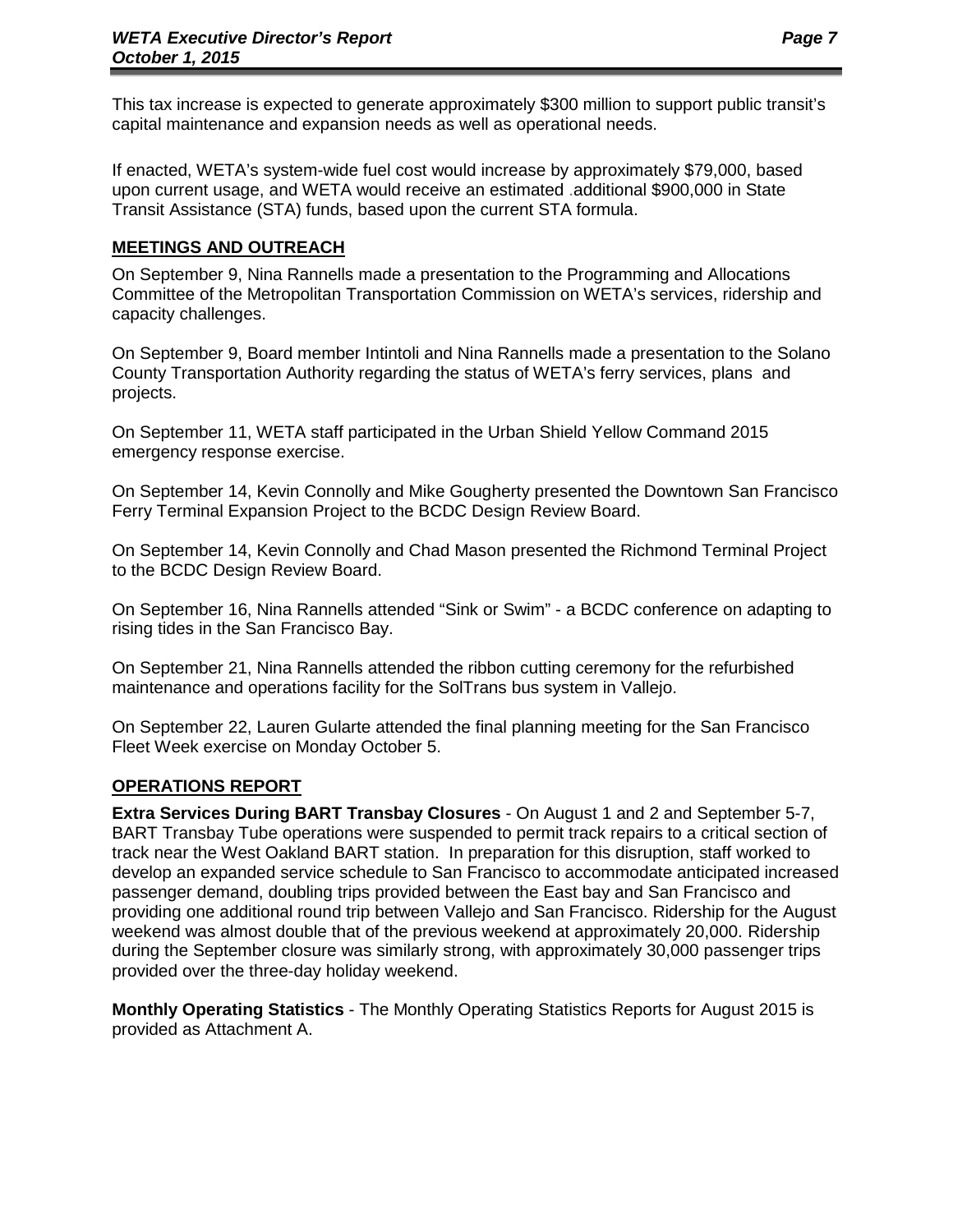#### **Attachment A**

#### **Monthly Operating Statistics Report August 2015**

|                  |                                |                                            | Alameda/       |                   | <b>South San</b> |           |                   |
|------------------|--------------------------------|--------------------------------------------|----------------|-------------------|------------------|-----------|-------------------|
|                  |                                |                                            | <b>Oakland</b> | <b>Harbor Bay</b> | <b>Francisco</b> | Vallejo*  | <b>Systemwide</b> |
|                  |                                | Total Passengers August 2015**             | 128,333        | 25,534            | 9,924            | 94,126    | 257,917           |
|                  | vs. last<br>Month              | Total Passengers July 2015                 | 116,219        | 27,209            | 10,661           | 96,806    | 250,895           |
|                  |                                | Percent change                             | 10.42%         | $-6.16%$          | $-6.91%$         | $-2.77\%$ | 2.80%             |
|                  |                                | Total Passengers August 2015**             | 128,333        | 25,534            | 9,924            | 93,386    | 257,177           |
|                  | vs. same<br>month<br>last year | <b>Total Passengers August 2014</b>        | 94,160         | 20,405            | 7,979            | 82,180    | 204,724           |
| Ridership        |                                | Percent change                             | 36.29%         | 25.14%            | 24.38%           | 13.64%    | 25.62%            |
|                  | vs. prior<br>FY to<br>date     | <b>Total Passengers Current FY To Date</b> | 244,552        | 52,743            | 20,585           | 190,932   | 508,812           |
|                  |                                | Total Passengers Last FY To Date           | 192,489        | 42,515            | 16,021           | 171,254   | 422,279           |
|                  |                                | Percent change                             | 27.05%         | 24.06%            | 28.49%           | 11.49%    | 20.49%            |
|                  |                                | Avg Weekday Ridership August 2015          | 3,980          | 1,216             | 473              | 3,375     | 9,044             |
|                  |                                | Passengers Per Hour                        | 239            | 185               | 61               | 153       | 177               |
| <b>Ops Stats</b> |                                | lRevenue Hours                             | 538            | 138               | 163              | 615       | 1,454             |
|                  |                                | Revenue Miles                              | 6,206          | 3,034             | 2,593            | 16,742    | 28,575            |
| Fuel             |                                | Fuel Used (gallons)                        | 44,505         | 11,841            | 15,338           | 140,378   | 212,062           |
|                  |                                | Avg Cost per gallon                        | \$1.98         | \$1.98            | \$1.98           | \$1.93    | \$1.95            |

*\* Vallejo ridership includes ferry + 5906 Route 200 bus passengers.*

\*\* *August 2015 boardings include BART closure ridership for Alameda/Oakland and Vallejo services, August 1 & 2*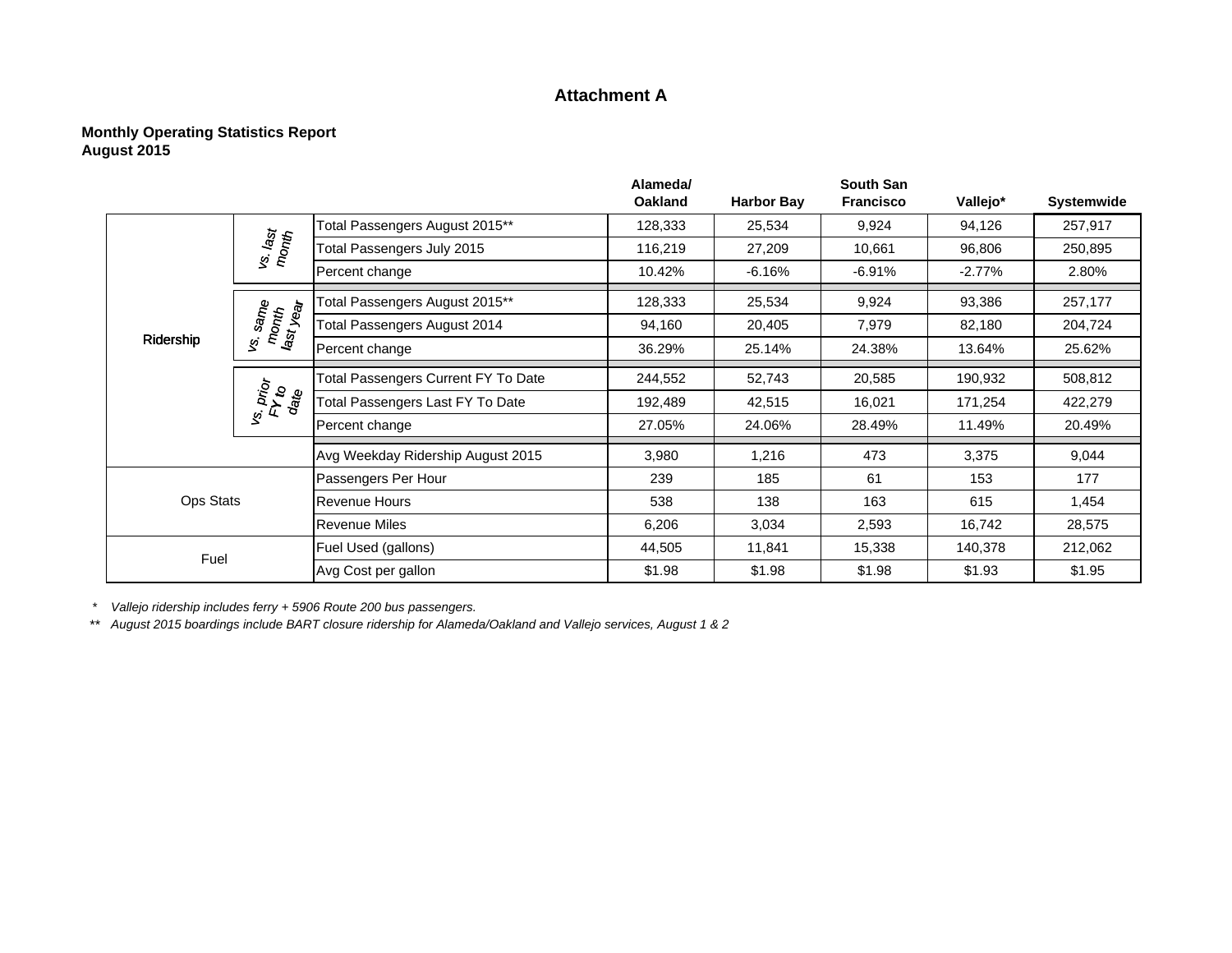#### **MEMORANDUM**

#### **TO: Board Members**

**FROM: Nina Rannells, Executive Director Lynne Yu, Manager, Finance & Grants** 

#### **SUBJECT: Monthly Review of FY 2015/16 Financial Statements for Two Months Ending August 31, 2015**

#### *Recommendation*

There is no recommendation associated with this informational item.

#### *Summary*

This report provides the attached FY 2015/16 Financial Statements for two months ending August 31, 2015.

#### **Operating Budget vs. Actual**

|                                       | <b>Prior Actual</b> | <b>Current Budget</b> | <b>Current Actual</b> |
|---------------------------------------|---------------------|-----------------------|-----------------------|
| Revenues - Year To Date:              |                     |                       |                       |
| Fare Revenue                          | 2,731,611           | 2,464,355             | 3,355,206             |
| Local Bridge Toll Revenue             | 2,223,713           | 3,248,664             | 1,646,018             |
| <b>Other Revenue</b>                  | 500                 | 96,575                | 325                   |
| <b>Total Operating Revenues</b>       | 4,955,824           | 5,809,594             | 5,001,549             |
| <b>Expenses - Year To Date:</b>       |                     |                       |                       |
| Planning & Administration             | 295,179             | 509,589               | 380,283               |
| <b>Ferry Services</b>                 | 4,660,645           | 5,300,005             | 4,621,267             |
| <b>Total Operatings Expenses</b>      | 4,955,824           | 5,809,594             | 5,001,549             |
| <b>System-Wide Farebox Recovery %</b> | 59%                 | 46%                   | 73%l                  |

#### **Capital Acutal and % of Total Budget**

|                               |                   | % of FY 2015/16 |
|-------------------------------|-------------------|-----------------|
|                               | <b>YTD Acutal</b> | <b>Budget</b>   |
| <b>Revenues:</b>              |                   |                 |
| <b>Federal Funds</b>          | 91,308            | 0.30%           |
| <b>State Funds</b>            | 597,676           | 2.42%           |
| <b>Bridge Toll Revenues</b>   | 81,638            | 0.65%           |
| <b>Other Local Funds</b>      | 10,755            | 0.31%           |
| <b>Total Capital Revenues</b> | 781,377           | 1.10%           |
| <b>Expenses:</b>              |                   |                 |
| <b>Total Capital Expenses</b> | 781,377           | 1.10%           |

### *Fiscal Impact*

There is no fiscal impact associated with this informational item.

\*\*\*END\*\*\*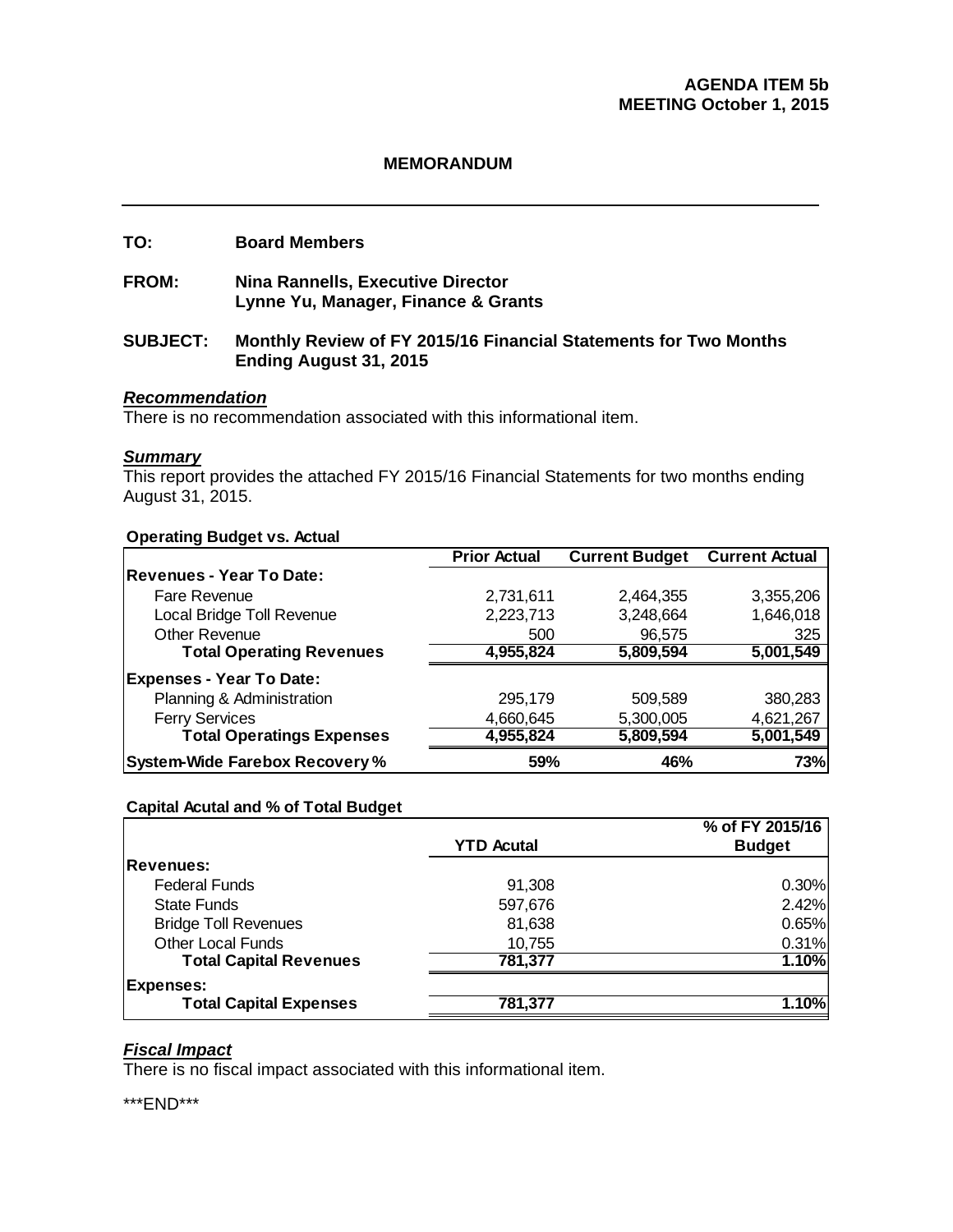#### **San Francisco Bay Area Water Emergency Transportation Authority FY 2015/16 Statement of Revenues and Expenses For Two Months Ending 08/31/2015**

|                                            |                |           |                  |               | % of Year Elapsed | 17.0%  |
|--------------------------------------------|----------------|-----------|------------------|---------------|-------------------|--------|
|                                            |                |           | Year - To - Date |               | <b>Budget</b>     |        |
|                                            | <b>Current</b> | FY2014/15 | FY 2015/16       | FY 2015/16    | FY 2015/16        | $%$ of |
|                                            | <b>Month</b>   | Actual    | <b>Budget</b>    | <b>Actual</b> | Total             | Total  |
| <b>OPERATING EXPENSES</b>                  |                |           |                  |               |                   |        |
| PLANNING & GENERAL ADMIN:                  |                |           |                  |               |                   |        |
| Wages and Fringe Benefits                  | 93,507         | 195,484   | 256,153          | 192,122       | 1,508,000         | 12.7%  |
| <b>Services</b>                            | 31,480         | 66,451    | 252,756          | 187,107       | 1,488,000         | 12.6%  |
| Materials and Supplies                     | 285            | 567       | 4,756            | 3,672         | 28,000            | 13.1%  |
| <b>Utilities</b>                           | 2,267          | 421       | 3,907            | 2,983         | 23,000            | 13.0%  |
| Insurance                                  |                | 18,335    | 3,907            |               | 23,000            | 0.0%   |
| Miscellaneous                              | 5,180          | 9,280     | 20,384           | 5,619         | 120,000           | 4.7%   |
| <b>Leases and Rentals</b>                  | 23,736         | 45,808    | 51.129           | 47,520        | 301,000           | 15.8%  |
| Admin Overhead Expense Transfer            | (29, 808)      | (41, 165) | (83, 403)        | (58, 741)     | (491,000)         | 12.0%  |
| Sub-Total Planning & Gen Admin             | 126,647        | 295,179   | 509,589          | 380,283       | 3,000,000         | 12.7%  |
|                                            |                |           |                  |               |                   |        |
| <b>FERRY OPERATIONS:</b>                   |                |           |                  |               |                   |        |
| <b>Harbor Bay FerryService</b>             |                |           |                  |               |                   |        |
| <b>Purchased Transportation</b>            | 126,870        | 230,415   | 310,391          | 273.234       | 1,827,300         | 15.0%  |
| Fuel - Diesel & Urea                       | 23,491         | 75,079    | 78,307           | 56.264        | 461,000           | 12.2%  |
| <b>Other Direct Operating Expenses</b>     | 17,736         | 52,349    | 84,830           | 52,703        | 499,400           | 10.6%  |
| Admin Overhead Expense Transfer            | 5,142          | 7,526     | 13,929           | 10,110        | 82,000            | 12.3%  |
| <b>Sub-Total Harbor Bay</b>                | 173,239        | 365,368   | 487,456          | 392.310       | 2,869,700         | 13.7%  |
| <b>Farebox Recovery</b>                    | 66%            | 51%       | 41%              | 61%           | 41%               |        |
| Alameda/Oakland Ferry Service <sup>1</sup> |                |           |                  |               |                   |        |
| <b>Purchased Transportation</b>            | 526,759        | 1,003,495 | 995,796          | 1,005,471     | 5,862,350         | 17.2%  |
| Fuel - Diesel & Urea                       | 88,289         | 277,477   | 268,052          | 202,324       | 1,578,050         | 12.8%  |
| <b>Other Direct Operating Expenses</b>     | 60,869         | 114,790   | 205,025          | 123,199       | 1,207,000         | 10.2%  |
| Admin Overhead Expense Transfer            | 13,596         | 15,728    | 37,200           | 26,675        | 219,000           | 12.2%  |
| Sub-Total Alameda/Oakland                  | 689,513        | 1,411,490 | 1,506,073        | 1,357,669     | 8,866,400         | 15.3%  |
| <b>Farebox Recovery</b>                    | 74%            | 63%       | 50%              | 80%           | 50%               |        |
| Vallejo FerryService <sup>1</sup>          |                |           |                  |               |                   |        |
|                                            |                |           |                  |               |                   |        |
| <b>Purchased Transportation</b>            | 767,005        | 1,311,878 | 1,570,480        | 1,684,786     | 9,245,570         | 18.2%  |
| Fuel - Diesel & Urea                       | 271,478        | 906,548   | 857,948          | 551,810       | 5,050,820         | 10.9%  |
| <b>Other Direct Operating Expenses</b>     | 74.147         | 163,290   | 251,238          | 163,619       | 1,479,060         | 11.1%  |
| Admin Overhead Expense Transfer            | 5,001          | 8,224     | 15,288           | 10,012        | 90,000            | 11.1%  |
| <b>Sub-Total Valleio</b>                   | 1,117,631      | 2,389,940 | 2,694,953        | 2.410.227     | 15,865,450        | 15.2%  |
| <b>Farebox Recovery</b>                    | 88%            | 65%       | 51%              | 79%           | 51%               |        |
| South San Francisco FerryService           |                |           |                  |               |                   |        |
| Purchased Transportation                   | 137,537        | 311,472   | 393,725          | 322,294       | 2,317,900         | 13.9%  |
| Fuel - Diesel & Urea                       | 30,427         | 112,262   | 107,438          | 71,891        | 632,500           | 11.4%  |
| <b>Other Direct Operating Expenses</b>     | 16,586         | 60,426    | 93,374           | 54,931        | 549,700           | 10.0%  |
| Admin Overhead Expense Transfer            | 6,070          | 9,687     | 16,986           | 11,945        | 100,000           | 11.9%  |
| <b>Sub-Total South San Francisco</b>       | 190,620        | 493,847   | 611,524          | 461,061       | 3,600,100         | 12.8%  |
| <b>Farebox Recovery</b>                    | 36%            | 21%       | 20%              | 31%           | 20%               |        |
| <b>Total Operating Expenses</b>            | 2,297,650      | 4,955,824 | 5,809,594        | 5,001,549     | 34,201,650        | 14.6%  |
| <b>OPERATING REVENUES</b>                  |                |           |                  |               |                   |        |
| Fare Revenue                               | 1,678,488      | 2,731,611 | 2,464,356        | 3,355,206     | 14,507,900        | 23.1%  |
| Local - Bridge Toll                        | 618,836        | 2,223,713 | 3,248,664        | 1,646,018     | 19,125,200        | 8.6%   |
| Local - Alameda Tax & Assessment           |                |           | 96,576           |               | 568,550           | 0%     |
| Local - Other Revenue                      | 325            | 500       |                  | 325           |                   | 0%     |
| <b>Total Operating Revenues</b>            | 2,297,650      | 4,955,824 | 5,809,594        | 5,001,549     | 34,201,650        | 14.6%  |

*<sup>1</sup>August 2015 - Board approved Operating Budget increase totaling \$825,200 to support Service Enhancements.*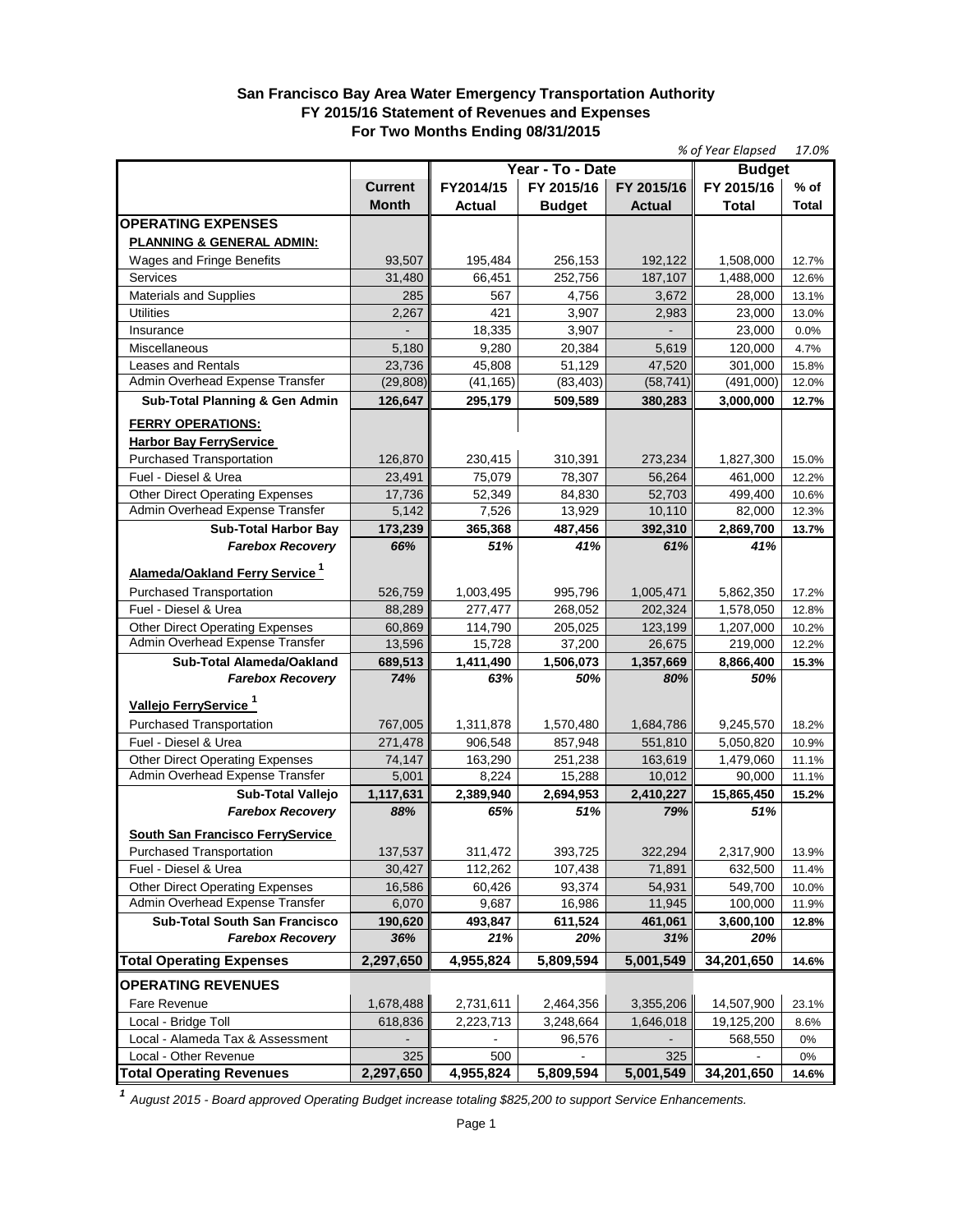#### **San Francisco Bay Area Water Emergency Transportation Authority FY 2015/16 Statement of Revenues and Expenses For Two Months Ending 8/31/2015**

|                                                                    | <b>Current</b>           | Project       | <b>Prior Years</b> | FY2015/16     | FY2015/16                | <b>Future</b> | % of Total               |
|--------------------------------------------------------------------|--------------------------|---------------|--------------------|---------------|--------------------------|---------------|--------------------------|
| <b>Project Description</b>                                         | <b>Month</b>             | <b>Budget</b> | Actual             | <b>Budget</b> | Actual                   | Year          | Project<br><b>Budget</b> |
| <b>CAPITAL EXPENSES</b>                                            |                          |               |                    |               |                          |               |                          |
|                                                                    |                          |               |                    |               |                          |               |                          |
| <b>FACILITIES:</b><br><b>Maintenance and Operations Facilities</b> |                          |               |                    |               |                          |               |                          |
|                                                                    |                          |               |                    | 13,103,334    |                          |               | 58%                      |
| North Bay Operations & Maintenance Facility                        | 181,327                  | 31,082,000    | 17,978,666         |               | 195,593                  |               |                          |
| Central Bay Operations & Maintenance Facility                      | 297,257                  | 45,600,000    | 3,182,898          | 14,317,102    | 303,065                  | 28,100,000    | 8%                       |
| <b>Float Rehabilitation/Replacement</b>                            |                          |               |                    |               |                          |               |                          |
| Regional Spare Float Replacement                                   | 8,798                    | 3,862,000     | 1,457,429          | 2,404,571     | 8,798                    |               | 38%                      |
| Replace Mooring Piles - Harbor Bay Float                           | 1,404                    | 450,000       |                    | 450,000       | 1,404                    |               |                          |
| <b>Terminal Improvement</b>                                        |                          |               |                    |               |                          |               |                          |
| <b>Electronic Bicycle Lockers</b>                                  |                          | 79,500        |                    | 79,500        |                          |               | 0%                       |
| Channel Dredging - Vallejo Ferry Terminal                          | 12,762                   | 1,900,000     | 57,854             | 1,842,146     | 20,009                   |               | 4%                       |
| <b>Terminal Access Improvement</b>                                 |                          | 250,000       |                    | 250,000       |                          |               | 0%                       |
|                                                                    |                          |               |                    |               |                          |               |                          |
| <b>FERRY VESSELS:</b>                                              |                          |               |                    |               |                          |               |                          |
| <b>Major Component Rehabiliation / Replacement</b>                 |                          |               |                    |               |                          |               |                          |
| Vessel Engine Overhaul - Gemini Class Vessels                      |                          | 1,320,000     | 777,927            | 542,073       |                          |               | 59%                      |
| Selective Catalyst Reduction (SCR) System Overhaul                 | ÷,                       | 1,400,000     |                    | 700,000       | $\mathbf{r}$             | 700,000       | 0%                       |
| Major Component & Waterject Rehab - Intintoli                      |                          | 2,860,000     |                    | 2,860,000     |                          |               | 0%                       |
| Major Component Rehabiliation - Solano                             | $\blacksquare$           | 430,000       |                    | 430,000       |                          |               | 0%                       |
| Vessel Mid-Life Repower/Refurbishment                              |                          |               |                    |               |                          |               |                          |
| Vessel Mid-Life Refurbishment - Peralta                            | 11,276                   | 5,260,000     | 3,373,932          | 1,886,068     | 11,556                   |               | 64%                      |
| Vessel Quarter-Life Refurbishment - Gemini                         | 10,031                   | 2,400,000     |                    | 2,400,000     | 10,031                   |               | 0%                       |
|                                                                    |                          |               |                    |               |                          |               |                          |
| <b>Vessel Expansion/Replacement</b>                                |                          |               |                    |               |                          |               |                          |
| Purchase Replacement Vessel - Express II & Encinal                 | 73,001                   | 33,951,000    | 3,227,001          | 17,086,999    | 77,273                   | 13,637,000    | 10%                      |
| Purchase Replacement Vessel - Vallejo                              | 562                      | 21,052,000    | 387                | 4,999,613     | 749                      | 16,052,000    | 0%                       |
| <b>CAPITAL EQUIPMENT / OTHER:</b>                                  |                          |               |                    |               |                          |               |                          |
| Purchase Heavy Duty Forklift                                       |                          | 120,000       |                    | 120,000       | $\overline{\phantom{a}}$ |               | 0%                       |
| <b>Purchase Utility Vehicles</b>                                   |                          | 35,000        | $\overline{a}$     | 35,000        | $\overline{a}$           |               | 0%                       |
| <b>SERVICE EXPANSION:</b>                                          |                          |               |                    |               |                          |               |                          |
| <b>Environmental Studies / Conceptual Design</b>                   |                          |               |                    |               |                          |               |                          |
| Berkeley Terminal - Environ/Concept Design                         |                          | 2,335,000     | 2,186,799          | 148,201       |                          |               | 94%                      |
|                                                                    |                          |               |                    |               |                          |               |                          |
| <b>Terminal/Berthing Expansion Construction</b>                    |                          |               |                    |               |                          |               |                          |
| Downtown Ferry Terminal Expansion - South Basin                    | 100,206                  | 79,580,000    | 3,269,602          | 4,180,398     | 103,394                  | 72,130,000    | 4%                       |
| <b>Richmond Ferry Terminal</b>                                     | 41,287                   | 17,062,500    | 791,931            | 1,240,569     | 49,505                   | 15.030.000    | 5%                       |
| <b>Expansion Ferry Vessels</b>                                     |                          |               |                    |               |                          |               |                          |
| Richmond Ferry Vessels - 2 each                                    |                          | 42,000,000    |                    | 2,000,000     |                          | 40,000,000    | $0\%$                    |
| <b>Total Capital Expenses</b>                                      | 737,911                  | 293,029,000   | 36,304,428         | 71,075,573    | 781,377                  | 185,649,000   |                          |
|                                                                    |                          |               |                    |               |                          |               |                          |
| <b>CAPITAL REVENUES</b>                                            |                          |               |                    |               |                          |               |                          |
| <b>Federal Funds</b>                                               | 76,230                   | 65,275,756    | 9,114,783          | 30,289,489    | 91,308                   | 25,871,485    | 14%                      |
| <b>State Funds</b>                                                 | 573,393                  | 166,257,383   | 22,272,394         | 24,660,205    | 597,676                  | 119,324,784   | 14%                      |
| Local - Bridge Toll                                                | 78,601                   | 54,815,921    | 3,467,192          | 12,622,848    | 81,638                   | 38,725,881    | 6%                       |
| Local - Alameda Sales Tax Measure B                                | 9,406                    | 5,079,940     | 1,450,059          | 2,263,031     | 10,474                   | 1,366,850     | 29%                      |
| Local - Alameda TIF / LLAD                                         | 281                      | 450,000       |                    | 90,000        | 281                      | 360,000       | 0%                       |
| Local - San Francisco Sales Tax Prop K                             | $\overline{\phantom{a}}$ | 1,100,000     |                    | 1,100,000     |                          |               | 0%                       |
| Local - Transportation Funds for Clean Air                         |                          | 50,000        |                    | 50,000        |                          |               | 0%                       |
| <b>Total Capital Revenues</b>                                      | 737,911                  | 293,029,000   | 36,304,428         | 71,075,573    | 781,377                  | 185,649,000   |                          |

*<sup>1</sup> Board approved Project Budget increase of \$200,000, from \$1.7 million to \$1.9 million, in August 2015.*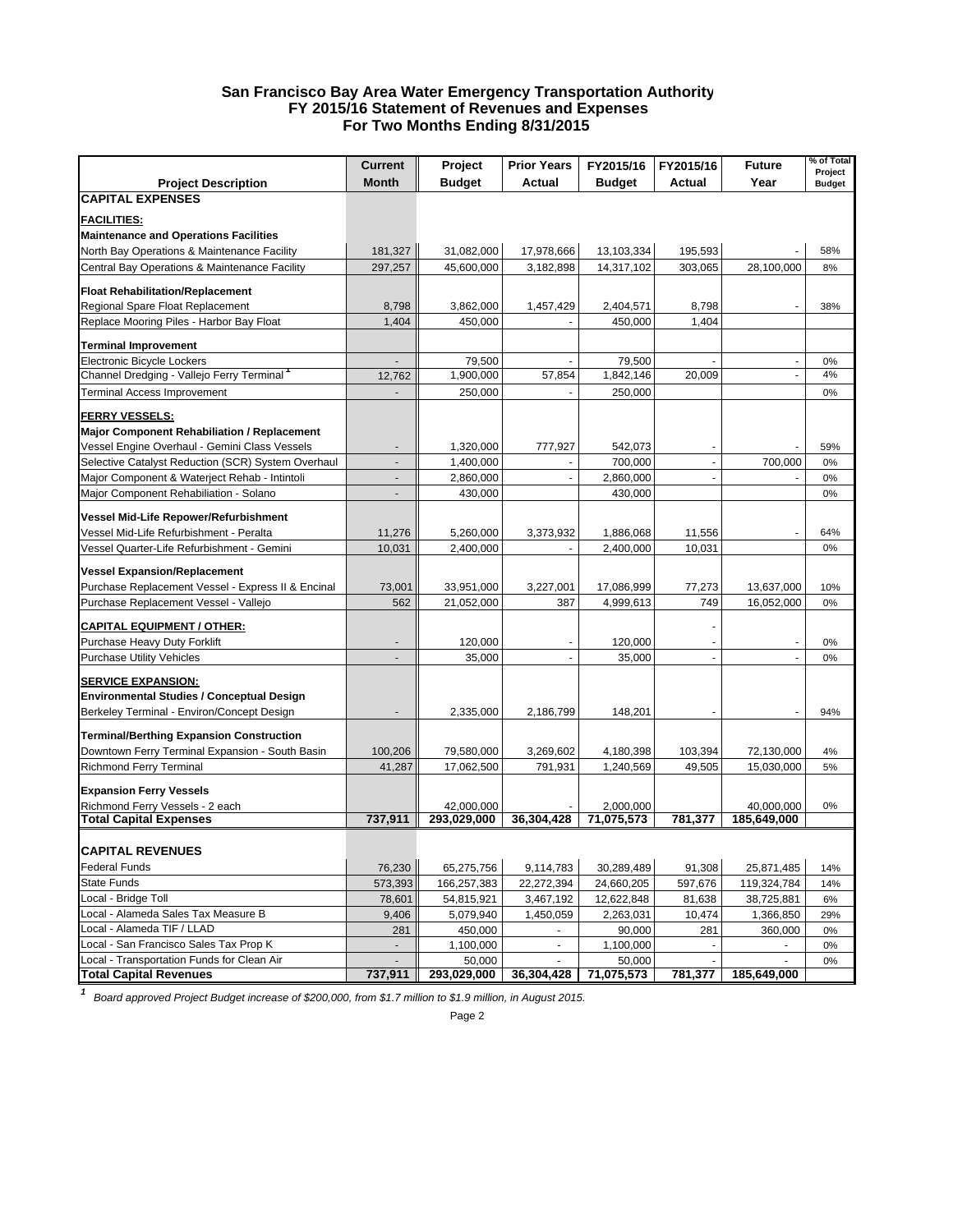### **MEMORANDUM**

#### **TO: Board Members**

### **FROM: Peter Friedmann, WETA Federal Legislative Representative Ray Bucheger, WETA Federal Legislative Representative**

#### **SUBJECT: WETA Federal Legislative Board Report – September 23, 2015**

This report is divided into four sections:

- 1. Status of Efforts to Pass a Long-Term Surface Transportation Bill And What that Means for WETA Priorities
- 2. Political Support for WETA FTA Grant Application
- 3. Status of Tax Benefit for Transit Commuters
- 4. Issues with FTA DBE Requirements

#### **Status of Efforts to Pass a Long-Term Surface Transportation Bill – And What that Means for WETA Priorities**

Due to the inability of Congress to identify a funding mechanism for a long-term surface transportation bill, DOT is currently operating under a short-term extension of current transportation policy (MAP-21). While DOT's legal authority to spend money is set to expire on October 29, Members of Congress view the "real" deadline for action on a long-term bill to be sometime between July and October 2016, as this is when DOT projects that the Highway Trust Fund will need another cash infusion. Given this 2016 "deadline", there is a lack of urgency on Capitol Hill to spend the political capital needed to pass a long-term bill. This means that while we will continue to work on and off Capitol Hill (lobbying key members of Congress, mobilizing/coordinating with our friends in organized labor, continuing to build coalitions) to get an FHWA ferry formula that is more "WETA-friendly" and to increase the amount of funding dedicated to the FTA ferry grant program, we will likely not see the fruits of these efforts until next year, at the soonest.

#### **Political Support for WETA FTA Grant Application**

The FTA issued a Notice of Funding Availability (NOFA) in August for the FTA grant program. For FY2015, \$30 million is available. Applications are due on October 2. WETA will be seeking funding for the Downtown San Francisco Ferry Terminal Expansion project. We were successful obtaining FTA grant money during the last round of funding thanks in large part to strong support from the Bay Area Congressional delegation, including Leader Pelosi. Specifically, we were able to get letters of support from Senators Feinstein and Boxer and from nine members of the Bay Area Congressional delegation, and we facilitated Member-level phone calls to the FTA Administrator. We are seeking the same level of political support for this round of funding, and have enlisted the help of our labor union friends. As part of this process, we have briefed members of the Congressional delegation on the details of the project and have helped them understand that the funding request to FTA will help WETA close the current budget gap and allow the agency to begin construction on as soon as August 2016.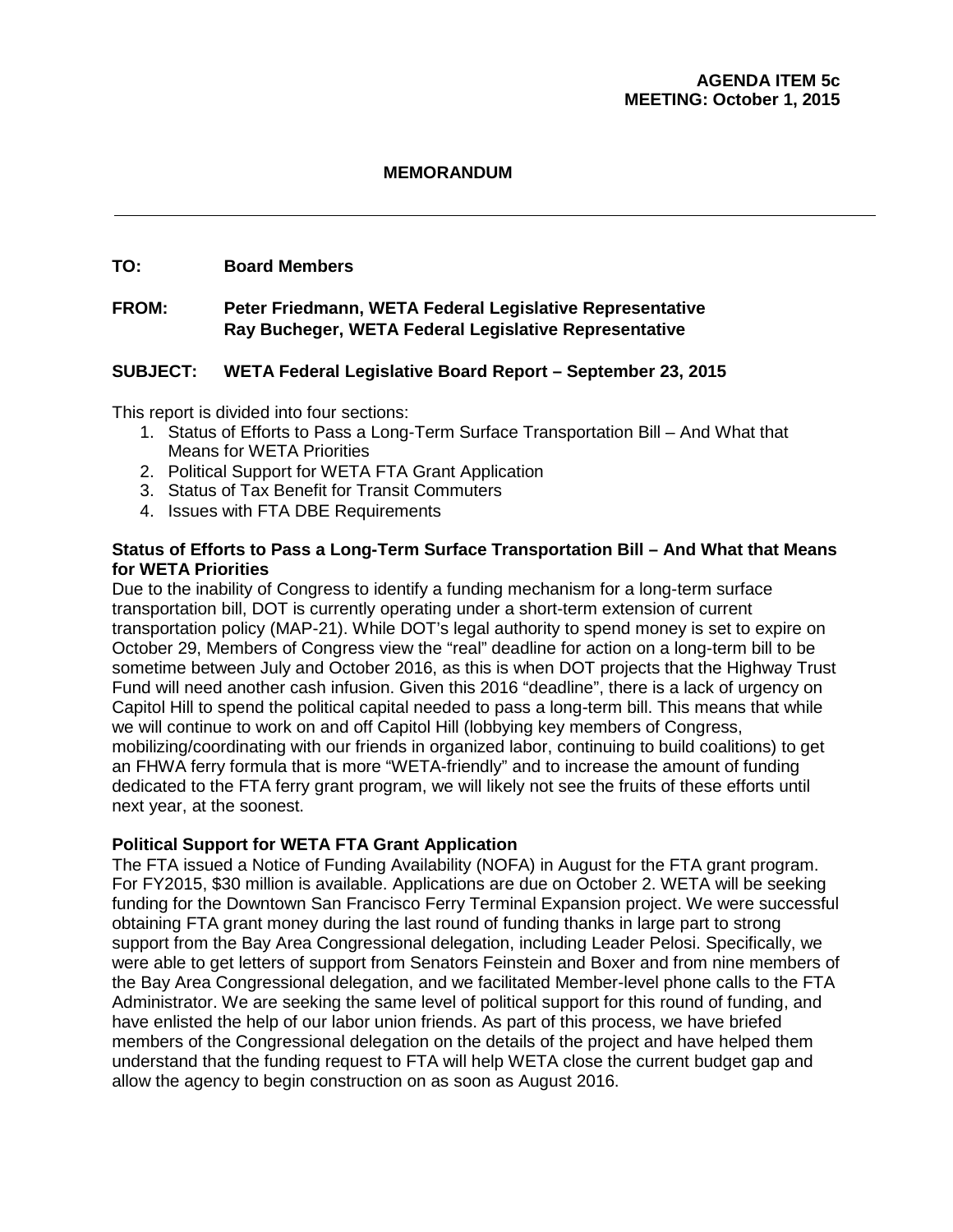### **Status of Tax Benefit for Transit Commuters**

We are continuing to advocate for the provision included the Senate Finance Committee tax "extenders" package that would put commuter tax benefits for transit at the same level as parking. Currently, the tax benefit for transit commuters is \$130 per month, but parkers can get up to \$250 per month. The provision in the Finance package would make the two benefits equal at \$250 per month, through January 1, 2017. We do not expect final passage of the tax package until closer to the end of the year.

#### **Issues with FTA DBE Requirements**

In an effort to ensure nondiscrimination in the award and administration of DOT-assisted contracts in the Department's highway, transit, and airport financial assistance programs, the agency is requiring ferry operators to engage in a new process for setting Disadvantaged Business Enterprises (DBE) goals for new vessel construction work in a manner that is similar to that required of bus manufacturers. This new process may result in delays to new vessel construction projects as WETA and other public ferry operators across the country work with FTA to identify realistic levels of DBE participation in the specialized industry of vessel construction. We are exploring the possibility of having DOT build flexibilities into their DBE requirements in order to help with this emerging issue.

\*\*\*END\*\*\*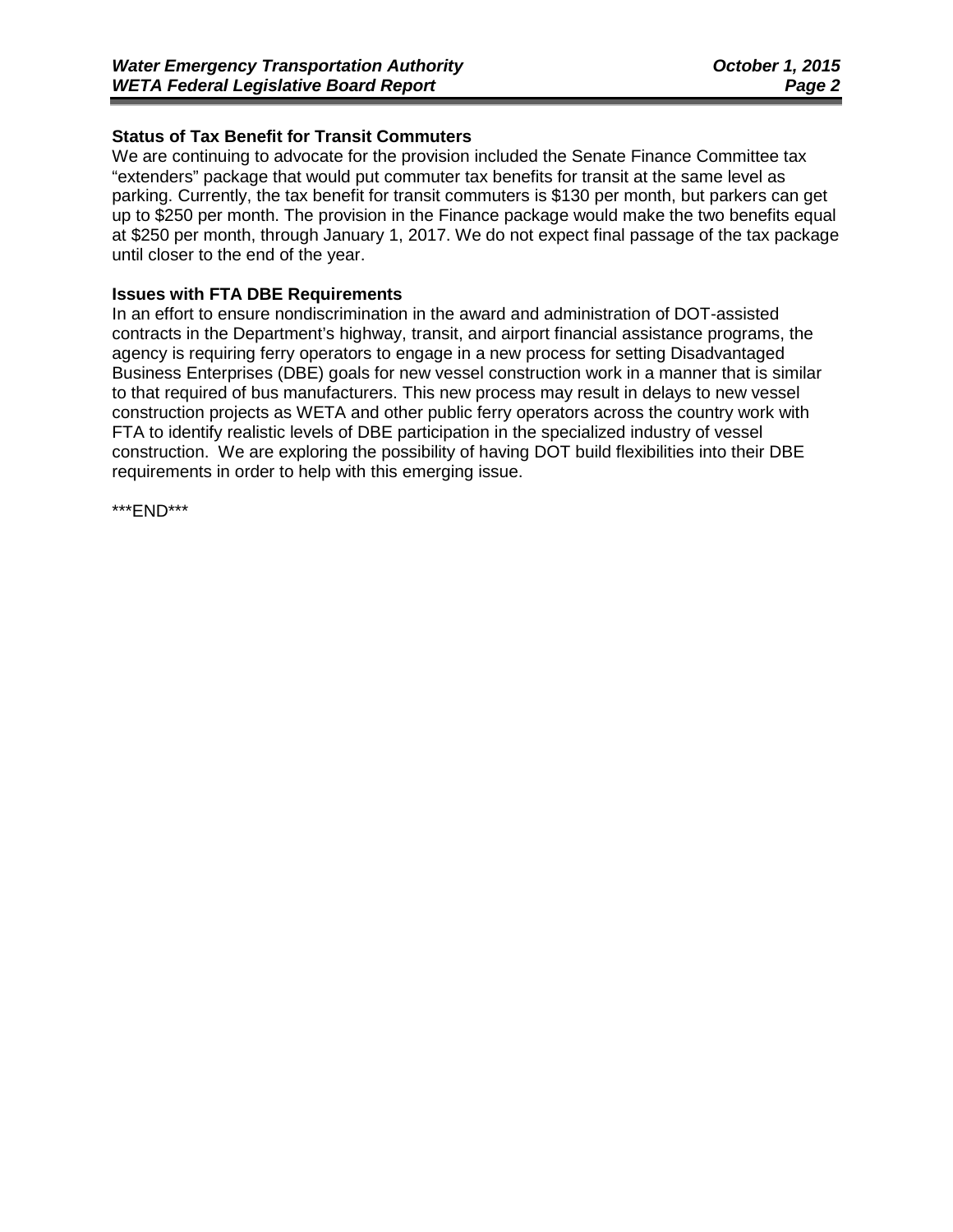#### **AGENDA ITEM 6a MEETING: October 1, 2015**

#### **SAN FRANCISCO BAY AREA WATER EMERGENCY TRANSPORTATION AUTHORITY MINUTES OF THE BOARD OF DIRECTORS MEETING**

### *(September 3, 2015)*

The Board of Directors of the San Francisco Bay Area Water Emergency Transportation Authority met in regular session at the WETA offices at 9 Pier, Suite 111, San Francisco, CA.

### **1. CALL TO ORDER – BOARD CHAIR**

Chair Jody Breckenridge called the meeting to order at 1:03 p.m.

### **2. PLEDGE OF ALLEGIANCE AND ROLL CALL**

Chair Breckenridge led the Pledge of Allegiance. Other directors present were Director Timothy Donovan, Director Anthony Intintoli, and Director Jim Wunderman.

### **3. REPORT OF BOARD CHAIR**

Chair Breckenridge welcomed Director Jim Wunderman to the Board. She noted that Director Wunderman was currently the CEO of the Bay Area Council (BAC) and was familiar with and knowledgeable about the Water Transit Authority (WTA) and its legislative transition to the Water Emergency Transportation Authority (WETA). Chair Breckenridge stated that the BAC had a history of interest in Bay Area transportation and that a BAC report had been instrumental in creating WETA.

Director Wunderman thanked the Board said that the BAC membership included the biggest and fastest growing companies in the Bay Area. He explained that the BAC recognized the importance of water as a transportation mode as well as its importance in emergency response for the region. He said that BAC members, especially those on the peninsula such as Google and Facebook, consider water transit critical for the future and that at the last BAC board meeting a presenter kicked off the meeting with a presentation about the critical need for ferry service. He said that he was excited that Governor Brown had appointed Jody Breckenridge to Chair the WETA because she brought strength and leadership to the Board. He added that he was looking forward to working with WETA and commended the Board and staff on what had been achieved to date.

Director Wunderman also introduced BAC Policy Associate Emily Loper, who he said would be assisting him in bringing resources from the business community and the BAC to further common interests.

### **4. REPORTS OF DIRECTORS**

No reports.

### **5. REPORTS OF STAFF**

Executive Director Nina Rannells shared her written report with the Board and welcomed any questions or comments. She introduced Senior Planner Chad Mason who shared a short video of the launch of the new regional spare passenger float prior to beginning its journey from Oregon to San Francisco. He said that float construction had been completed the prior week by Gunderson Marine in Portland. Mr. Mason explained that the float would serve myriad purposes, including expanding emergency response capacity and as a backup float in Vallejo during the upcoming dredging project.

Ms. Rannells added that the passenger float presently in Vallejo was inherited when WETA assumed operations from the City of Vallejo. She explained that it had been used as a replacement float when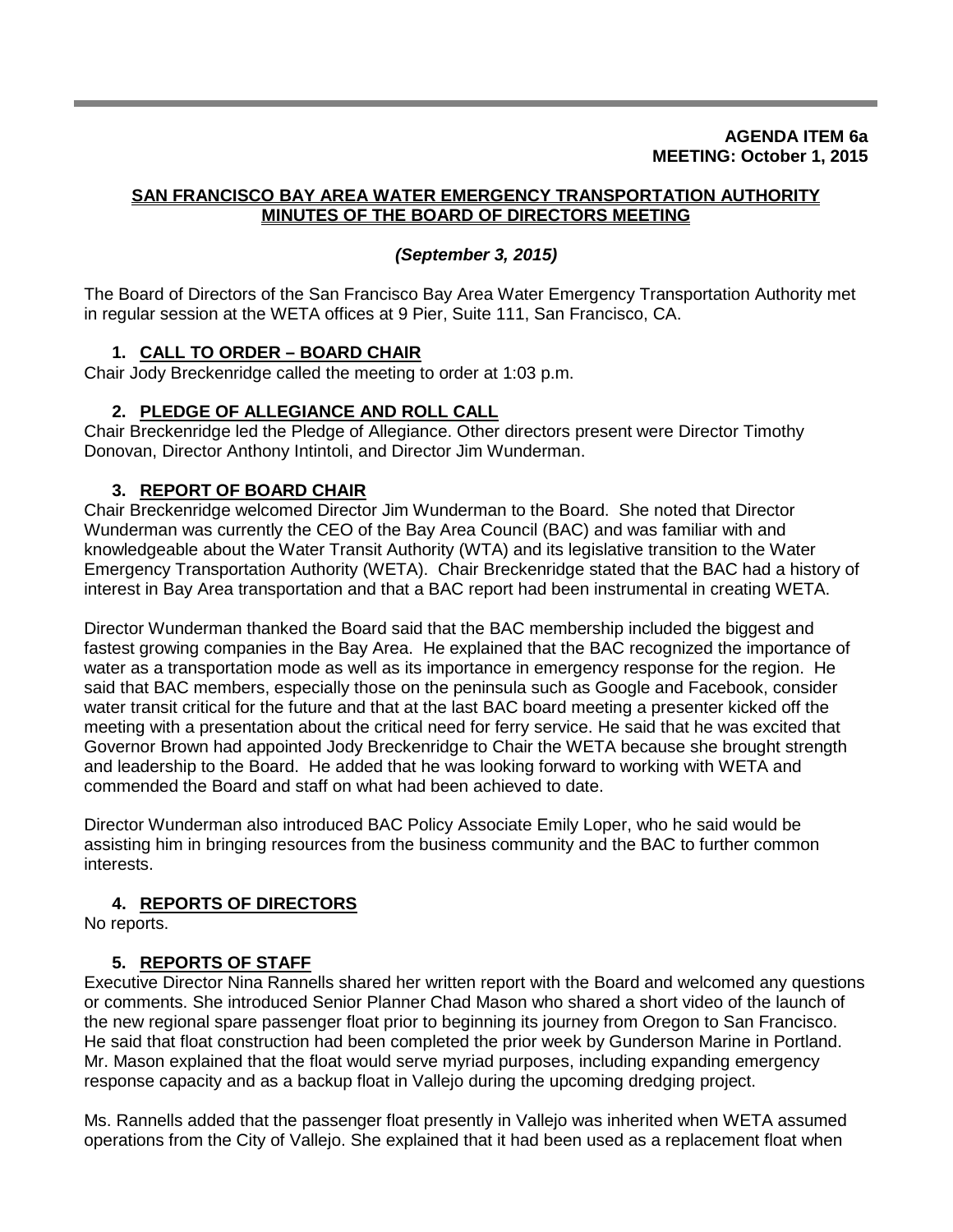the Vallejo terminal had previously been dredged. Construction of the new float, she noted, created opportunities that would further efficiencies and provide a resource across WETA terminals, especially in the event of an emergency.

Mr. Mason also shared an update on the North Bay Operations and Maintenance Facility, noting that the pile driving work which had begun on August 3 had been completed. He explained that the majority of the pile driving had been done with a vibratory hammer and that only two noise complaints had been received on the final day and were resolved the same day with completion of the work. He further explained that these piles would support new floats presently under construction and due to arrive at the facility in October and that they would be outfitted similarly to the new passenger float, with ramping and more complex systems to support fueling.

Director Donovan asked if Building 165 in Vallejo was still part of the plan. Mr. Mason said yes and noted that the Certificate of Occupancy for the building was expected in the coming weeks. Chair Breckenridge pointed out that the North Bay Operations and Maintenance Facility had been envisioned more than eleven years ago by the City of Vallejo and said that its completion was long-anticipated and a major achievement for WETA.

Ms. Rannells reminded the Board that WETA would be participating in the Urban Shield Yellow Command emergency response exercise planned for Friday, September 11. She said that Chair Breckenridge would be in attendance at the Regional Emergency Operations Center (REOC) in Walnut Creek and that Directors Donovan and Intintoli would be at the WETA Emergency Operations Center (EOC) at WETA offices.

Ms. Rannells also reported that she and WETA staff had been working collaboratively with the U.S. Coast Guard on manning requirements for all WETA vessels. She noted that she anticipated a resolution that would support current staffing levels for WETA's services and vessels. Chair Breckenridge noted that the time and work invested in examining manning requirements for the existing fleet would likely provide valuable information for future discussions with the Coast Guard on establishing manning levels for the new, larger, vessels that are currently under construction.

Ms. Rannells advised the Board that WETA would be adding service over the Labor Day holiday weekend due to the scheduled closure of the BART transbay tube. Chair Breckenridge commended staff for their planning to support the BART closure, as well as the outreach to riders and the media about the added service

Director Wunderman asked if staff had issued a press release to encourage more media coverage. Ms. Rannells confirmed that this had been done. She further noted that staff had been invited to speak on KQED's Forum program with Michael Krasny on September 9. She said Manager of Planning and Development Kevin Connolly would be discussing ferry service in the Bay Area on the radio program along with Director Wunderman, speaking on behalf of the Bay Area Council. Director Wunderman said the topic of the upcoming Urban Shield Yellow Command emergency response exercise would be important to include in that discussion as well.

Ms. Rannells advised that she was invited to speak with the Programming and Allocations Committee and the Commission at MTC along with Kathleen Kelly, AC Transit Interim General Manager and Grace Crunican, BART General Manager on Wednesday, September 9. She said the points of discussion would include recent increases in Bay Area transit ridership, what the agencies were doing to address the increased demand in the short term, and ideas being considered to address increased ridership demand in the long-term. She noted that this was an informational discussion meant to inform the Commission as to the issue and potential solutions.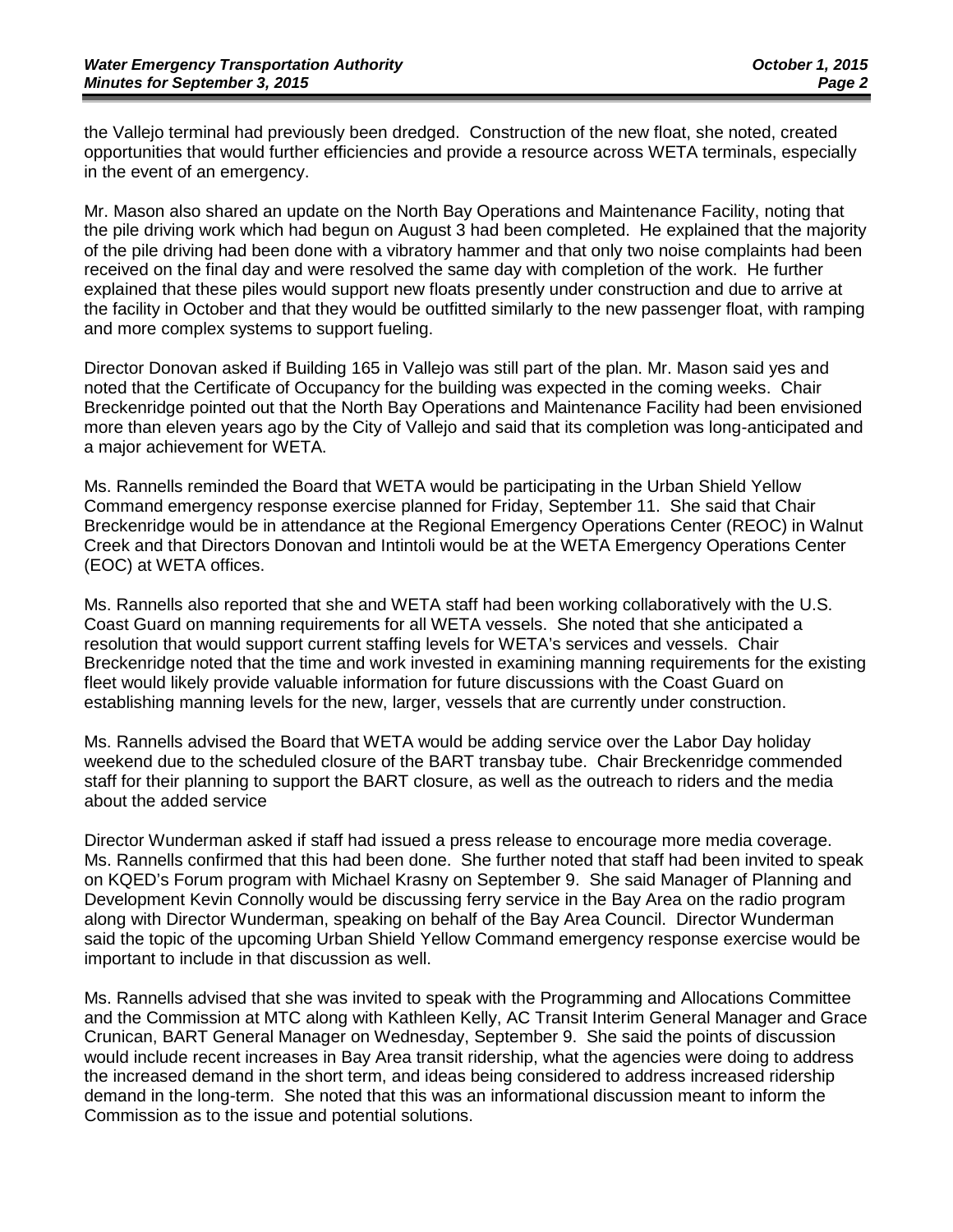Chair Breckenridge referred the Board to page six of the Executive Director's report noting that based on current fuel usage levels Senate Bill X1-7 and Assembly Bill X1-8 would increase WETA's systemwide fuel costs by approximately \$79,000 while increasing State Transit Assistance funding to WETA by about \$900,000 using the current STA formula if passed.

Ms. Rannells reported that she had attended an Informational Hearing at MTC on August 21 that had included MTC Executive Director Steve Heminger, Bay Area Council Senior Vice President of Public Policy Michael Cunningham, and SPUR Regional Planning Director Egon Terplan. She said that the running thread was more funding to support Bay Area transportation needs.

Director Donovan asked for an update on the Seaplane Lagoon study for Alameda and if the project was going to be pursued privately. Chair Breckenridge said that WETA was working with the Alameda City staff on the proposed project which was in a waiting period until WETA heard back from the City staff. She reminded the Directors that the project was still exploratory.

Director Donovan asked if there was any update or time estimate on when the fiftieth residential unit on Treasure Island would be built, triggering ferry plans for the island. Mr. Connolly replied that there was a general working assumption that ferry service for the island would be up and running sometime between 2021 and 2022.

### **Public Comment**

Veronica Sanchez of Master, Mates & Pilots said it would be helpful to get a summary of the projects and funding requests WETA was pursuing with MTC and other agencies, so, as stakeholders and supporters, she and her organization might be able to provide some assistance with furthering WETA's objectives. Chair Breckenridge said that such a list was currently in the works and thanked Ms. Sanchez.

Ms. Rannells referred to the Operations Report, Attachment A, and said she wanted to emphasize that ridership increased by 15 percent from July of 2014 to July of 2015 he extended a special thank you to Blue & Gold Fleet for their work supporting such a dramatic increase in ridership growth.

Chair Breckenridge directed the Board's attention to the financial statements and Director Intintoli stated that the farebox recovery on three of the routes was above the MTC threshold and that the numbers for South San Francisco were particularly impressive given the short amount of time it had been operating.

Ms. Rannells referred the Board to Federal Legislative Board Report and pointed out that staff's primary focus at this time was completion of the FTA Ferry Discretionary Grant Program application, due in October.

#### **6. CONSENT CALENDAR**

Director Intintoli made a motion to approve the consent calendar which included the Board of Directors meeting minutes of August 24, 2015.

Director Donovan seconded the motion and the consent calendar carried unanimously.

Yeas: Breckenridge, Donovan, Intintoli, Wunderman. Nays: None. Absent: DelBono.

#### **7. APPROVE ON-CALL PLANNING, MARINE ENGINEERING AND PROFESSIONAL SERVICE LIST AND CONTRACTS**

Mr. Mason presented this item requesting that the Board approve a list of on-call planning, marine engineering and professional services consultants, to be valid for up to five years and authorize the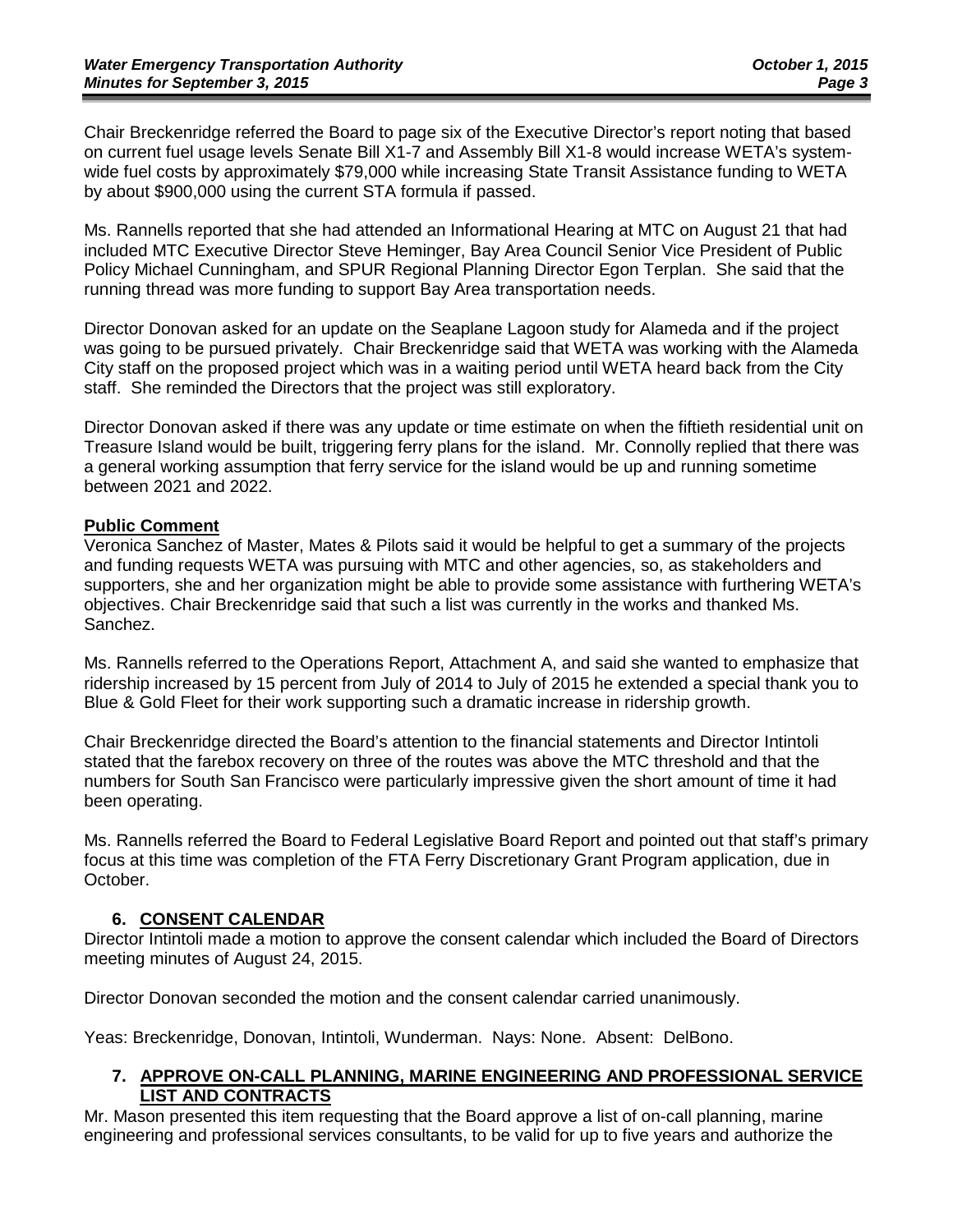Executive Director to negotiate and execute individual agreements with these consultants on an asneeded basis in an amount not to exceed \$150,000 per agreement per year.

Mr. Mason explained that WETA had initiated a practice of sourcing and securing qualified contractors to provide work in planning, engineering and professional services in 2010. Mr. Mason noted that this had allowed WETA direct access to specialized services and to effectively manage peak workloads on short notice.

Mr. Mason further explained 37 Statements of Qualifications (SOQ) had been received in and all were responsive. Mr. Mason said that the SOQs had not been scored and ranked because of the large number received and the wide variety of highly specialized services presented. He said the contacts would be executed on an as-needed basis and actual expenditures would be authorized on a task order basis within established annual budget limits. Mr. Mason concluded his presentation by confirming that approval of the item did not guarantee any offeror any work.

Ms. Rannells said that this particular SOQ process had proven to be an invaluable tool in augmenting WETA's small staff with professionals to assist staff in planning, program development, and engineering and maintenance of its assets. She added that she was appreciative of the Directors' consideration of the item. Director Donovan clarified with Ms. Rannells that approval of the item would not prohibit the Board from approval of contracts to providers not on the list in the future and Ms. Rannells confirmed that it would not.

Director Donovan made a motion to approve the list as presented. Director Wunderman seconded the motion and the item carried unanimously.

Yeas: Breckenridge, Donovan, Intintoli, Wunderman. Nays: None. Absent: DelBono.

Director Donovan made a motion to approve the authorization of the Executive Director to utilize the list as presented in the item. Director Intintoli seconded the motion and the item carried unanimously.

Yeas: Breckenridge, Donovan, Intintoli, Wunderman. Nays: None. Absent: DelBono.

#### **8. APPROVE A SOLE SOURCE CONTRACT WITH MARINE JET POWER AB FOR WATERJET SUBCOMPONENT REPLACEMENT PARTS ON** *INTINTOLI*

Manager of Operations Keith Stahnke presented the item recommending approval of a sole source contract with Marine Jet Power AB (MJP) for waterjet subcomponent replacement parts on the vessel *Intintoli* and authorizing the Executive Director to negotiate and execute an agreement in an amount not to exceed \$477,000.

Mr. Stahnke explained that the sole source procurement was being recommended because there were no other manufacturers of the specific parts needed to maintain and repair the waterjets currently installed on the vessel *Intintoli*. He further noted that MJP had supported the repair and maintenance of the waterjets since 1997, when they were first put into service. Mr. Stahnke explained that the parts would be installed by a shipyard in a competitive Request for Proposal process and that the sole source procurement was set forth in the WETA Administrative Code allowing for procurement of items noncompetitively when there was only a single source available and also permitted under Federal regulations.

Chair Breckenridge confirmed that replacement of the waterjets would exceed the cost of the replacement parts to rehab them.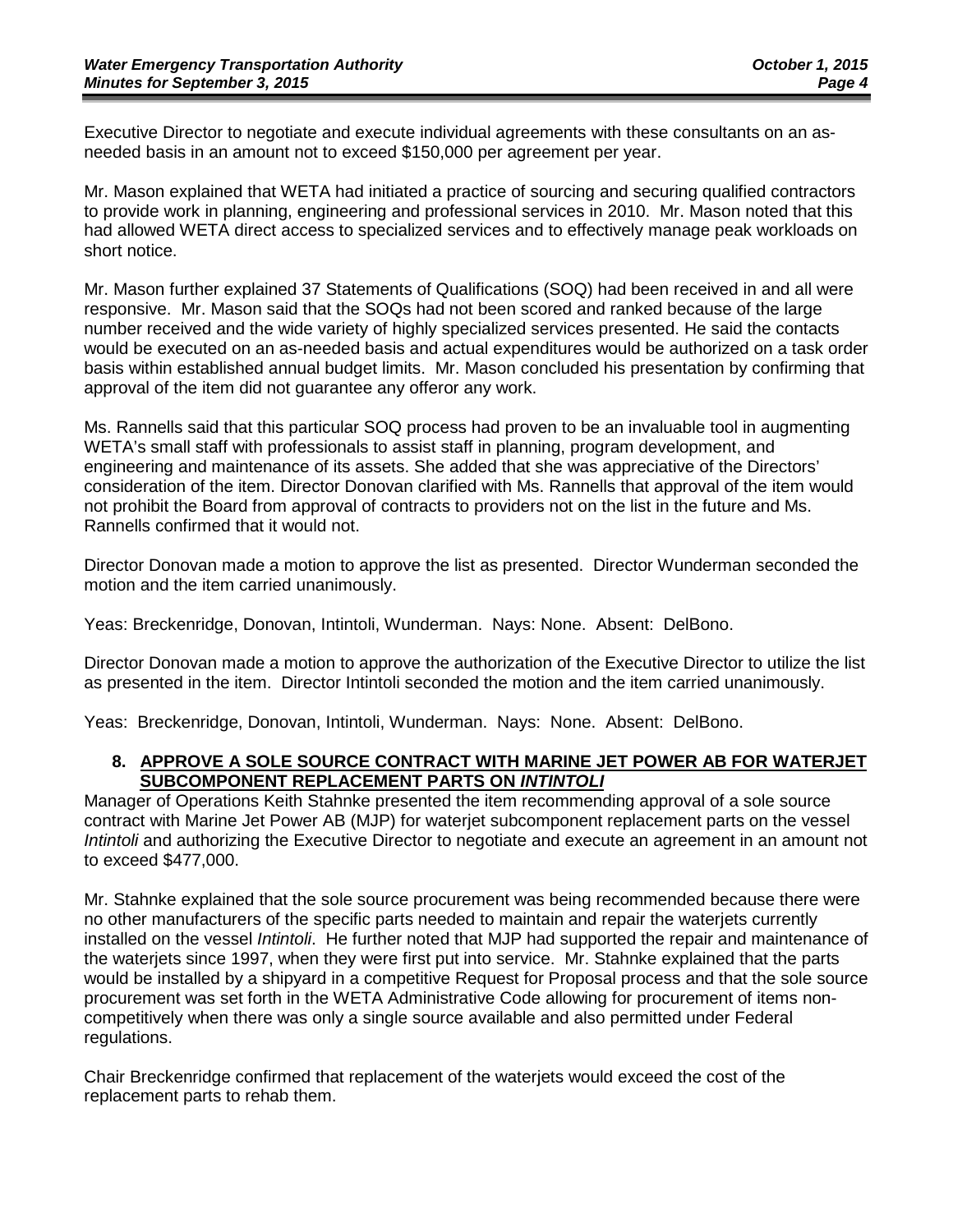Director Wunderman asked how staff had determined that replacement parts were not available from a manufacturer other than MJP. Mr. Stahnke explained that the *Intintoli* waterjets were manufactured by MJP and that MJP was the sole source globally for their parts. He added that the waterjets could be replaced providing more options for parts procurement but that would be at a much greater cost. Mr. Stahnke further noted that the overhaul of the waterjets would improve overall vessel reliability and reduce operating and maintenance costs.

Director Wunderman asked if the need for the waterjet replacement parts had been anticipated in the capital budget or if it had arisen suddenly. Mr. Stahnke explained that the project had been anticipated and further noted that staff anticipated that the cost for the waterjet overhaul to be offset within four or five years by the vessel's resulting fuel savings. Ms. Rannells pointed out that this and the following item were related to the larger project of routine and major maintenance programs to ensure safe and efficient operations of the WETA fleet.

Mr. Stahnke noted that the request had been released for a shipyard to do the work to be completed by the end of the scheduled maintenance window in February 2016. Ms. Rannells further explained that there were federal funding requirements and restrictions which contributed to the decision to order the parts now and that those required a long lead time and a lot of planning.

Director Wunderman asked how long the work on the waterjets overhaul would take once parts had been received, and Mr. Stahnke said the work was estimated to take 60-70 days. Director Wunderman asked for confirmation that the waterjet overhaul work related to the recommended item would be done at the same time, by the same shipyard, as the following item regarding reduction gear subcomponent replacement. Mr. Stahnke confirmed that all of the work related to Items 8 and 9 on the agenda would be performed by the shipyard simultaneously, and that the shipyard award would also include some additional miscellaneous maintenance work.

Director Intintoli made a motion to approve the item. Director Donovan seconded the motion and the item carried unanimously.

Yeas: Breckenridge, Donovan, Intintoli, Wunderman. Nays: None. Absent: DelBono.

#### **9. APPROVE A SOLE SOURCE CONTRACT WITH ZF MARINE LLC FOR REDUCTION GEAR SUBCOMPONENT PARTS REPLACEMENT ON** *INTINTOLI*

Mr. Stahnke presented this item recommending approval of a sole source contract with ZF Marine LLC (ZF) for reduction gear subcomponent parts on *Intintoli* and authorizing the Executive Director to negotiate and execute an agreement in an amount not to exceed \$196,000.

Mr. Stahnke explained that ZF had been supporting their repair and maintenance since the vessel was first delivered in 1997. He noted that the upgrades that would be performed with the ZF reduction gear would improve overall vessel reliability and reduce operating maintenance costs. He confirmed that the cost associated with this item was included in the budget

Director Intintoli made a motion to approve the item. Director Donovan seconded the motion and the item carried unanimously.

Yeas: Breckenridge, Donovan, Intintoli, Wunderman. Nays: None. Absent: DelBono.

#### **10. APPROVE CORRECTIVE ACTION PLAN FOR SOUTH SAN FRANCISCO FERRY SERVICE FOR SUBMITTAL TO THE METROPOLITAN TRANSPORTATION COMMISSION**

Mr. Kevin Connolly presented this item requesting Board approval of a Corrective Action Plan for South San Francisco service for submittal to the Metropolitan Transportation Commission (MTC) as required.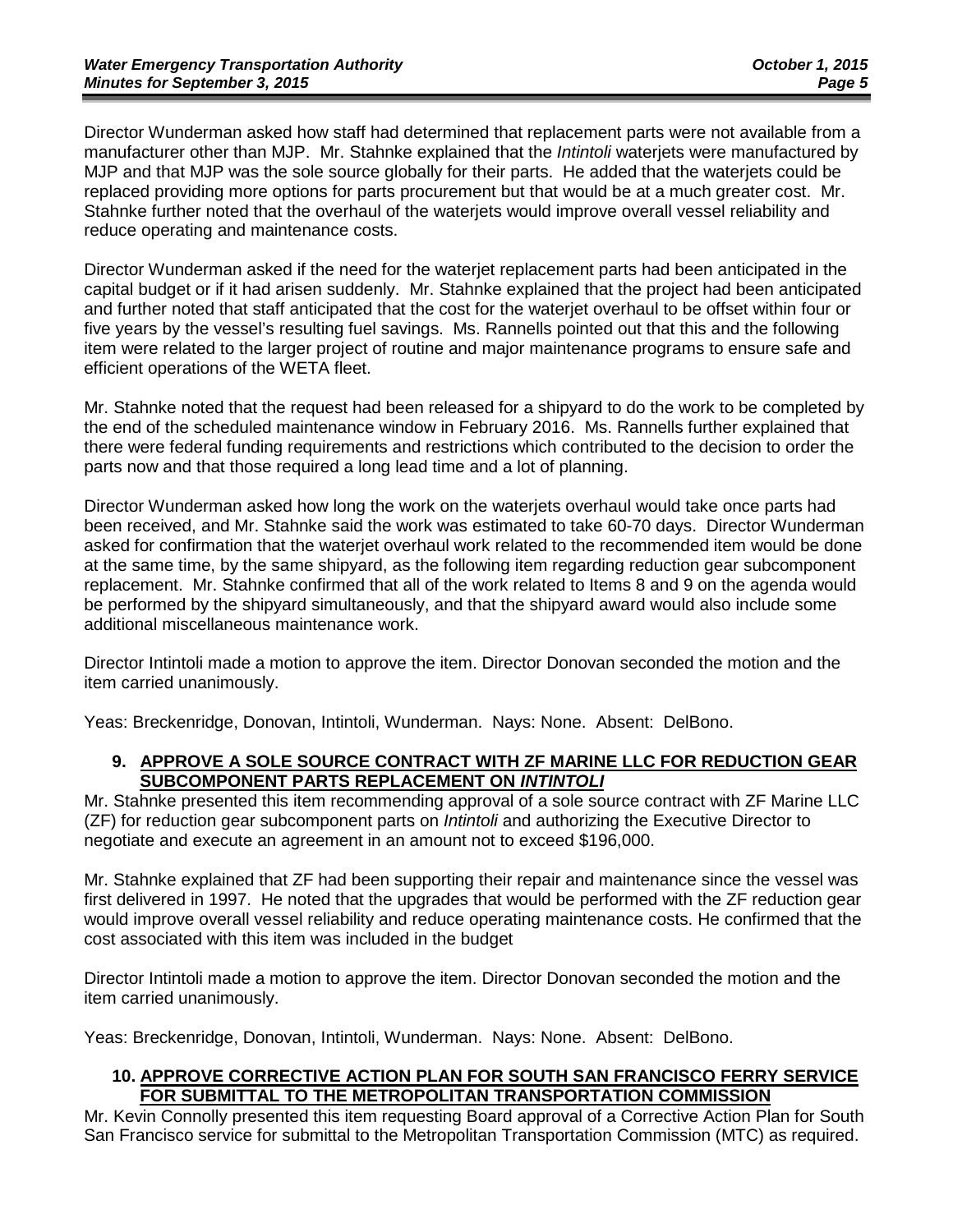Mr. Connolly shared the background and history of the South San Francisco service as well as an overview of how the service was currently being evaluated by MTC. He said that MTC required any ferry services that did not meet a farebox recovery of 40 percent by year three of operations to create and submit a Corrective Action Plan (Plan) for the Commission's approval. He noted that the 40 percent requirement was the highest of all modes in the region. Mr. Connolly reviewed the proposed WETA Corrective Action Plan with the Board.

Director Intintoli asked if the constant threat of disruption or cancellation could have a negative effect on South San Francisco ridership and Mr. Connolly said that the concern had been raised with MTC on several occasions.

Chair Breckenridge asked how rail and bus service was measured and Mr. Connolly said it was measured on route and extension.

Mr. Connolly noted that South San Francisco service had more than tripled its ridership during its three years of service and that overall system-wide ridership had grown by 42 percent in the same time period. He further explained that the Harbor Bay service route took 14 years to reach the 40 percent farebox recovery and had about the same return after 10 years of service as the South San Francisco had just after three years of operation.

Director Wunderman asked what loads the South San Francisco vessels were typically seeing and what the numbers would look like if they were operating at capacity. Mr. Connolly said the service was generally served by WETA's 149-passenger vessels and that capacity could be ramped up to support more demand as the service grew by using higher capacity vessels. He said he expected that such a vessel would be needed within about a year if service continued to grow and he was confident that the 40 percent farebox recovery would be met by year eight or nine.

Mr. Connolly said that the South San Francisco service had the highest number of riders who used their bikes to get to the terminal at 43 percent and that many riders also used the San Mateo County operated shuttles to access the terminal. He further noted that the ferry service encouraged transitoriented development in South San Francisco including over two million square feet of new office and commercial space that was already planned for Oyster Point within the next three years.

Chair Breckenridge said there was potential that the research campus being built in Richmond may provide opportunities for a north/south route that may intelligently feed into the South San Francisco interlining of crews and vessels.

Mr. Connolly said three years for evaluation of a service route was not enough time to measure a service's performance and that 10 years, the number used by the WETA Board and most other agencies, was more realistic. He said WETA would be asking MTC for a redefinition of the performance criteria. Director Wunderman noted that when BART built its extension to the San Francisco Airport, people were worried that it would have no ridership but those concerns were alleviated with farebox recovery and steadily increasing ridership on the route. He requested a better understanding why the ferry system had been held to a higher standard than other transportation systems in the. He said there may be logic in it but the logic most certainly did not work in WETA's favor.

Ms. Rannells noted that another important point to consider when looking at the numbers was that the process, time and investment resources required to create a bus route, which utilizes existing streets and infrastructure, versus creating a ferry service route were very different. Significant time and financial investment went into completing environmental studies, permitting, terminal design and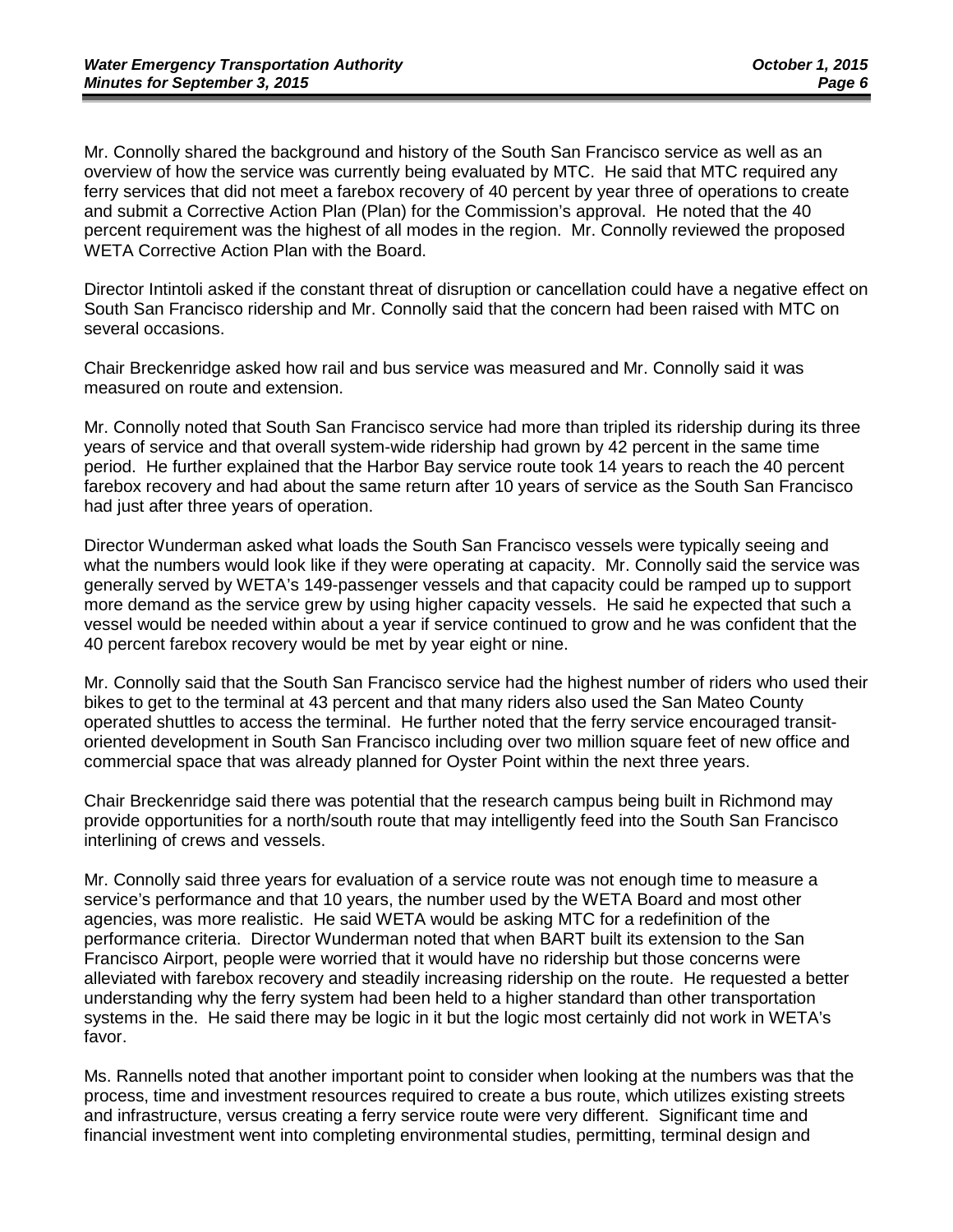construction and vessel construction to support the implementation of new ferry service to South San Francisco and three years was not enough time to allow for full development of a ridership base. She said all of these things would be a part of the conversation with MTC staff in discussing the future of the service and the Corrective Action Plan.

### **Public Comment**

Michael Setty, a public transportation veteran of 21 years agreed that the three years was not ample time to measure a service.

### **Public Comment**

Ms. Sanchez of Masters, Mates & Pilots said she had been on the WTA staff at the time the performance criteria was decided and that the 40 percent farebox target number was not based on anything real other than a copy and paste into the legislation of the number that had been used for the Vallejo ferry service at the time. She asked Ms. Rannells if there were plans to brief the Programming Committee on the issue before submitting the Corrective Action Plan to the Commission, and Ms. Rannells said there were no plans yet because the initial meeting would be a more informal discussion with MTC staff. Ms. Sanchez said County of San Mateo District 5 Supervisor Adrienne Tissier could be a point person on the Programming Committee for WETA's concern. Chair Breckenridge said that WETA may request future support from Ms. Sanchez and Ms. Tissier and that such requests would be sorted in order of priority along with the other pressing concerns. Chair Breckenridge reiterated that preliminary discussions would take place with MTC staff leading up to the more formal meeting and discussions as a part of the Commission process.

### **Public Comment**

Nathan Nayman of Tideline Marine Group asked if there was any further information about WETA's onboard survey and specifically if there were details about where riders arriving at the South San Francisco terminal originated. Mr. Connolly said he would be happy to provide that information to Mr. Nayman.

Director Donovan made a motion to approve the item. Director Intintoli seconded the motion and the item carried unanimously.

Yeas: Breckenridge, Donovan, Intintoli, Wunderman. Nays: None. Absent: DelBono.

### **11. STATUS REPORT ON WETA STRATEGIC PLAN EFFORTS**

Chair Breckenridge opened the discussion by providing a brief history of WETA's initial assumption of assets and service routes from various municipalities. She explained that the strategic planning objective grew out of the transition from historically obligated service commitments to recognition of the need for more robust service offerings in response to Bay Area transit demands.

Mr. Connolly presented this informational item on the status of the Strategic Plan. He reminded the Board that the purpose of the Plan was to define a WETA vision for the next 20 years and explained that other planning efforts such as the Short Range Transit Plan, Access Plans, and even seasonal service plans would ultimately be guided by the policy vision established in the final Board adopted Strategic Plan.

Mr. Connolly further noted that efforts on the Plan had begun with the initial presentations and workshops with the Board and the public last spring. He said that the Plan had been shared with various stakeholders and other interested parties for review and feedback. Mr. Connolly provided a detailed list of those stakeholders with whom WETA staff had already met and a list of stakeholders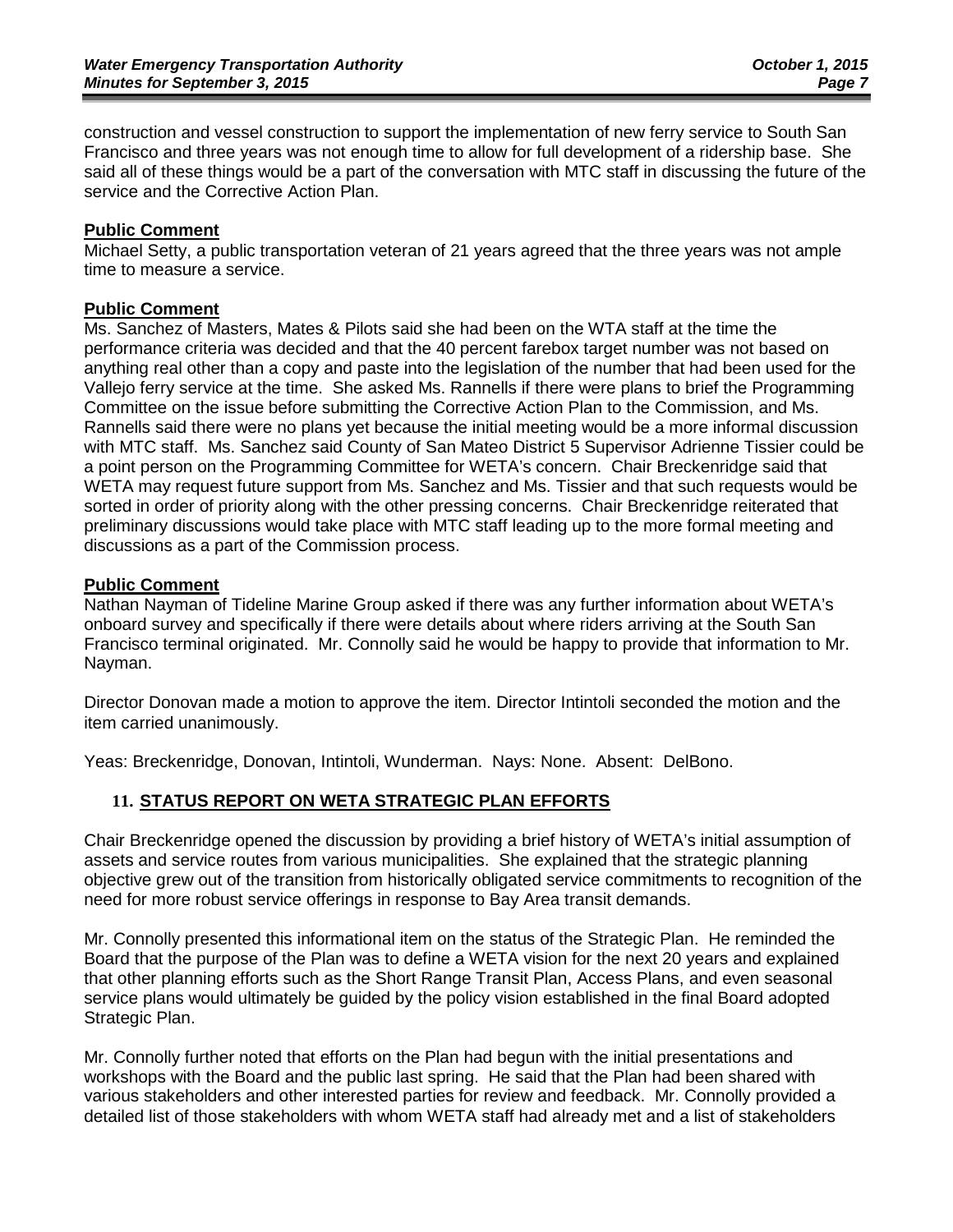with whom meetings were in the works to discuss the Plan. Mr. Connolly noted that riders would also be involved in future planned information sharing and feedback solicitation.

Mr. Connolly gave the Directors an overall schedule for the Plan progression. He emphasized that in addition to being able to provide more much needed service, a more robust WETA would also provide a more robust emergency response capability, and said that one of the fundamental needs coming to light in the Plan was increased operating funding. He also noted that one of the Plan's primary goals was to seek continuous environmental improvement.

Chair Breckenridge noted that there were some existing barriers to expansion plans with regard to old funding formulas that were still in use today. She said the work on the Plan would assist in assessing how best to move forward on the funding fronts to support expansion and meet service demands, while also assuring WETA's emergency response mandate was honored.

Mr. Connolly advised that he anticipated Board adoption of the Plan in January.

Director Wunderman said it was good that the Board and staff were looking at the Plan and funding objectives holistically. He further noted that one of the initial objectives of creating WETA's emergency response component had been to help drive expansion which would in turn create and support a more robust emergency response capability. Director Wunderman said he had hoped that service would eventually become more expansive than what was needed on a day to day basis, so that the emergency response capabilities would also be expansive. He cautioned that WETA could not be over prepared for a significant regional emergency in the Bay Area.

Director Wunderman explained that the private sector wanted ferry service and they have the resources to support it. He said WETA should be exploring the potential for privately funded ferry services as it was unlikely that WETA would be able to expand service as needed with the existing funding sources because there was too much competition for the money currently available. Chair Breckenridge agreed and pointed out that the private sector was funding infrastructure across the country. She said the Plan would help clarify expansion needs and identify potential funding streams.

Director Wunderman added that an early objective for WETA had been that ferry services would help drive water transit and shoreline-related development. Chair Breckenridge agreed that WETA wanted to be on the front end of planning and development. Ms. Rannells added that a different funding model for WETA would help foster a more proactive approach to service expansion and to general planning and development. Director Intintoli noted that WETA was presently prohibited from holding any funds in reserve for a rainy day and that unused (Regional Measure 2) funds had to be returned. He expressed his appreciation that Director Wunderman had been appointed to the Board and said he looked forward to working with him on the common goal of expanding WETA's funding base in order to expand service and emergency response capabilities.

Director Wunderman thanked Director Intintoli and extended a general invitation to all to join him on October 1 for the next meeting of the Bay Area Council's Ferry Subcommittee which would be attended by MTC's Legislation and Public Affairs Director Randy Rentschler. He said the Bay Area Council had been clear with MTC that things had changed in the Bay Area transit world and that it was important that they take ferry service more seriously than they may have in the past.

### **12. OPEN TIME FOR PUBLIC COMMENTS FOR NON-AGENDA ITEMS**

No comments.

### **13. ADJOURNMENT**

All business having been concluded, the meeting was adjourned at 2:40 p.m.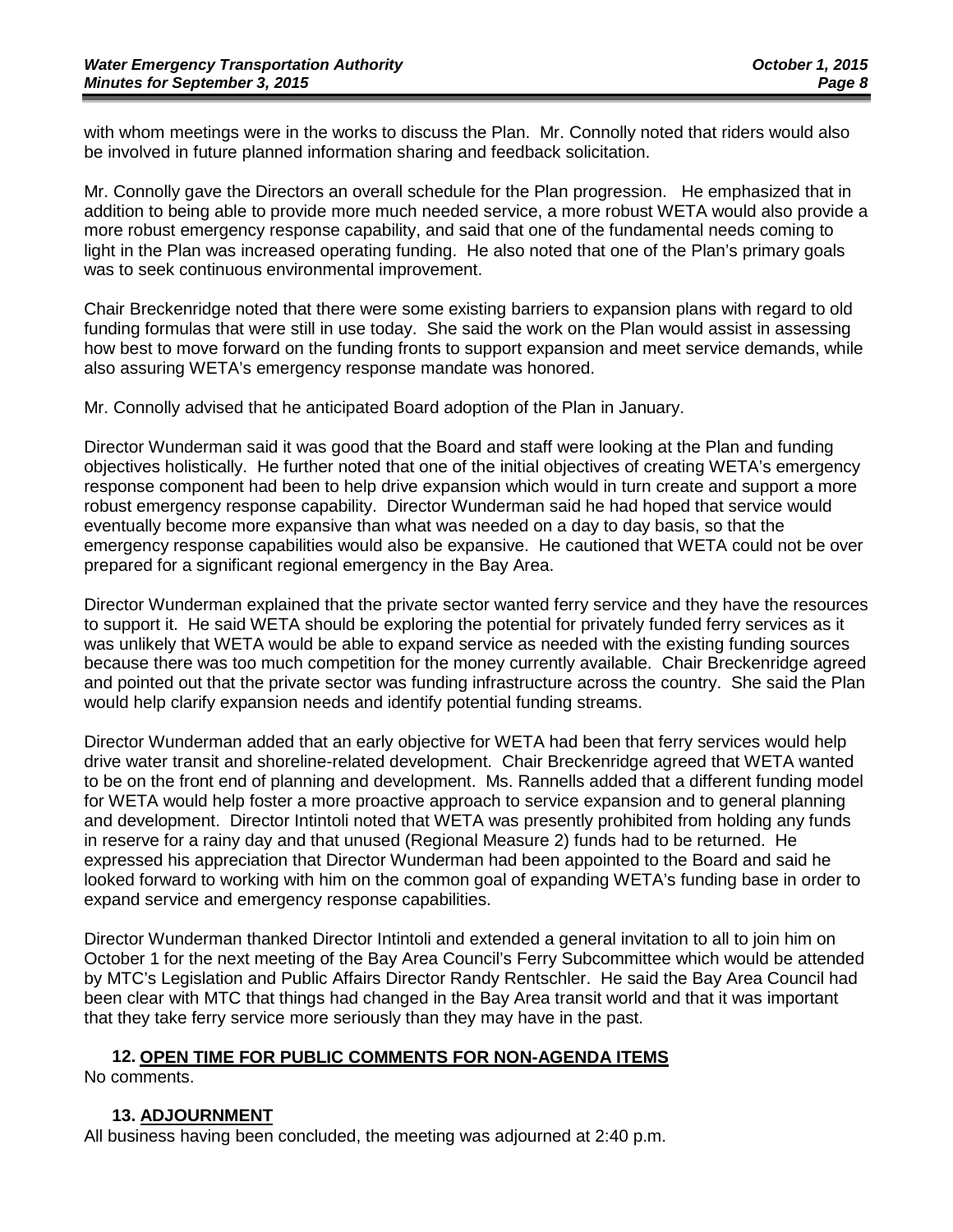Respectfully Submitted,

Board Secretary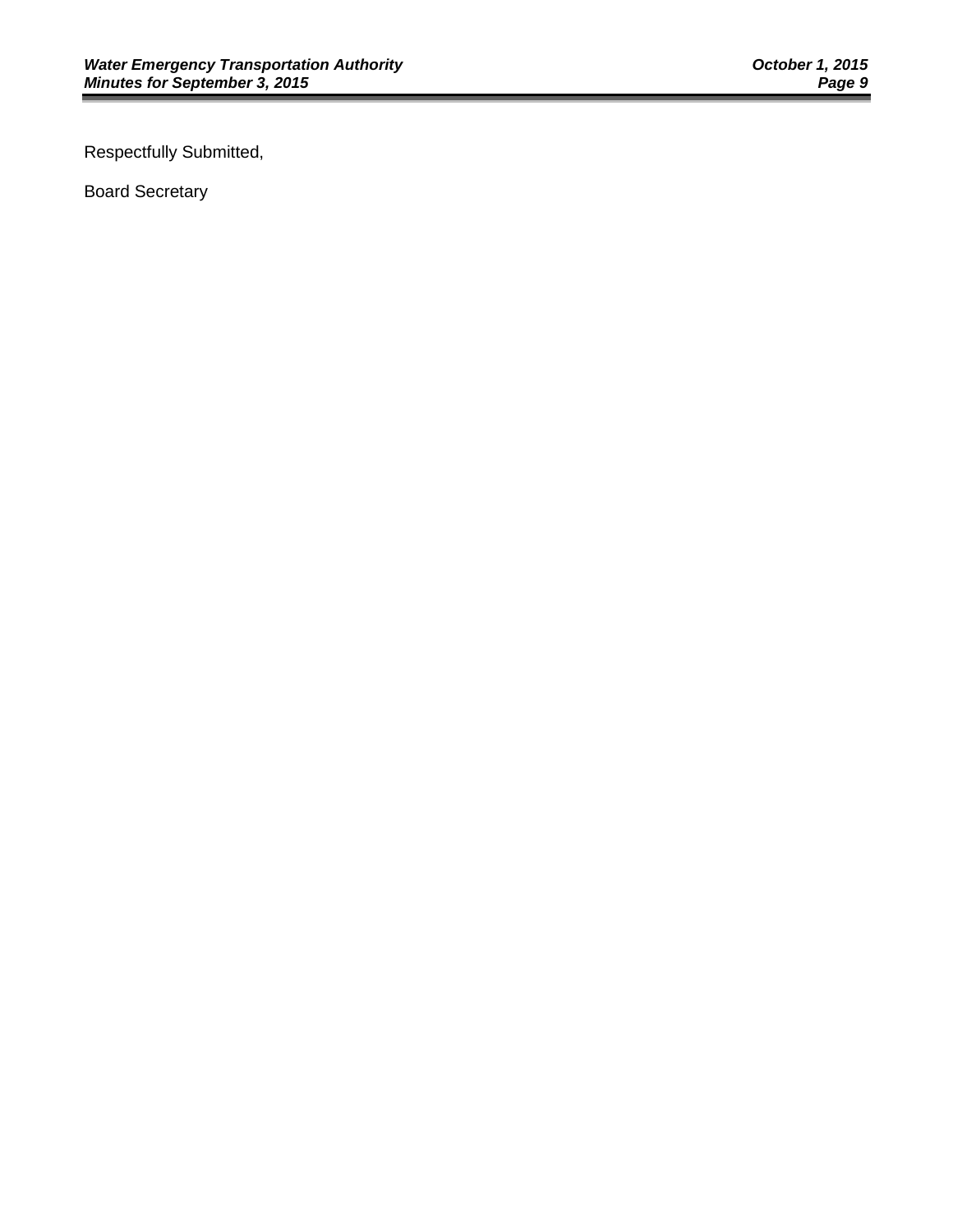#### **AGENDA ITEM 6b MEETING: October 1, 2015**

#### **MEMORANDUM**

#### **TO: Board Members**

**FROM: Nina Rannells, Executive Director**

#### **SUBJECT: Approve Amended and Restated Clipper® Memorandum of Understanding with the Metropolitan Transportation Commission and Bay Area Transit Operators**

#### *Recommendation*

Approve Amended and Restated Clipper® Memorandum of Understanding with the Metropolitan Transportation Commission and participating Bay Area transit operators and authorize the Executive Director to execute the agreement.

#### *Background*

Clipper® is the regional automated fare payment system for transit trips in the San Francisco Bay Area. This system is implemented, operated and maintained by Cubic Transportation Systems, Inc., through contract with the Metropolitan Transportation Commission (MTC) on behalf of Bay Area transit operators. This contract expires in November 2019.

In November 2011, a Memorandum of Understanding Regarding Operations and Maintenance of Clipper® Fare Collection System (MOU) was developed and entered into by MTC and the initial participating Bay Area transit operators of the Clipper® system. The Clipper® MOU defines the basic agreements among MTC and participating transit operators with respect to operation of the Clipper® fare payment system, including: MTC's responsibilities (as both the regional funding agency and the contracting agency for Clipper®), transit operators' responsibilities, a process for amending the Clipper® Operating Rules, allocation of operating expenses between MTC and the operators, allocation of operating expenses between the operators and a dispute resolution process. Since 2011, a total of twenty two transit operators have entered into the Clipper® MOU. More than 20 million trips and \$44 million in revenue are processed each month on the Clipper® system.

In January 2012, the WETA Board of Directors authorized entering into the MOU in support of efforts to implement Clipper® on San Francisco Bay Ferry's Alameda/Oakland, Harbor Bay and South San Francisco services in June 2012. In November 2014, Clipper® was expanded to SFBF's Vallejo service route, completing implementation on our primary service routes. Approximately 46% of San Francisco Bay Ferry passengers use Clipper® and approximately 44% of our fare revenue is collected through the Clipper® system.

### *Discussion*

MTC and Bay Area transit operators have recently entered into discussion regarding the future management and development of the Clipper® system as the first generation system comes up for replacement and system management needs have evolved. In particular,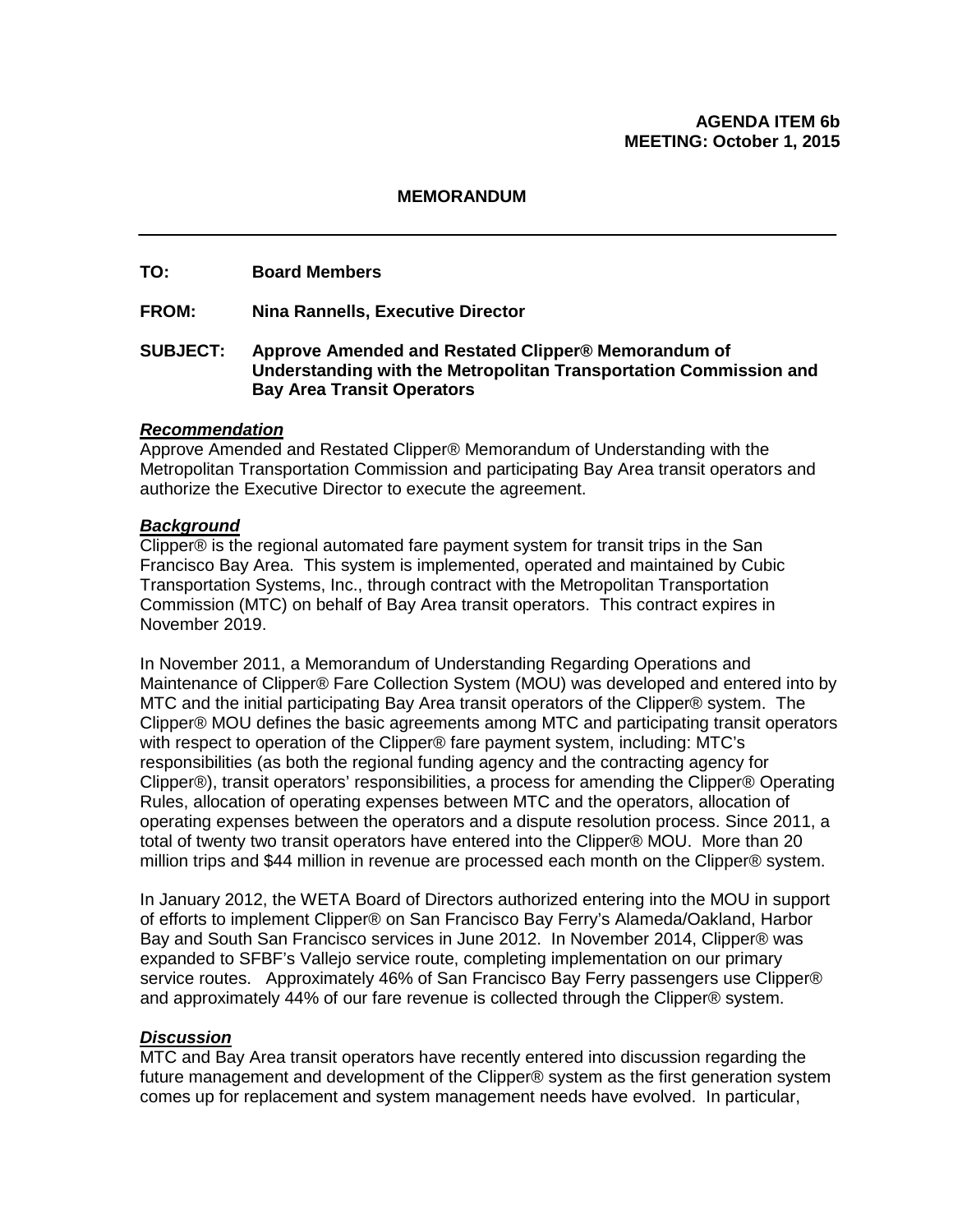participating transit agencies identified a desire to have more input and control over the current Clipper® system and plans for the next generation of the Clipper® system. As a part of this discussion, participating agencies have examined the successes and challenges of the program to date and have identified areas in which existing arrangements should be modified or clarified to maximize the benefits to the transit agencies and passengers for the continued expansion, modification, operation and maintenance of the Clipper® program.

The Amended and Restated Clipper® MOU (attached) was developed as a result of these discussions and primarily makes changes to establish the role of a Contracting Agency separate and apart from MTC, establish a Clipper® Executive Board and Executive Director to support joint decision-making, and modify the current Cost and Revenue Allocation formula to more equitably distribute system operating costs.

#### **Clipper® Executive Board and Executive Director**

- Establishes a nine-member Executive Board comprised of one representative from each of the six large Bay Area transit operator staffs (SFMTA, BART, Caltrain/SamTrans, AC Transit, Santa Clara Valley Transportation Agency and the Golden Gate Bridge District), MTC and two representatives selected to represent all other participating agencies.
- Establishes a position of the Clipper® Executive Director responsible for coordination of the program among the agencies, oversight of consultants and contractors and management of the goals and work plan adopted by the Executive Board.
- The Executive Board is responsible for developing and evaluating system performance goals, adopting a detailed biennial work plan and budget, designating a "Contracting Agency", and approval of all significant business matters.

### **Contracting Agency**

- Establishes the role of a Contracting Agency to procure, award, manage contracts and carry out the duties and responsibilities necessary for the operation, maintenance, expansion and modification of the Clipper® program
- The Contracting Agency is responsible for holding and managing the Clipper® bank accounts and will act as an agency in trust for the funds deposited by the cardholders for the ultimate use with the Operators and for the benefit of the Operators for funds due.
- The Contracting Agency will be the legal entity providing staff to support the Clipper® program, including a Clipper® Executive Director.
- MTC currently fulfills the role of the Contracting Agency and will continue as the initial Contracting Agency under the Amended MOU. The Executive Board may renew this designation every three years and assign the role to a participating transit agency with the approval of the Contracting Agency and its proposed successor.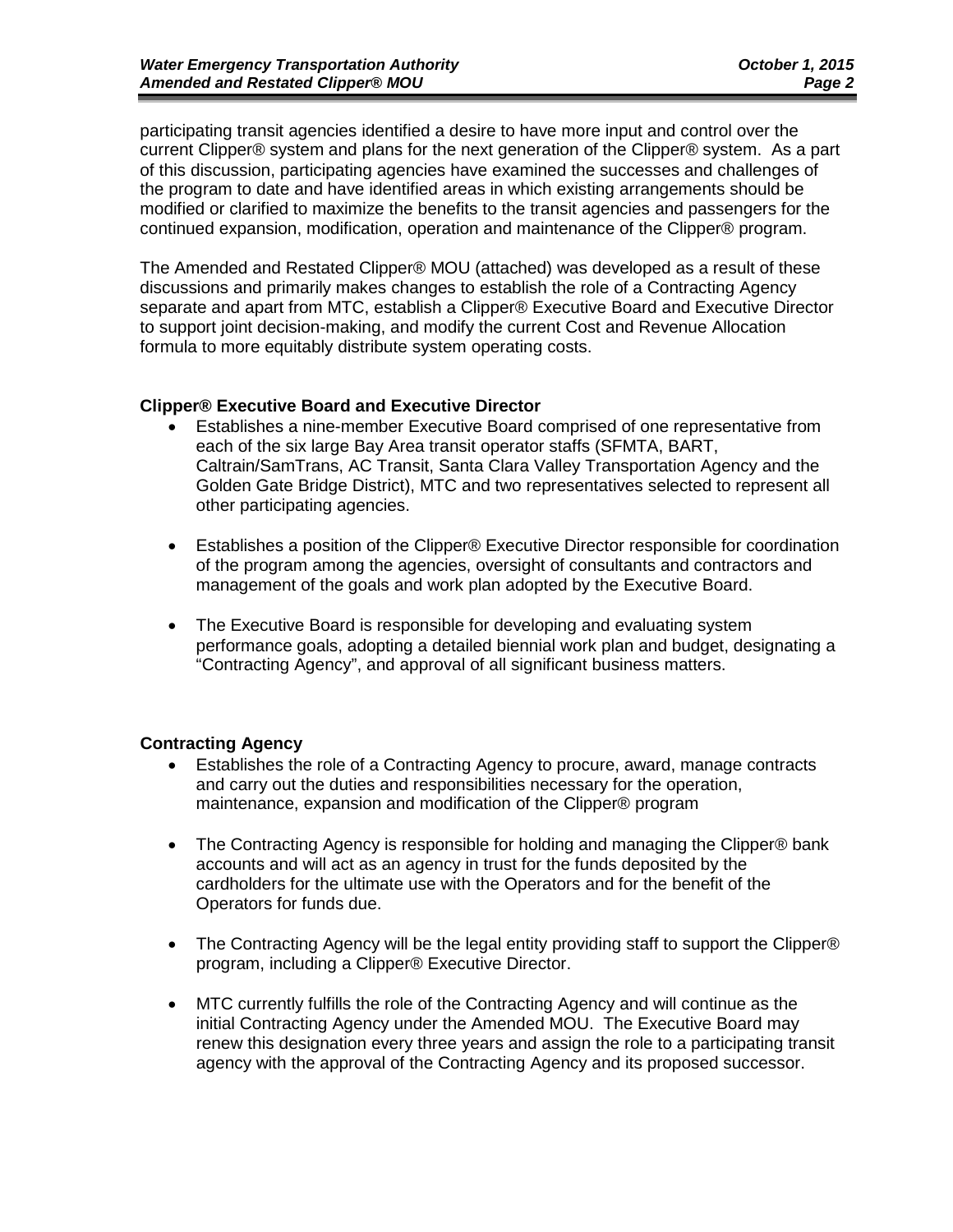#### **Cost and Revenue Allocation Formula**

- The cost allocation formula (originally 2/3 transactions and 1/3 revenue) used to allocate regional Clipper® expenses was developed prior to wide scale implementation and full development of the program. WETA currently pays approximately \$110,000 through this formula to support the regional Clipper® costs.
- Credit card fees for agencies operating ticket vending or add-value machines outside of the Clipper® gateway are not included in the Clipper® cost model, and are directly assigned and absorbed by those agencies (currently exceeding \$2 million annually).
- Agencies have determined that the current allocation formula is not equitable and have developed a revised formula, outlined in Appendix B of the MOU, that aligns actual cost drivers and usage of the system with the allocation amounts. The estimated impact to WETA's Clipper® cost is nominal.
- The proposed change in allocation formula would be phased in, with the addition of agency credit card fees to the regional cost computation effective July 1 2016 and the implementation of the new model effective January 1, 2017.

This new agreement has been fully vetted with MTC and Bay Area transit operators and is recommended for approval by the Board of Directors.

#### *Fiscal Impact*

There is no significant fiscal impact associated with the Amended and Restated Clipper® MOU.

\*\*\*END\*\*\*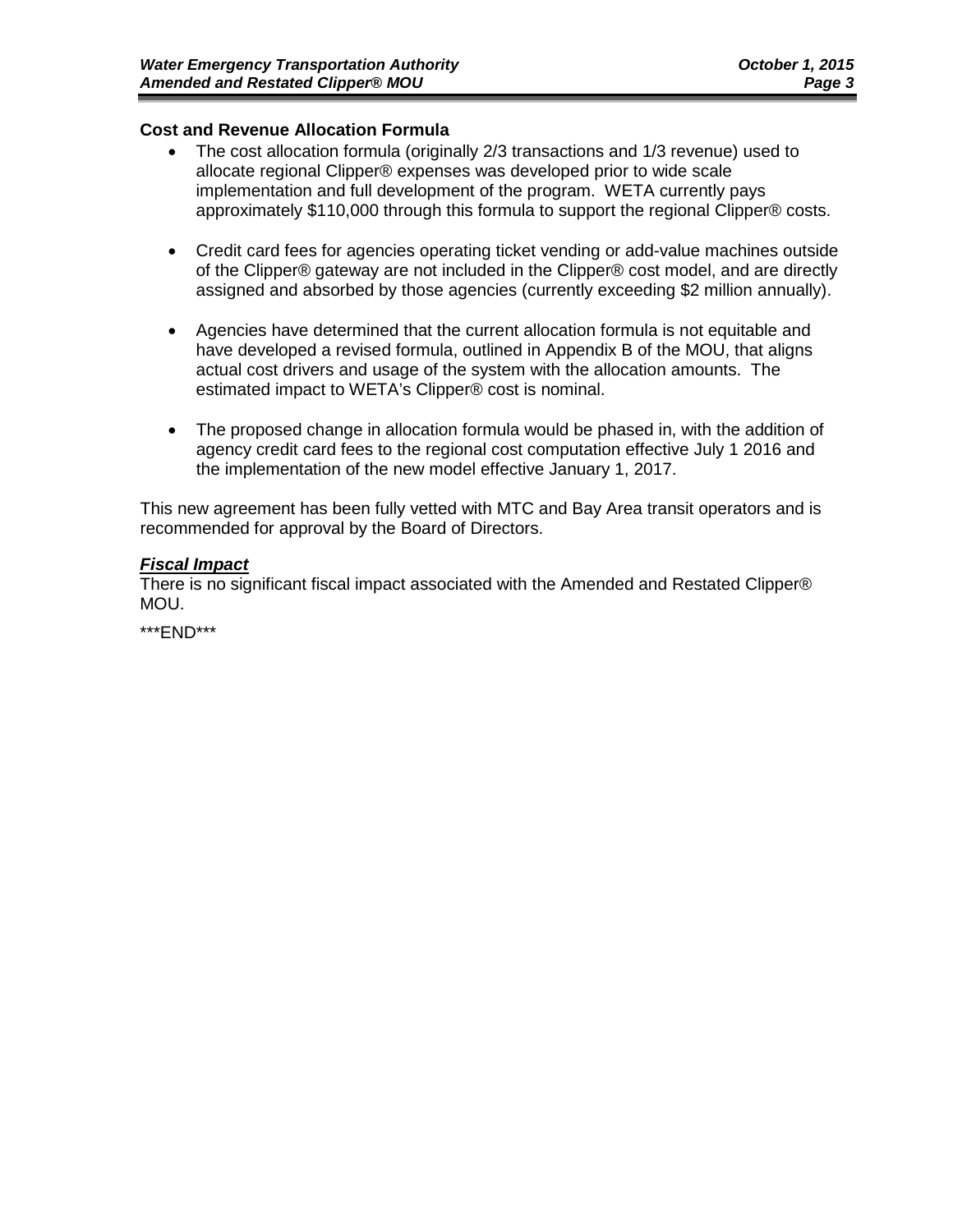### **SAN FRANCISCO BAY AREA WATER EMERGENCY TRANSPORTATION AUTHORITY**

### **RESOLUTION NO. 2015-26**

#### **APPROVE THE AMENDED AND RESTATED CLIPPER® MEMORANDUM OF UNDERSTANDING WITH THE METROPOLITAN TRANSPORTATION COMMISSION AND BAY AREA TRANSIT OPERATORS**

**WHEREAS,** Clipper® is the regional automated fare payment system for public transit operators and passengers in the San Francisco Bay Area; and

**WEREAS,** the Water Emergency Transportation Authority executed an agreement with the Metropolitan Transportation Commission on January 13, 2012 to enter into the Clipper® Memorandum of Understanding (MOU) with MTC and participating Bay Area transit operators with respect to operation of the Clipper® fare payment system; and

**WHEREAS,** the parties have examined the successes and challenges of the program to date and have identified certain areas in which existing arrangements should be modified or clarified; and

**WHEREAS,** working together, the parties have developed an Amended and Restated Clipper® MOU to make changes and clarifications to the program management and administration to address identified challenges; and

**WHEREAS**, WETA staff has recommended the approval of the Amended and Restated Clipper® MOU; now, therefore, be it

**RESOLVED**, that the Board of Directors hereby approves the Amended and Restated Clipper® Memorandum of Understanding with the Metropolitan Transportation Commission and Bay Area transit operators and authorizes the Executive Director to execute the agreement.

### **CERTIFICATION**

The undersigned, Board Secretary, does hereby certify that the foregoing is a full, true and correct copy of a resolution duly and regularly adopted at a meeting of the San Francisco Bay Area Water Emergency Transportation Authority held on October 1, 2015.

YEA: NAY: ABSTAIN: ABSENT:

/s/ Board Secretary 2015-26

\*\*\*END\*\*\*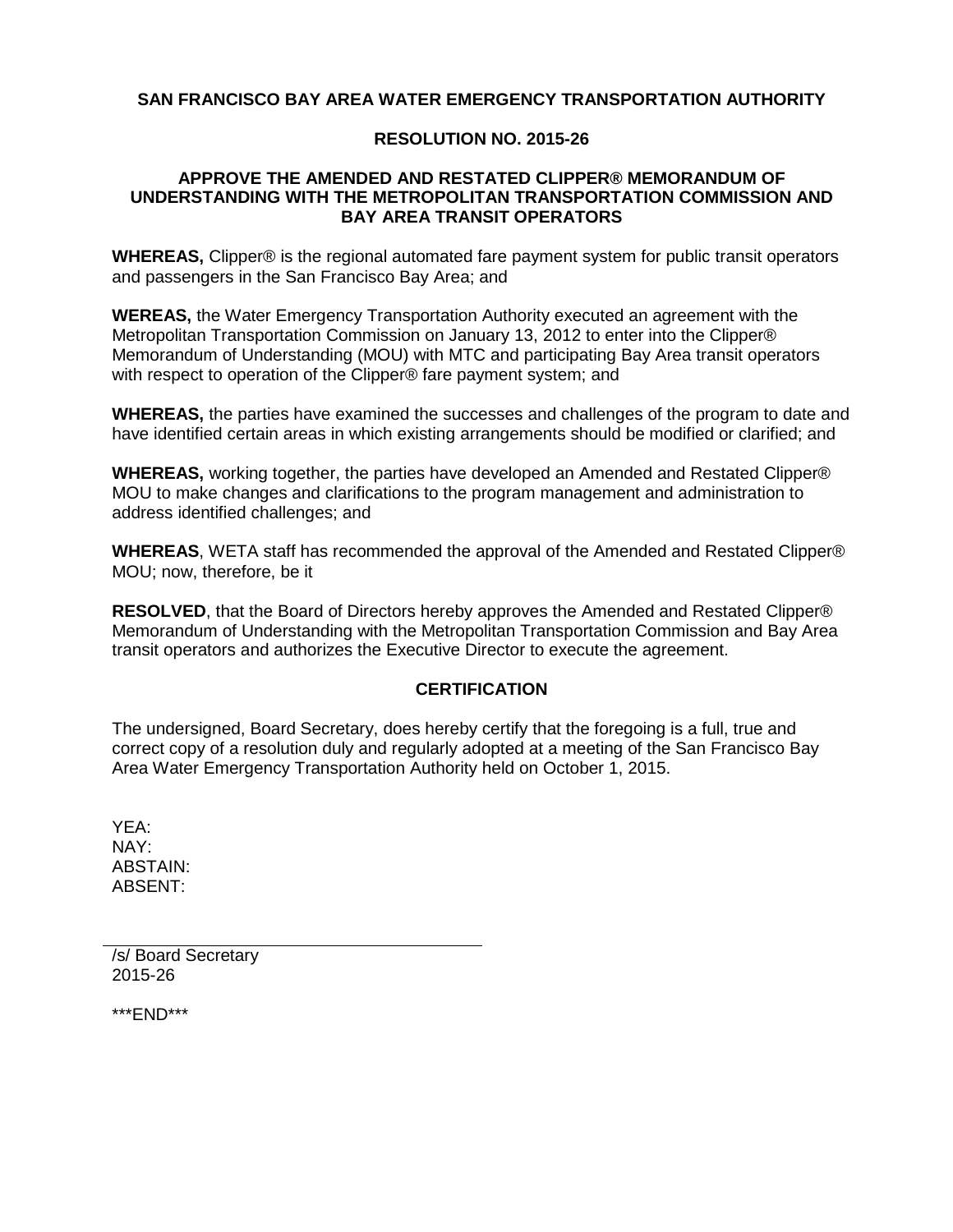#### **AMENDED AND RESTATED CLIPPER® MEMORANDUM OF UNDERSTANDING**

This Amended and Restated Clipper® Memorandum of Understanding (this "MOU") is entered into as of the day of the 2015 (the "Effective Date"), by and among the Metropolitan Transportation Commission ("MTC") and the following transit operators participating in the Clipper® program (referred to herein individually as an "Operator" or collectively as the "Operators"):

Alameda-Contra Costa Transit District ("AC Transit"); Golden Gate Bridge Highway and Transportation District ("GGBHTD"); the San Francisco Bay Area Rapid Transit District ("BART"); the City and County of San Francisco, acting by and through its Municipal Transportation Agency ("SFMTA"); the San Mateo County Transit District ("SamTrans"); the Santa Clara Valley Transportation Authority ("VTA"); the Peninsula Corridor Joint Powers Board ("Caltrain"); Central Contra Costa Transit Authority; City of Fairfield, as the operator of Fairfield and Suisun Transit; City of Petaluma; Eastern Contra Costa Transit Authority; Livermore/Amador Valley Transit Authority; Marin County Transit District; Napa County Transportation and Planning Agency; Solano County Transit; Sonoma County Transit; Sonoma-Marin Area Rail Transit; Vacaville City Coach; Western Contra Costa Transit Authority; San Francisco Bay Area Water Emergency Transportation Authority; City of Santa Rosa; and City of Union City; and any other transit operators that implement Clipper® and execute a Supplemental Agreement to the MOU.

MTC and the Operators are referred to herein collectively as the "Parties" or individually as a "Party".

#### Recitals

- 1. Clipper® (formerly TransLink®) is an automated fare payment system for intra- and inter-Operator transit trips in the San Francisco Bay Area that has been implemented and is currently being operated on Operators' transit systems.
- 2. MTC entered into a contract (the "Clipper® Contract") with Cubic Transportation Systems, Inc. (the "Clipper® Contractor"), to implement, operate and maintain the Clipper® fare payment system through November 2, 2019.
- 3. On December 12, 2003, MTC and six of the Operators entered into an interagency participation agreement (the "IPA") to create a forum for joint agency decision-making (the "TransLink® Consortium") to work towards the successful implementation of the TransLink® automated fare payment system. The IPA was superseded and replaced by a Memorandum of Understanding Regarding Operations and Maintenance of Clipper® Fare Collection System dated November 10, 2011, by and among MTC and, initially, seven of the Operators (the "2011 MOU"). The 2011 MOU delineated, among other things, MTC's responsibilities, including as contracting agency, the Operators' responsibilities, a consultation process for amending the Clipper® Operating Rules, allocation of operating expenses among the Operators and MTC, and a dispute resolution process.
- 4. The Parties have examined the successes and challenges of the program to date and have identified certain areas in which existing arrangements should be modified or clarified to maximize the benefits to the Parties and Bay Area transit customers of the continued expansion, modification, operation and maintenance of the Clipper® program.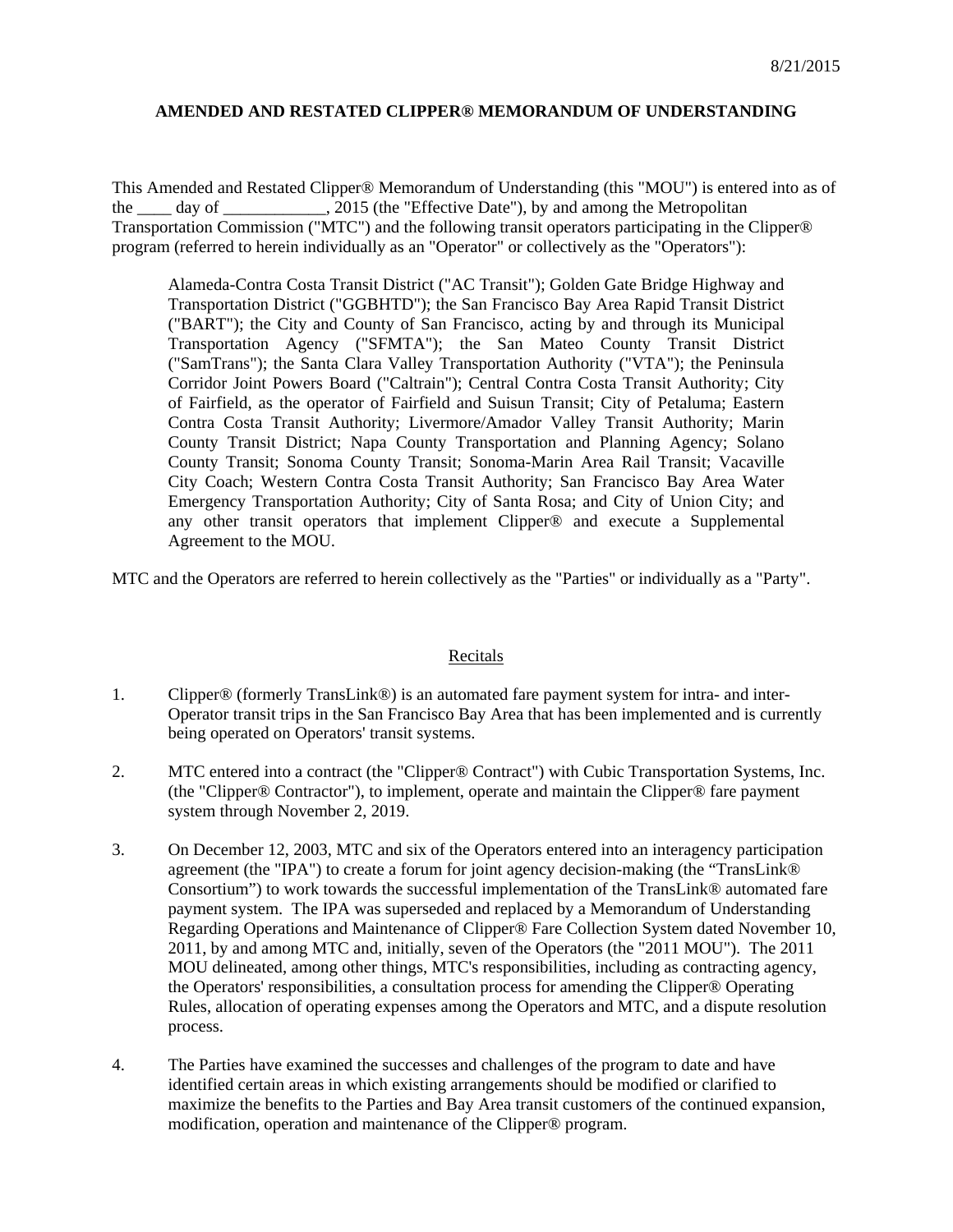5. The Parties now wish to amend and restate the 2011 MOU in its entirety to clarify their respective roles and responsibilities, define roles and responsibilities for a newly-defined "Contracting Agency," establish a "Clipper® Executive Board," and establish a Clipper® Executive Director to ensure the successful operation and maintenance of Clipper®.

#### **ARTICLE I Operator Responsibilities**

Each Operator agrees to:

- A. Implement and operate the Clipper® fare payment system in accordance with the Clipper® Operating Rules, as adopted and amended from time to time, consistent with the consultation and approval process set forth in Appendix A, Process for Amending Clipper® Operating Rules, attached hereto and incorporated herein by this reference. The Clipper® Operating Rules establish operating parameters and procedures for the consistent and efficient operation of Clipper® throughout the region. The current version of the Clipper Operating Rules® is available on MTC's website at http://www.mtc.ca.gov/planning/tcip/.
- B. Pay its share of Clipper® costs, including costs of the salary of additional Clipper® staff necessary to support the Executive Board, according to Appendix B, Clipper® Cost and Revenue Allocation, attached hereto and incorporated herein by this reference. Changes to Appendix B require an amendment to the MOU in accordance with Article XI.A.
- C. Make its facilities and staff available for implementation and operation of Clipper®. Any Operator and the Contracting Agency may agree to an Operator-specific implementation plan, setting forth specific requirements regarding implementation and operation of Clipper® for such Operator.
- D. Make determinations regarding the placement of Clipper® equipment on the Operator's facilities and equipment; perform necessary site preparation; attend Clipper® Contractor training on the use of the Clipper® equipment; and provide training to employees using the equipment.
- E. Beginning two years after the effective date of this Agreement, and every two years thereafter, participate in a review of the cost and revenue allocation formula in Appendix B, to support fairness among Operators and to accommodate changes in shared operation costs.

#### **ARTICLE II MTC Responsibilities**

MTC agrees to:

A. Fund a portion of the Clipper® operating and maintenance costs, including costs of the salary of additional Clipper® staff necessary to support the Executive Board, as set forth in Appendix B. Subject to availability of necessary funds, inclusion of projects in the Regional Transportation Plan and Transportation Improvement Program where necessary, and receipt of all necessary Commission approvals, budget appropriations and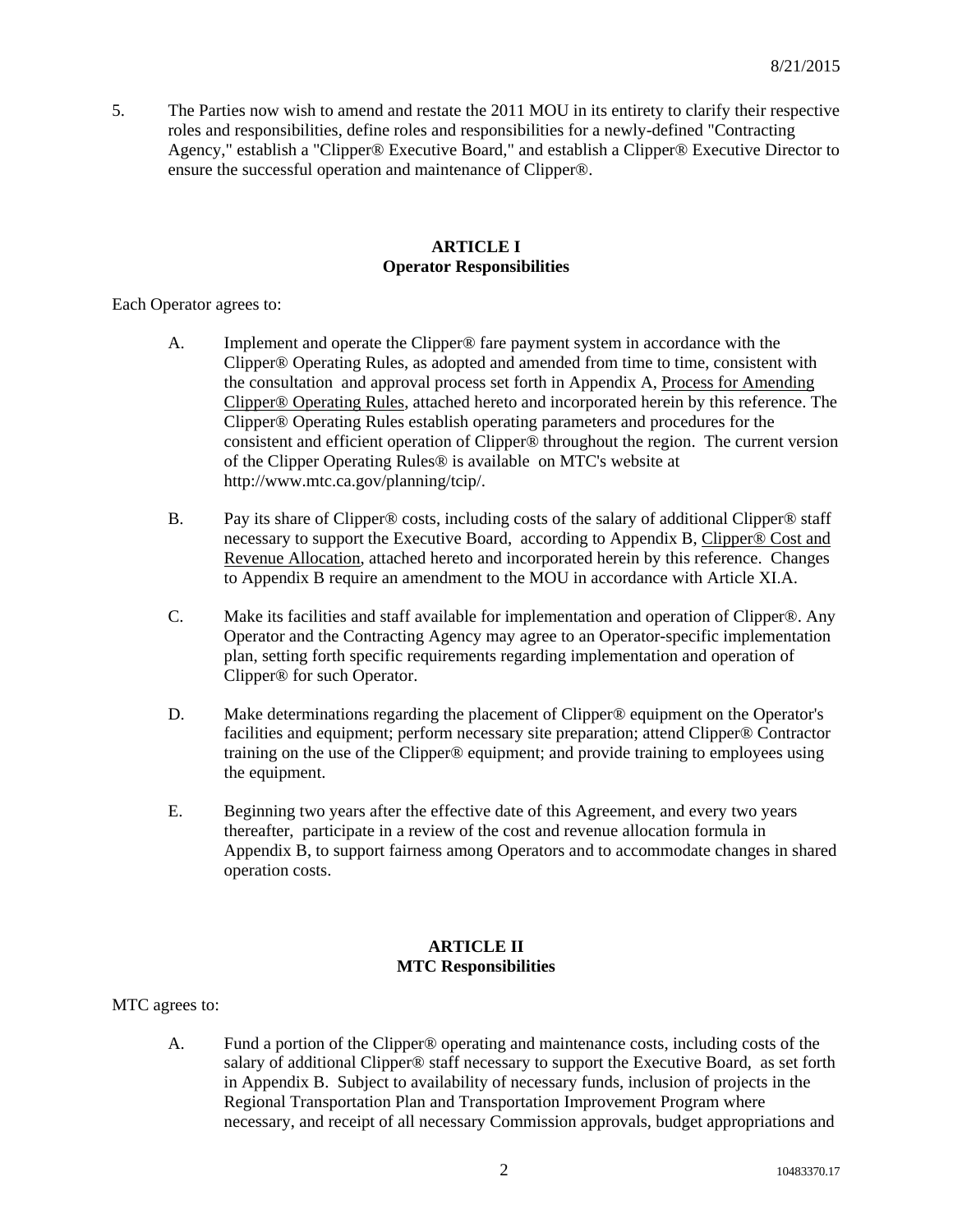allocations, MTC will continue to fund capital and Contracting Agency operating costs in the manner that it has funded capital and Contracting Agency operating costs to date, through a dedicated allocation of federal, state and local funds, both discretionary and project designated. Recommended annual capital allocations will be identified in the work plan approved by the Executive Board. (See Article IV.C.4.)

- B. Retain all books, papers, records, documents, and other materials pertaining to its responsibilities under Appendix B (the "Materials") in accordance with federal grant and audit requirements and generally accepted accounting principles and make the Materials available to Parties upon request through reasonable means and at reasonable times. Parties may request that Materials be made available for the most recently closed fiscal year during the term of this MOU and for up to one year thereafter; provided, however, that nothing in this Article II.B is intended to limit a Party's rights to obtain records under the California Public Records Act (Government Code Section 6250 *et seq*.).
- C. Continue to serve as the Contracting Agency (described in Article III), and continue to provide adequate staffing to support the Clipper® program under the direction of the Clipper® Executive Director (described in Article V), until such time as the Executive Board designates, and MTC's Commission approves, the assignment of MTC's duties as Contracting Agency to another Party pursuant to Article IV.D.
- D. Employ the initial Clipper® Executive Director (described in Article V). MTC reserves the right to make decisions regarding hiring, promotion, termination, compensation, and removal of the initial Clipper® Executive Director. Selection of a successor Executive Director shall be in accordance with Article III.J.
- E. Continue to create and maintain all copyrights and other intellectual property necessary or convenient for the operation of the Clipper® fare payment system and provide any necessary licenses to use such intellectual property to the Contracting Agency, if other than MTC.
- F. Enter into supplemental agreements with new operator participants in accordance with Article VI.

#### **ARTICLE III Contracting Agency Responsibilities**

The Contracting Agency agrees to:

- A. On behalf of the Parties, procure, award, manage and carry out the duties and responsibilities of the Clipper® program counterparty under all contracts necessary for the expansion, modification, modernization, operation, maintenance, marketing and customer service of the Clipper® fare payment system, including the Clipper® Contract and any successor contract and any contracts for associated professional services for the Clipper® program as a whole.
- B. Establish, manage and implement Clipper® Operating Rules in accordance with Appendix A.
- C. Provide regular updates (at least quarterly) on the Clipper® program to the Parties.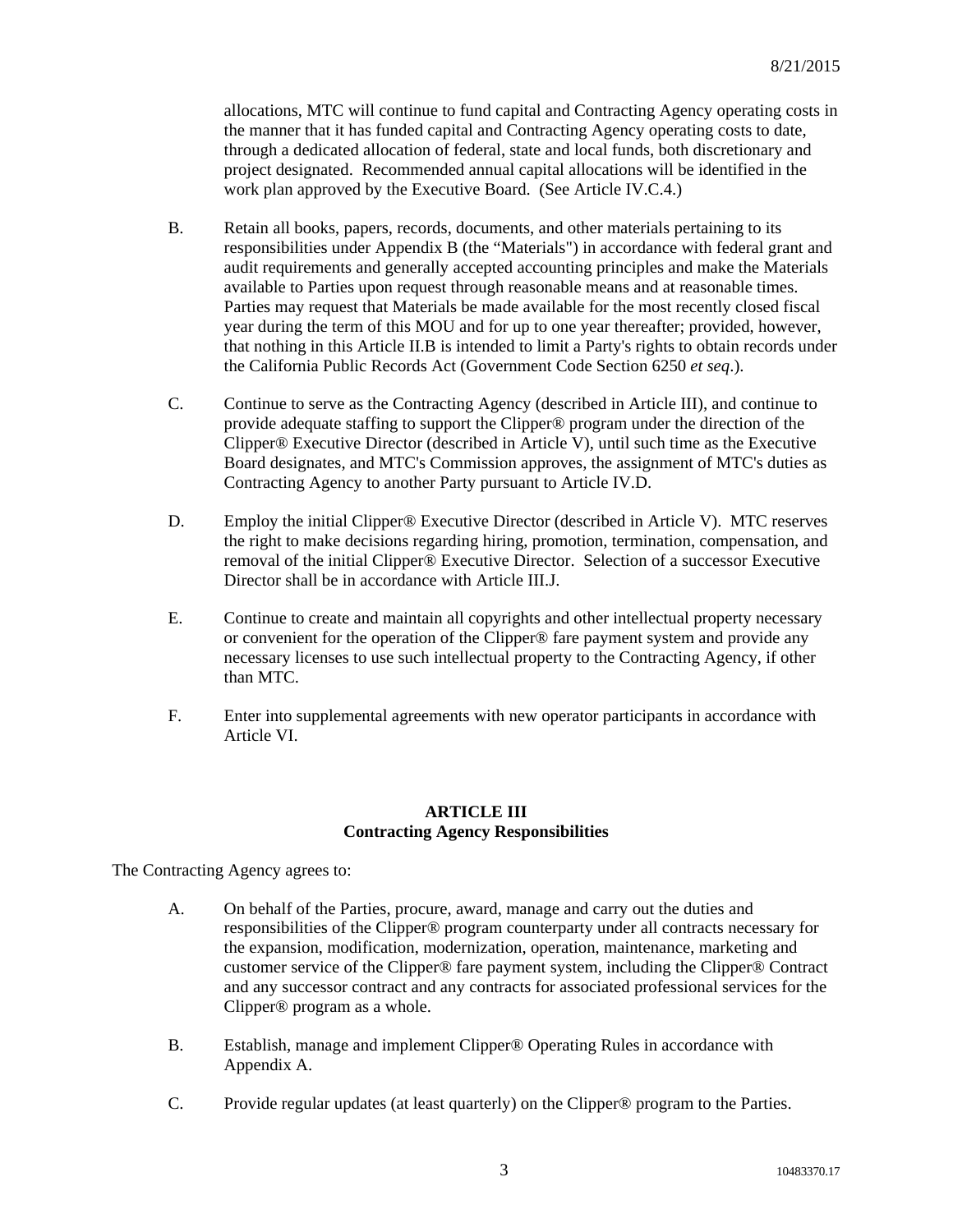- D. Support the Parties with respect to Articles I.E and II.A by providing system data affecting the cost allocation formula.
- E. Own specified Clipper® program capital equipment, as may be required by grant or funding agency rules and regulations, and transfer ownership, to the greatest extent permitted under such rules and regulations, to any successor Contracting Agency.
- F. Hold and manage the Clipper® bank accounts and act as an agency in trust for the benefit of the cardholders for funds deposited by the cardholders for the ultimate use on the services provided by the Operators, and for the benefit of the Operators for funds due to Operators until dispersed to such Operators.
- G. Conduct an annual contract compliance audit covering Clipper® program revenue collection and allocation and cost allocation responsibilities under the MOU and provide a copy of the complete audit report to all Parties upon conclusion of each such annual audit.
- H. Retain all books, papers, records, documents, and other materials pertaining to its responsibilities under Appendix B (the "Materials") in accordance with federal grant and audit requirements and generally accepted accounting principles and make the Materials available to Parties upon request through reasonable means and at reasonable times. Parties may request that Materials be made available for the most recently closed fiscal year during the term of this MOU and for up to one year thereafter; provided, however, that nothing in this Article III.H is intended to limit a Party's rights to obtain records under the California Public Records Act (Government Code Section 6250 *et seq*.).
- I. Serve as the Application Issuer and Card Issuer, as those terms are defined in the Clipper® Operating Rules.
- J. Engage the Clipper® Executive Director in accordance with Article V. The Contracting Agency reserves the right to make decisions regarding hiring, promotion, termination, compensation, and removal of the Clipper® Executive Director provided that it shall not engage the successor to the initial and successor Executive Directors without the concurrence of the Executive Board. The Contracting Agency shall collaborate with the Executive Board in considering potential candidates for Executive Director.
- K. Provide adequate staffing (including program and legal staff) to support the Clipper® program. The Contracting Agency reserves the right to make decisions regarding hiring, promotion, termination, compensation and removal of program staff.
- L. Provide necessary logistical and technological support to the Executive Board and any committees thereof, except as provided in Article IV.H.

#### **ARTICLE IV Clipper® Executive Board**

A. Role; Composition. The Parties agree that responsibility for the management of the current Clipper® program, as well as the strategic planning effort to procure and implement a future system on or before the termination of the current Clipper® Contract, shall reside with a Clipper® Executive Board ("Executive Board"). The Executive Board's responsibilities shall be executed in a manner consistent with the Operator, MTC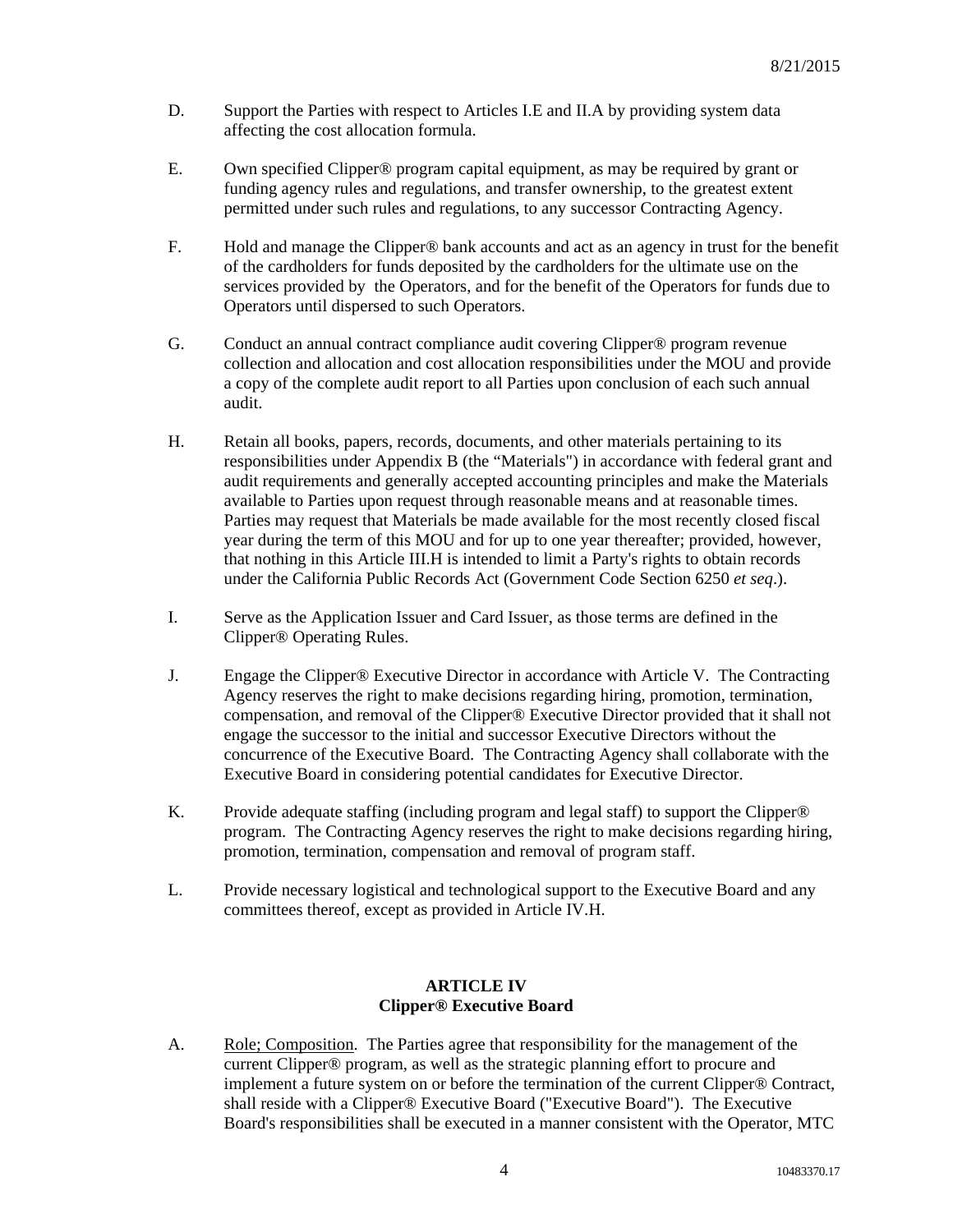and Contracting Agency responsibilities set forth in Articles I, II and III, respectively. The Executive Board shall be comprised of nine members: one representative each from SFMTA, BART, Caltrain/SamTrans, AC Transit, VTA, GGBHTD and MTC, and two representatives who are selected to represent all other Operators (the "Small Operators") in the sole discretion of the Small Operators. Each representative shall be at the General Manager or Senior Management level.

- B. Principles. The Executive Board shall adhere to the following principles:
	- 1. The Clipper® program shall continue as the primary electronic fare collection system for the Operators.
	- 2. Each member of the Executive Board commits to actively advance the continued successful operation, maintenance and growth of the Clipper® program on a cost effective, operationally efficient, and coordinated basis.
	- 3. Promote efforts to reduce the overall cost of the Clipper® system, including operating costs, capital costs and consultant expense.
	- 4. Promote regional efforts to simplify fare structures while protecting revenue levels.
- C. Duties. The Executive Board shall undertake the following duties:
	- 1. Meet in accordance with a regular meeting schedule established by the Executive Board, not less than quarterly.
	- 2. Establish goals for the Clipper® program, including targets to increase market penetration and cost containment initiatives. The Program Goals and Performance Measures are attached as Appendix C, and may be amended by unanimous vote of the Executive Board from time to time.
	- 3. Propose for review by MTC, Operators and other funding sources (collectively, the "Funding Agencies") a biennial capital and operating budget for the Clipper® program. Revise and adopt the proposed budget in accordance with the Clipper® budgets adopted and/or allocations made by each of the Funding Agencies. The biennial budget will outline staffing requirements and resources needed to accomplish the work plan. The budget will define required funding, identify funding sources, and specify the amount of individual agency contributions.
	- 4. Adopt a detailed biennial work plan to implement the established goals and budget.
	- 5. Designate the Contracting Agency, as further described in and subject to Article IV.D, and provide policy oversight, advice, and direction to the Contracting Agency.
	- 6. Evaluate the performance of the Clipper® Executive Director on at least an annual basis. The Board will develop goals and objectives jointly with the Clipper® Executive Director, which will form the basis for the annual evaluation.
	- 7. Review and authorize Significant Business Matters as described in Article IV.E.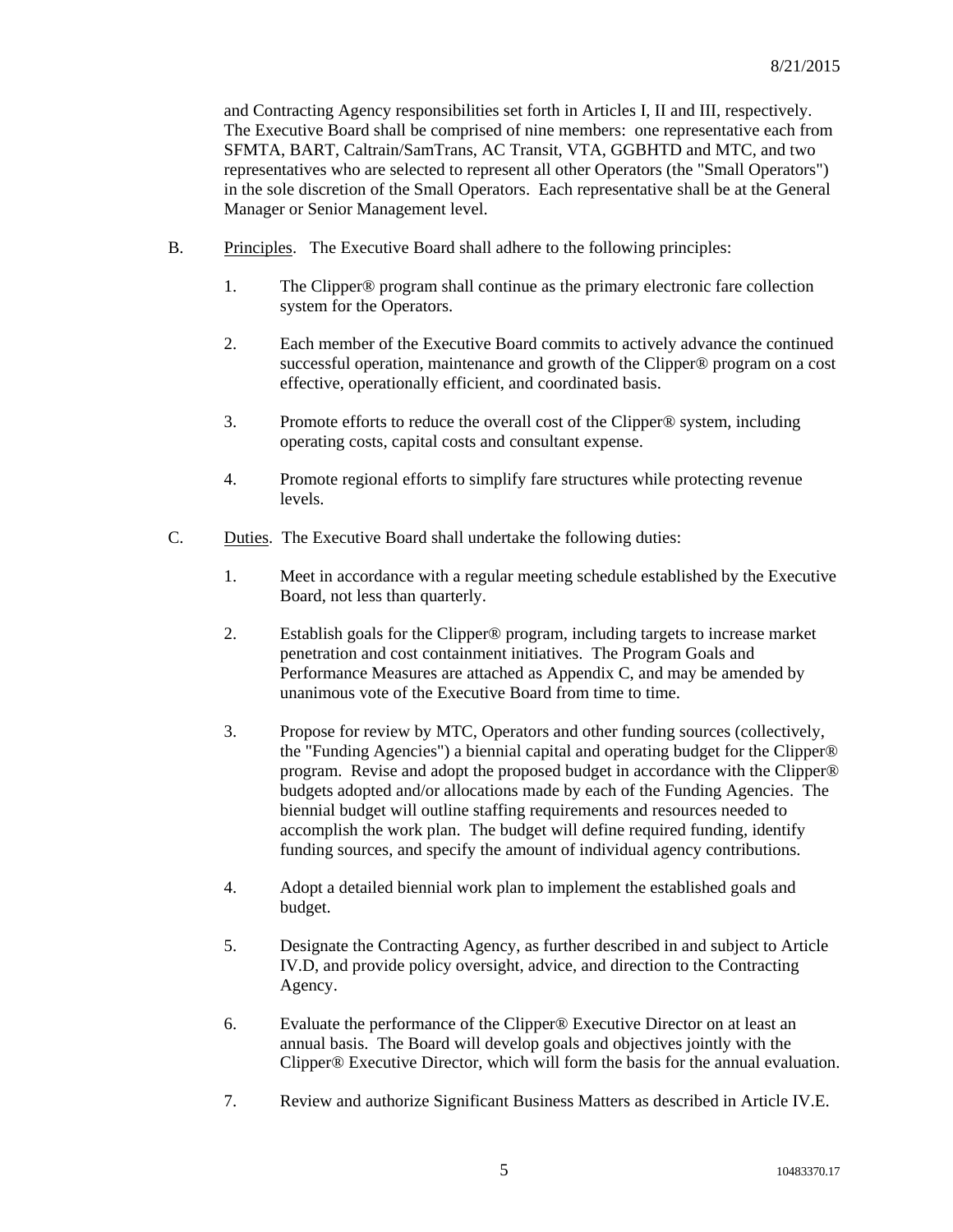- 8. Establish such procedures as shall be necessary or desirable to facilitate compliance by the Executive Board with the Ralph M. Brown Act (Government Code Section 54950 *et seq.*) (the "Brown Act") and other applicable laws.
- D. Designation of a Contracting Agency. The Executive Board shall designate one of the Parties to serve as the "Contracting Agency" with the responsibilities defined in Article III. MTC shall serve as the initial Contracting Agency. The Executive Board shall review the designation of the Contracting Agency not more often than once every three (3) years and may designate any of the Parties as a new Contracting Agency no later than one year prior to the proposed assignment date, which designation may be subject to the approval of the governing board of the proposed new Contracting Agency. In the event of a new designation, the then-current Contracting Agency shall seek approval from its governing board to assign all outstanding contracts, funding agreements, licenses, and accounts to the newly designated Contracting Agency and, if it receives approval from its governing board for such assignment, take such other actions as may be necessary or convenient to effect the transition of the Contracting Agency role. In the event of a change from the role of MTC as the Contracting Agency, the Executive Board will work with MTC and the successor Contracting Agency to protect or minimize loss or degradation of jobs for Clipper® support staff at MTC.
- E. Significant Business Matters. The Executive Board shall decide all Significant Business Matters by a majority vote. "Significant Business Matter" shall mean any matter that can reasonably be expected to have a substantial financial impact (defined as an impact of \$250,000 or more) or a substantial operating impact (defined as causing operations to fall below then-current annual operational goals) on Clipper® or any of the Parties. Significant Business Matters, include, but are not limited to the following:
	- 1. Approval of Clipper® Contract Change Orders that exceed the maximum authority levels established by the Contracting Agency's procurement rules for its chief executive officer, or \$250,000, whichever is less, or that are not funded in the biennial budget. Contracting Agency governing board approval may also be required.
	- 2. Amendments to the Clipper® operating rules, pursuant to Appendix A. ·
	- 3. Acceptance of new Parties to the Clipper® program. The Executive Board delegates to MTC the authority to sign supplemental agreements with new Parties accepted into the program, as provided in Article VI.
	- 4. Implementation of new business ventures or opportunities for the Clipper® program.
	- 5. Contract awards for contract amounts that exceed the maximum authority levels established by the then-current Contracting Agency's procurement rules for its chief executive officer, or \$250,000, whichever is less. Contracting Agency governing board approval may also be required.
	- 6. Assignment of the Clipper® Contract. Contracting Agency approval shall also be required.
	- 7. Approval of expenses (administrative, operating and legal) incurred by the Contracting Agency if in excess of or not contemplated by the current approved budget.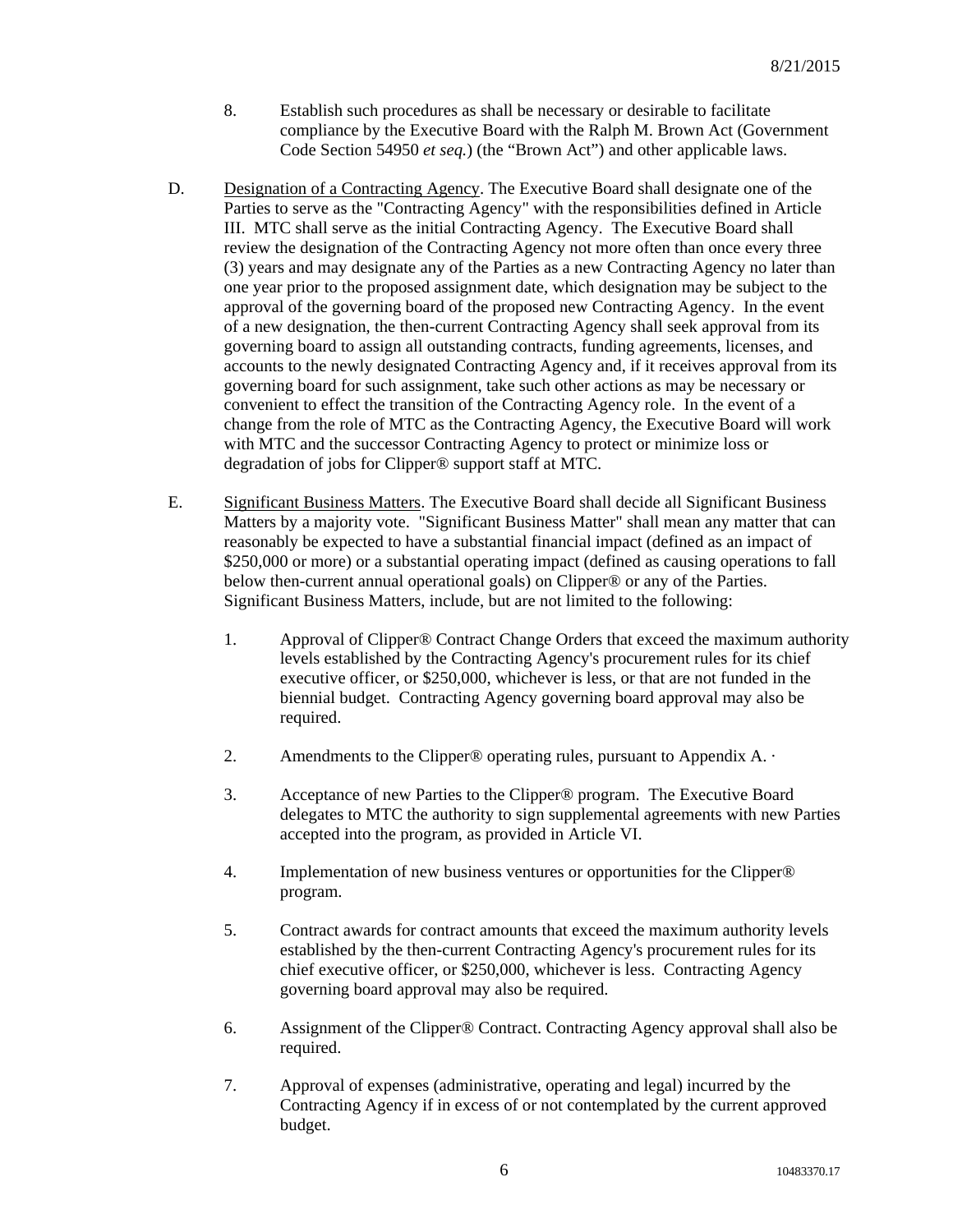- 8. Approval of the Clipper® 2.0 rollout strategy.
- 9. Decision whether any other matter, not expressly included or excluded as a Significant Business Matter in this list, is a Significant Business Matter in accordance with the definition above.

The foregoing definition of "Significant Business Matters" may be amended by unanimous vote of the Executive Board from time to time.

- F. Quorum. Five members of the Executive Board constitute a quorum. In the absence of a quorum, a smaller number of Executive Board members may secure the attendance of absent members by video conference, teleconference or other means compliant with the Brown Act to establish a quorum. Only eligible voting members shall be counted to establish a quorum.
- G. Voting. Each member of the Executive Board shall have one vote. A vote of a majority of the Executive Board is required for approval. Executive Board members may not abstain from voting on any matter before the Executive Board, except in cases of conflicts of interest.
- H. Board Chair; Committees. The Executive Board shall annually elect a Chair and Vice Chair from its members. The Chair shall provide administrative staff support to the Executive Board, as needed as determined by the Chair and the Clipper® Executive Director. The Chair may appoint advisory committees or working groups for specified projects of limited duration. The Executive Board may establish standing committees from time to time.
- I. Delegates. Executive Board members may appoint, in writing, delegates to vote on their behalf in the event of a member's absence from any Executive Board meeting, for up to two (2) meetings per calendar year. No voting rights are accorded to alternates, nor do alternates count toward a quorum of the Executive Board, when alternates are representing an Executive Board member for meetings after two (2) missed meetings in a calendar year.

#### **ARTICLE V Clipper® Executive Director**

The Clipper® Executive Director shall be responsible for regional coordination of the Clipper® program among the Parties, oversight of consultants and contractors retained for the design, operation and maintenance of the Clipper® program, and effectuation of the goals and work plan adopted by the Executive Board in accordance with the budget. Clipper® program support staff engaged by the Contracting Agency shall report to the Clipper® Executive Director.

The Clipper® Executive Director shall be selected and appointed by the Contracting Agency following consultation with the Executive Board to factor in any Executive Board concerns. The Contracting Agency will directly engage the Clipper® Executive Director as its employee or independent contractor in accordance with any civil service or procurement rules applicable to the Contracting Agency*.* The initial Clipper® Executive Director shall be Carol Kuester and shall be an employee of MTC.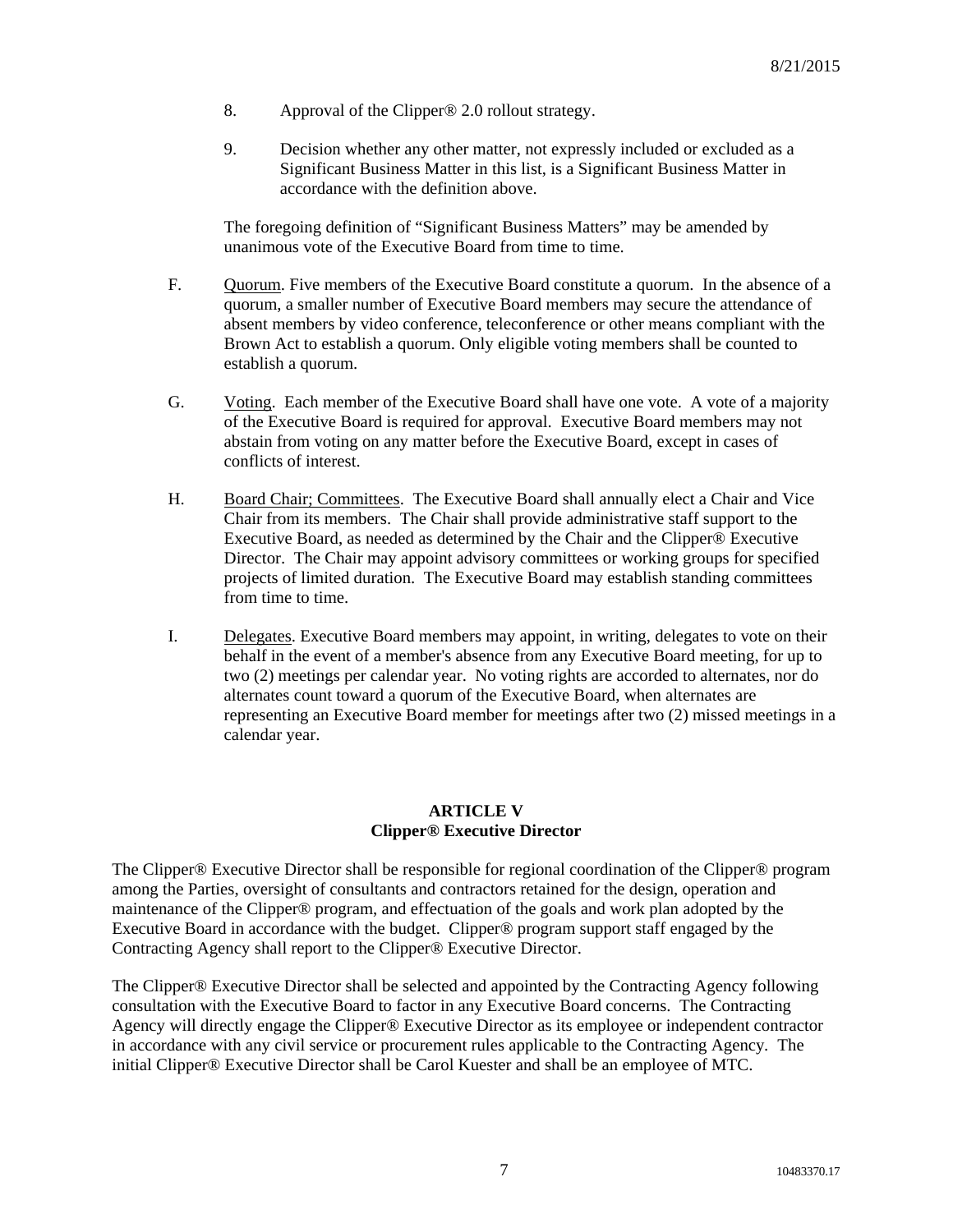#### **ARTICLE VI New Operator Participants**

Any Bay Area transit operator not a Party to this Agreement must be approved by the Executive Board and agree to the terms of the MOU then in effect as a condition of implementing Clipper®, by entering into a supplemental agreement to this MOU accepting the then-current terms of this MOU. Signature by the other Parties to the MOU is not required. MTC shall not enter into a supplemental agreement with a particular operator prior to the issuance of a Change Notice to the Clipper® Contract covering all or a portion of the work required to accept such operator into the system. MTC shall provide the other Parties to the MOU with written notice of each supplemental agreement.

#### **ARTICLE VII Indemnification**

- A. Mutual Indemnification. No Party to this MOU (including any of its directors, commissioners, officers, agents or employees) shall be responsible for any damage or liability occurring by reason of anything done or omitted to be done by any other Party under or in connection with this Agreement. Pursuant to Government Code Section 895.4, each Party agrees to fully indemnify and hold other Parties harmless from any liability imposed for injury (as defined by Government Code Section 810.8) occurring by reason of anything done or omitted to be done by such indemnifying Party under or in connection with this Agreement and for which such indemnifying Party would otherwise be liable.
- B. Contracting Agency Indemnification of Other Parties. Notwithstanding the provisions of Subsection A above, the Contracting Agency shall indemnify, hold harmless, and defend the other Parties from any and all claims or liability resulting from any action or inaction on the part of Contracting Agency relating to the Clipper® Contract or from its failure to carry out its responsibilities under Article III of this MOU. With respect only to MTC as Contracting Agency, this indemnification covers action or inaction on the part of MTC relating to the Clipper® Contract prior to the Effective Date of this MOU. Except as stated in the previous sentence, this indemnification only covers action or inaction on the part of a Contracting Agency while it serves as Contracting Agency under this MOU.
- C. Other Parties' Indemnification of Contracting Agency. Notwithstanding the provisions of Subsection A above, each Party hereto that is not the Contracting Agency shall indemnify, hold harmless, and defend the Contracting Agency from any and all claims or liability resulting from any action or inaction on the part of such Party relating to its responsibilities under Article I or II, as applicable, of this MOU.
- D. Operator Indemnification of MTC. Notwithstanding the provisions of Subsection A above, each Operator shall indemnify, hold harmless, and defend MTC from any and all claims or liability resulting from any action or inaction on the part of such Operator relating to its responsibilities under Article I of this MOU.
- E. MTC Indemnification of Operators. Notwithstanding the provisions of Subsection A above, MTC shall indemnify, hold harmless, and defend each Operator from any and all claims or liability resulting from any action or inaction on the part of MTC relating to its responsibilities under Article II of this MOU.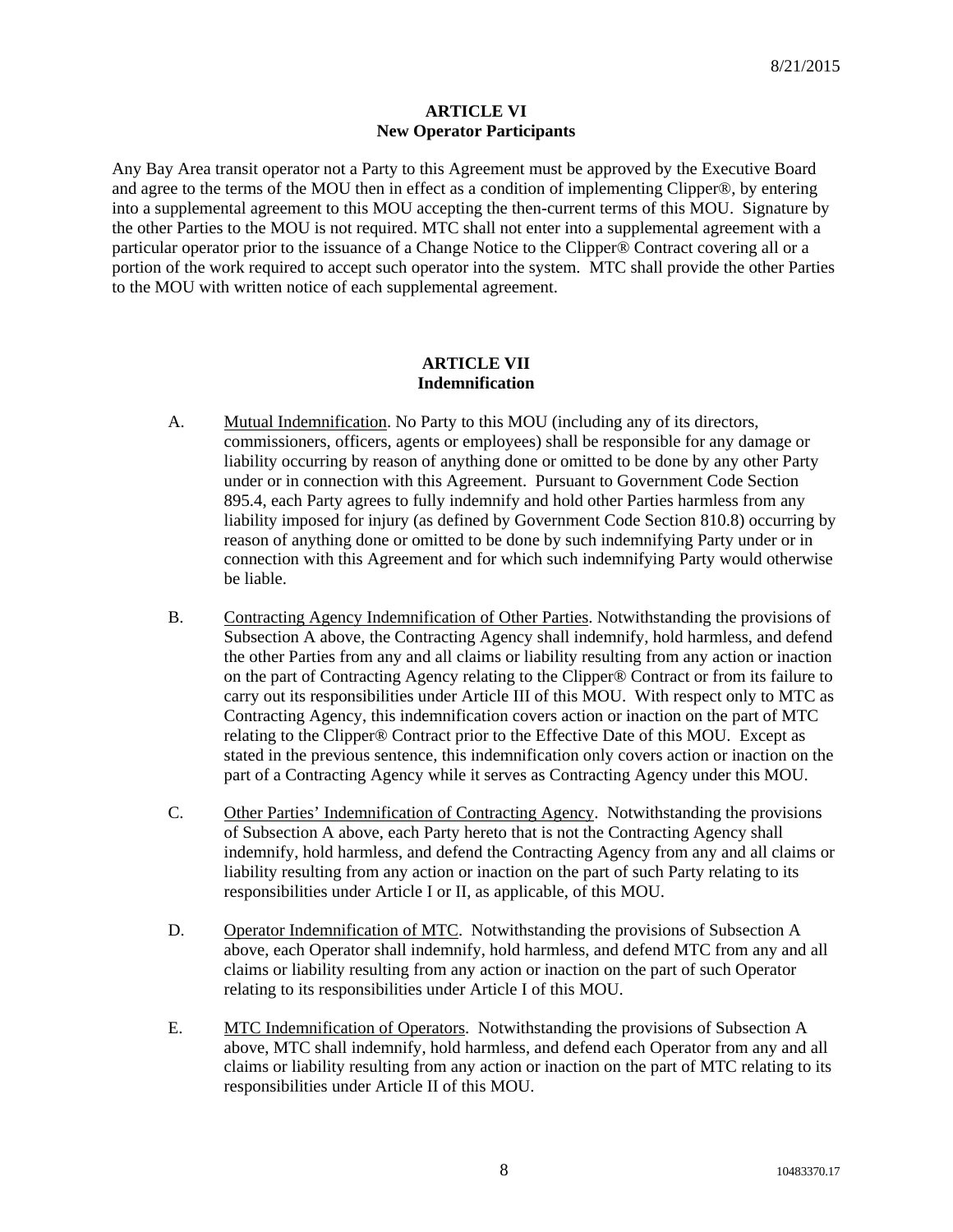#### **ARTICLE VIII Term**

The term of the MOU shall begin upon the Effective Date and continue through June 30, 2025, unless terminated by written agreement of the Parties.

#### **ARTICLE IX Dispute Resolution**

The Parties agree to abide by the dispute resolution procedures in Appendix D, Dispute Resolution, attached hereto and incorporated herein by this reference to resolve disputes between or among Parties to the MOU. To invoke the dispute resolution process, two Executive Board members must request it.

#### **ARTICLE X Changed Circumstances**

Any Party may initiate informal discussions among the Parties concerning the provisions of this MOU, based on its assessment that changes in technology or other factors external to the MOU or the Clipper® Contract indicate that it would be in the best interests of one or more Parties to consider revisions to the MOU. If a majority of Parties agree, the Parties will then jointly evaluate the changed circumstances to determine what, if any, revisions to the MOU are necessary or desirable. Any agreed-upon changes shall require an amendment to the MOU approved and executed by all Parties.

#### **ARTICLE XI General Provisions**

- A. The entire Agreement between and among the Parties is contained herein, and no change in or modification, termination or discharge of this MOU shall be valid or enforceable unless it is approved by the Parties and made in writing and signed by the Parties.
- B. Headings in this MOU are for convenience only and not intended to define, interpret or limit the terms and conditions herein.
- C. This MOU may be executed in one or more counterparts, each of which shall be considered an original and all of which shall constitute a single instrument.
- D. This MOU is intended for the sole benefit of the Parties and is not intended to nor shall be construed to confer any benefit or create any right in any third party.
- E. Appendix E, Special Provisions for the City and County of San Francisco, attached hereto and incorporated herein by this reference, sets forth the terms and conditions required by the City and County of San Francisco in any expenditure contracts entered into by the City.
- F. If any provision of this MOU or the application thereof to any person, entity or circumstance shall, to any extent, be invalid or unenforceable, the remainder of this MOU, or the application of such provision to persons, entities or circumstances, other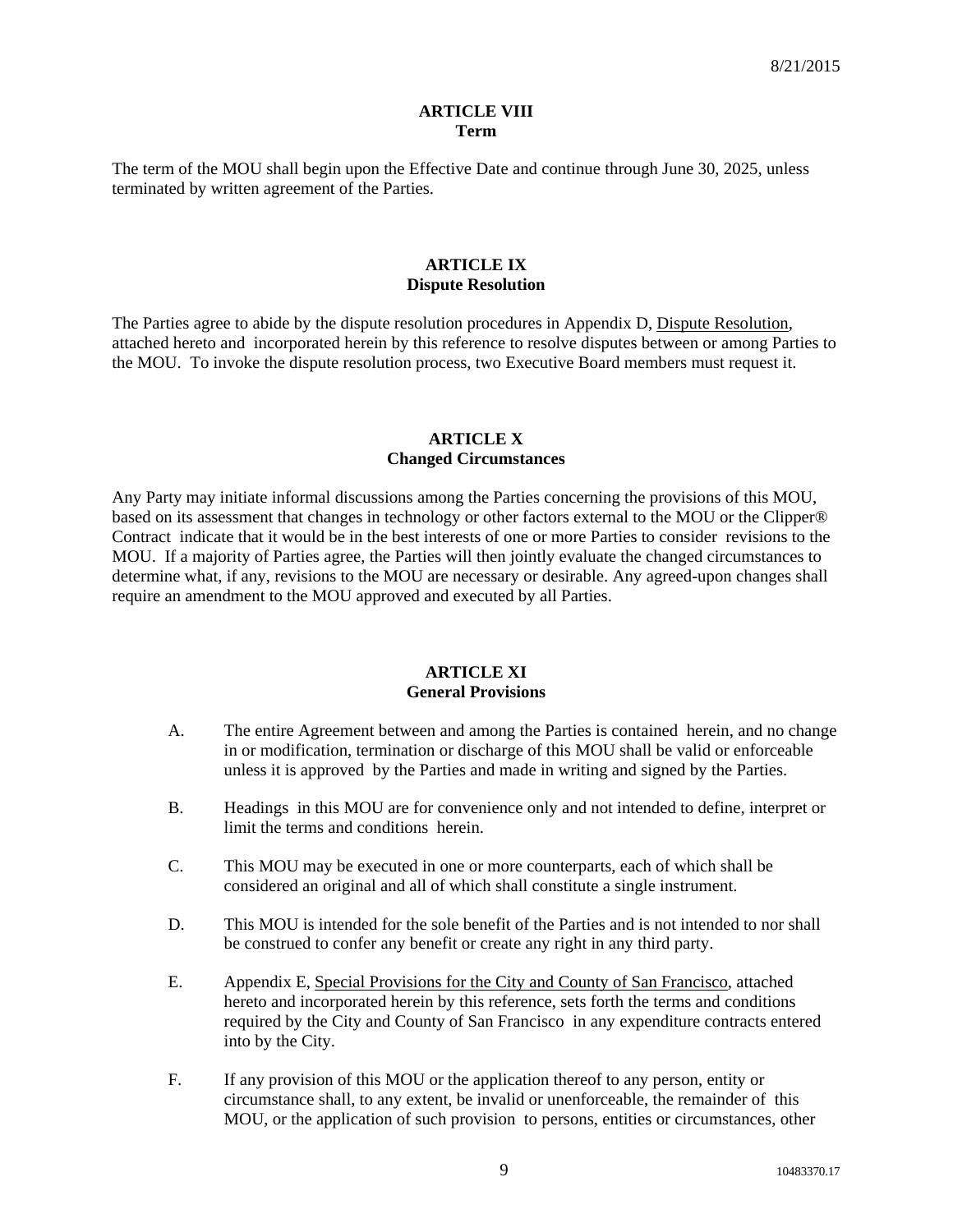than those as to which it is invalid or unenforceable, shall not be affected thereby, and each other provision of this MOU shall be valid and be enforceable to the fullest extent permitted by law.

- G. Notices provided under the MOU shall be provided to the individuals listed in Appendix F, Notices, attached hereto and incorporated herein by this reference. Each Party to the MOU is responsible for notifying other Parties of a change in the individual designated to receive notices in writing. Changes to Appendix F may be made by any Party without an amendment to this MOU. MTC will distribute to every other Party the notice information of new Parties to the MOU added pursuant to Article VI.
- H. This MOU supersedes and replaces the Memorandum of Understanding Regarding Operations and Maintenance of Clipper Fare Collection System dated November 10, 2011, as amended, in its entirety.
- I. By its execution of this MOU, each Party (i) acknowledges that, although the City of Rio Vista executed a Supplemental Agreement to the 2011 MOU, it subsequently declined to have Clipper<sup>®</sup> implemented on its bus system, (ii) waives the requirement for 240 days' advance notice to it of the City of Rio Vista's withdrawal from the 2011 MOU, and (iii) acknowledges that the City of Rio Vista is therefore not a Party to this MOU upon its initial execution and delivery.

IN WITNESS WHEREOF, this MOU has been duly authorized and executed by the Parties hereto on the dates specified below by their duly authorized representatives.

| <b>Metropolitan Transportation Commission</b>                                                                                                                                                                                           | Approved as to form:                  |
|-----------------------------------------------------------------------------------------------------------------------------------------------------------------------------------------------------------------------------------------|---------------------------------------|
| Steve Heminger, Executive Director                                                                                                                                                                                                      | Adrienne Weil, General Counsel        |
|                                                                                                                                                                                                                                         |                                       |
| Alameda-Contra Costa Transit District                                                                                                                                                                                                   | Approved as to form:                  |
| Name:<br>Title: 2008 Contract Contract Contract Contract Contract Contract Contract Contract Contract Contract Contract Contract Contract Contract Contract Contract Contract Contract Contract Contract Contract Contract Contract Con | Denise C. Standridge, General Counsel |
| Date:                                                                                                                                                                                                                                   |                                       |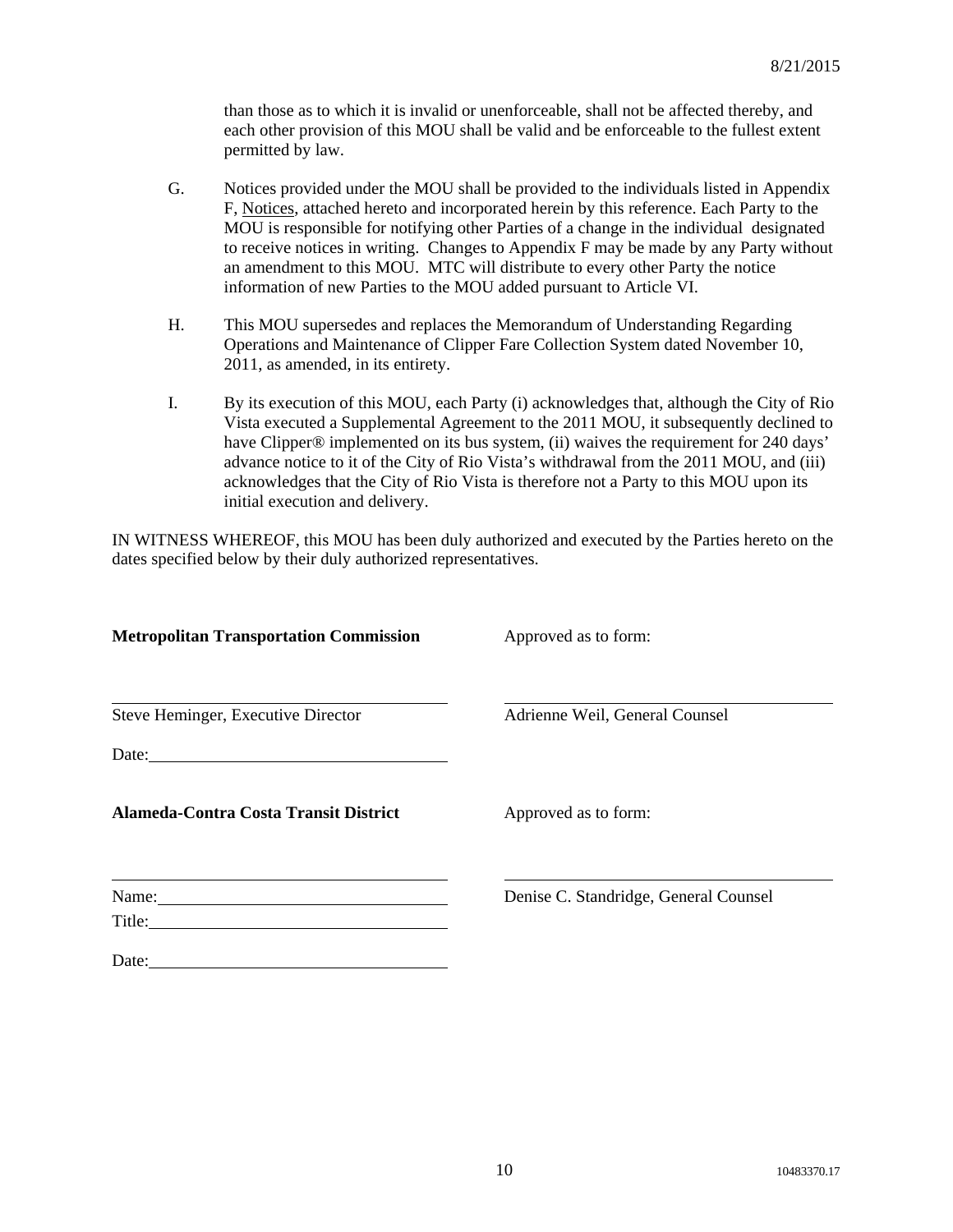| Golden Gate Bridge, Highway and<br><b>Transportation District</b>                                                                                                                                                                                                                                                                                      | Approved as to form:                                     |
|--------------------------------------------------------------------------------------------------------------------------------------------------------------------------------------------------------------------------------------------------------------------------------------------------------------------------------------------------------|----------------------------------------------------------|
| <u> 1989 - Johann Barn, mars ann an t-Amhain Aonaichte ann an t-Amhain Aonaichte ann an t-Amhain Aonaichte ann an</u><br>Name: Name and the second contract of the second contract of the second contract of the second contract of the second contract of the second contract of the second contract of the second contract of the second contract of | Counsel Counsel Counsel                                  |
| Date:                                                                                                                                                                                                                                                                                                                                                  |                                                          |
| San Francisco Bay Area Rapid Transit District                                                                                                                                                                                                                                                                                                          | Approved as to form:                                     |
| <u> 1980 - Johann Barn, amerikan besteman besteman besteman besteman besteman besteman besteman besteman bestema</u><br>Name:                                                                                                                                                                                                                          | Matthew Burrows, General Counsel                         |
| <b>City and County of San Francisco</b><br><b>Municipal Transportation Agency</b>                                                                                                                                                                                                                                                                      | Approved as to form:<br>Dennis J. Herrera, City Attorney |
| Name: Edward D. Reiskin<br>Title: Director of Transportation                                                                                                                                                                                                                                                                                           | Name: Robin M. Reitzes<br>Title: Deputy City Attorney    |
| Municipal Transportation Agency Board of Directors<br>Resolution No.<br>Dated: National Contract of the Contract of the Contract of the Contract of the Contract of the Contract of the Contract of the Contract of the Contract of the Contract of the Contract of the Contract of the Contract of th                                                 |                                                          |
| Secretary, SFMTAB                                                                                                                                                                                                                                                                                                                                      |                                                          |
| <b>San Mateo County Transit District</b>                                                                                                                                                                                                                                                                                                               | Approved as to form:                                     |
| Name: Jim Hartnett<br>Title: General Manager/CEO                                                                                                                                                                                                                                                                                                       | Joan L. Cassman, General Counsel                         |
|                                                                                                                                                                                                                                                                                                                                                        |                                                          |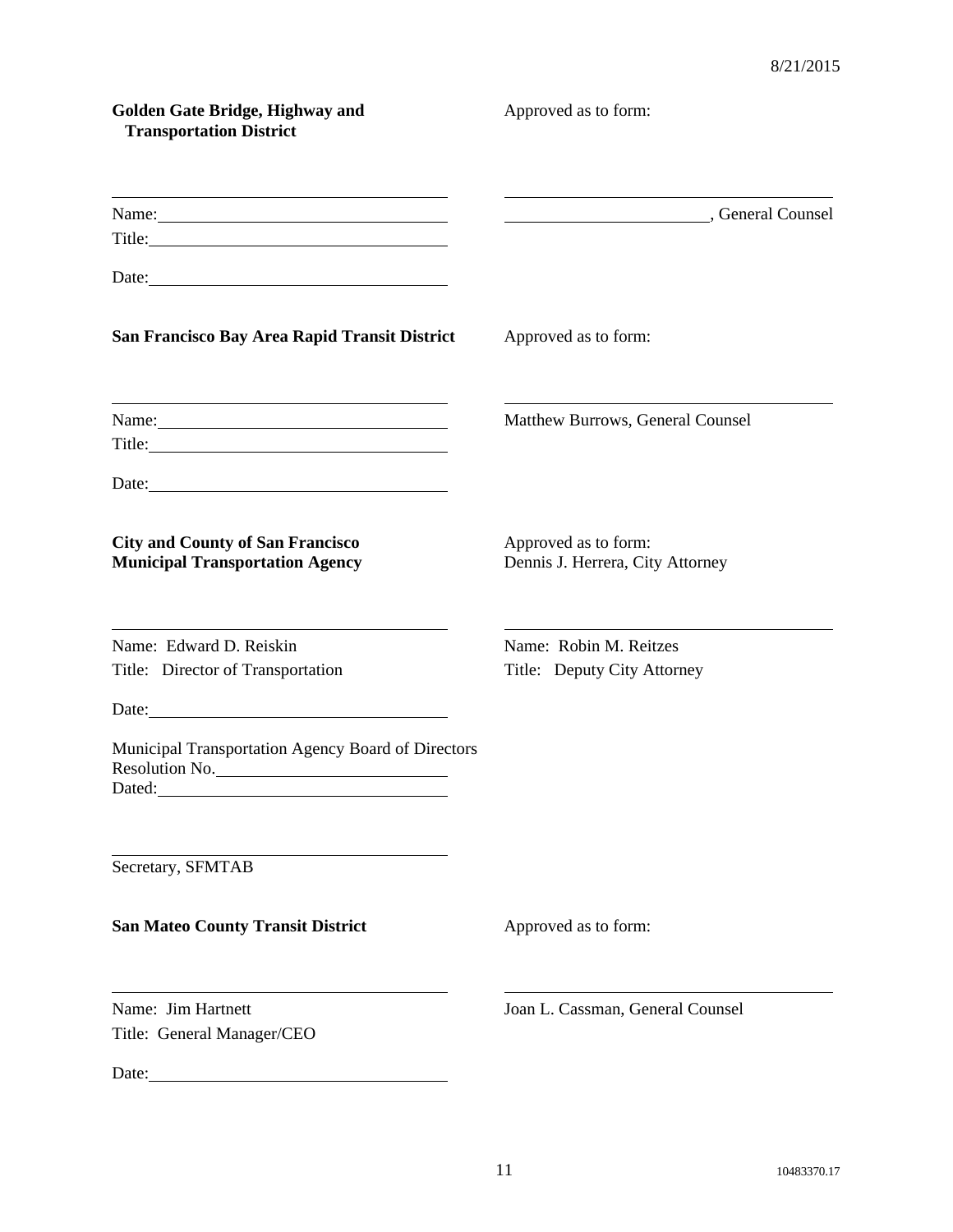| <b>Santa Clara Valley Transportation Authority</b>                                                                                                                                                                                      | Approved as to form:             |  |
|-----------------------------------------------------------------------------------------------------------------------------------------------------------------------------------------------------------------------------------------|----------------------------------|--|
| Name: Name and the set of the set of the set of the set of the set of the set of the set of the set of the set of the set of the set of the set of the set of the set of the set of the set of the set of the set of the set o          | Counsel Counsel Counsel          |  |
| Date:                                                                                                                                                                                                                                   |                                  |  |
| <b>Peninsula Corridor Joint Powers Board</b>                                                                                                                                                                                            | Approved as to form:             |  |
| Name: Jim Hartnett<br>Title: Executive Director                                                                                                                                                                                         | Joan L. Cassman, General Counsel |  |
| Date:<br><b>Central Contra Costa Transit Authority</b>                                                                                                                                                                                  | Approved as to form:             |  |
| <u> 1989 - Johann Stoff, Amerikaansk politiker († 1908)</u><br>Name:                                                                                                                                                                    | Madeline Chun, General Counsel   |  |
|                                                                                                                                                                                                                                         |                                  |  |
| <b>City of Fairfield</b><br><b>Fairfield and Suisun Transit</b>                                                                                                                                                                         | Approved as to form:             |  |
| Name:<br>Title: The Commission of the Commission of the Commission of the Commission of the Commission of the Commission of the Commission of the Commission of the Commission of the Commission of the Commission of the Commission of | Counsel Counsel Counsel          |  |
| Date: 2008. [10] Date: 2008. [10] Date: 2008. [10] Date: 2008. [10] Date: 2008. [10] Date: 2008. [10] Date: 2008. [10] Date: 2008. [10] Date: 2008. [10] Date: 2008. [10] Date: 2008. [10] Date: 2008. [10] Date: 2008. [10] D          |                                  |  |
| <b>City of Petaluma</b>                                                                                                                                                                                                                 | Approved as to form:             |  |
| Name:                                                                                                                                                                                                                                   | Counsel Counsel Counsel          |  |
| Date:                                                                                                                                                                                                                                   |                                  |  |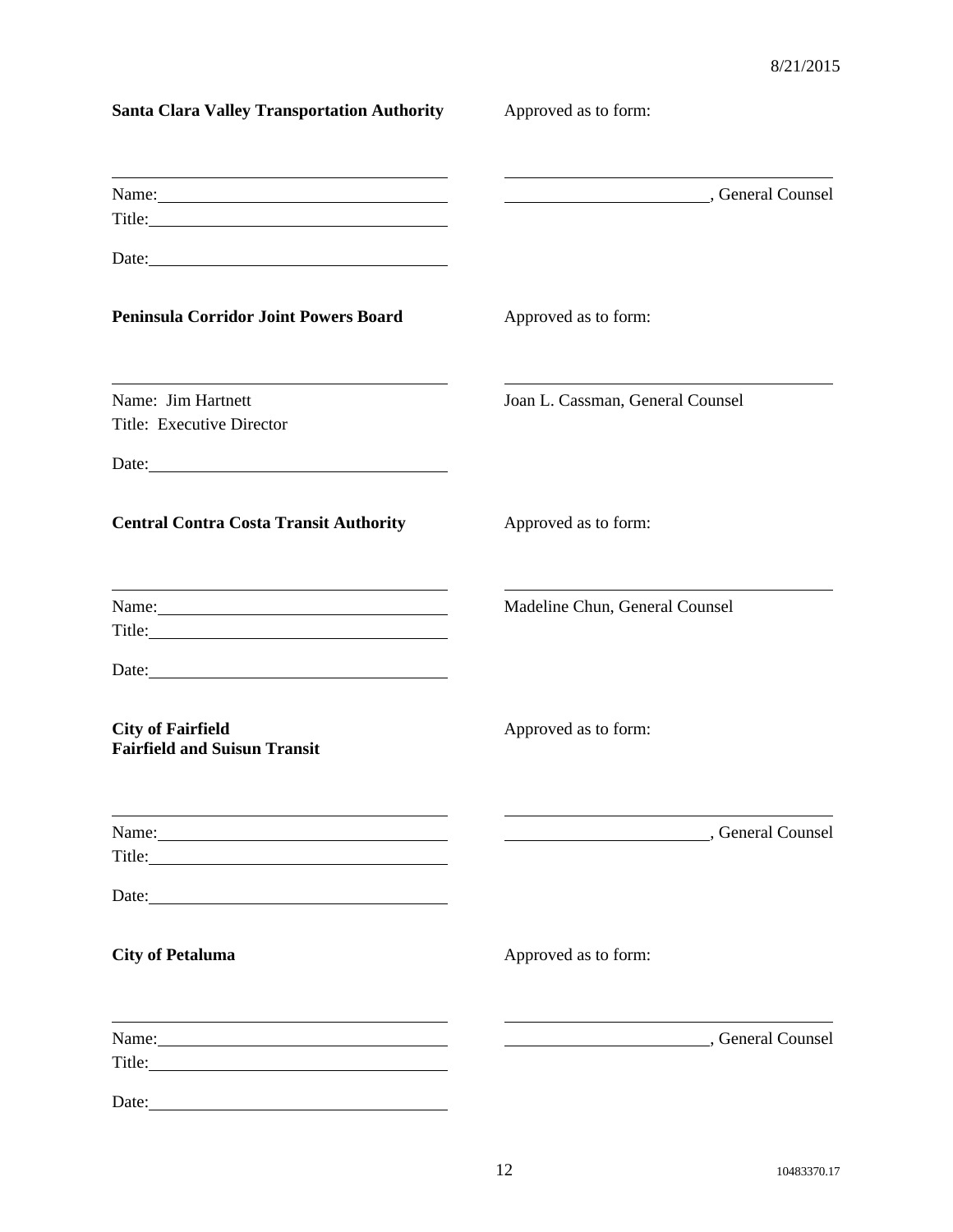| <b>Eastern Contra Costa Transit Authority</b>                                                                                                                                                                                                                                                         | Approved as to form:                   |                 |
|-------------------------------------------------------------------------------------------------------------------------------------------------------------------------------------------------------------------------------------------------------------------------------------------------------|----------------------------------------|-----------------|
| Name:                                                                                                                                                                                                                                                                                                 | General Counsel Counsel                |                 |
| Date: 2008 Contract and Contract and Contract and Contract and Contract and Contract and Contract and Contract and Contract and Contract and Contract and Contract and Contract and Contract and Contract and Contract and Con                                                                        |                                        |                 |
| <b>Livermore/Amador Valley Transit Authority</b>                                                                                                                                                                                                                                                      | Approved as to form:                   |                 |
| <u> 1989 - Andrea Barbara, Amerikaansk politiker (d. 1989)</u><br>Name:<br>Title: The Commission of the Commission of the Commission of the Commission of the Commission of the Commission                                                                                                            | Michael N. Conneran, General Counsel   |                 |
|                                                                                                                                                                                                                                                                                                       |                                        |                 |
| <b>Marin County Transit District</b>                                                                                                                                                                                                                                                                  | Approved as to form:                   |                 |
| <u> 1989 - Johann Barnett, fransk politiker (d. 1989)</u><br>Name: Name and the set of the set of the set of the set of the set of the set of the set of the set of the set of the set of the set of the set of the set of the set of the set of the set of the set of the set of the set o<br>Title: | General Counsel (300)                  |                 |
| Date:                                                                                                                                                                                                                                                                                                 |                                        |                 |
| Napa County Transportation and Planning Agency Approved as to form:                                                                                                                                                                                                                                   |                                        |                 |
| Name:                                                                                                                                                                                                                                                                                                 |                                        | General Counsel |
| Date: <u>and the second contract of the second contract of the second contract of the second contract of the second contract of the second contract of the second contract of the second contract of the second contract of the </u>                                                                  |                                        |                 |
| <b>Solano County Transit</b>                                                                                                                                                                                                                                                                          | Approved as to form:                   |                 |
| <u> 1989 - Johann Stoff, Amerikaansk politiker († 1908)</u><br>Name:                                                                                                                                                                                                                                  | General Counsel (300), General Counsel |                 |
| Date:                                                                                                                                                                                                                                                                                                 |                                        |                 |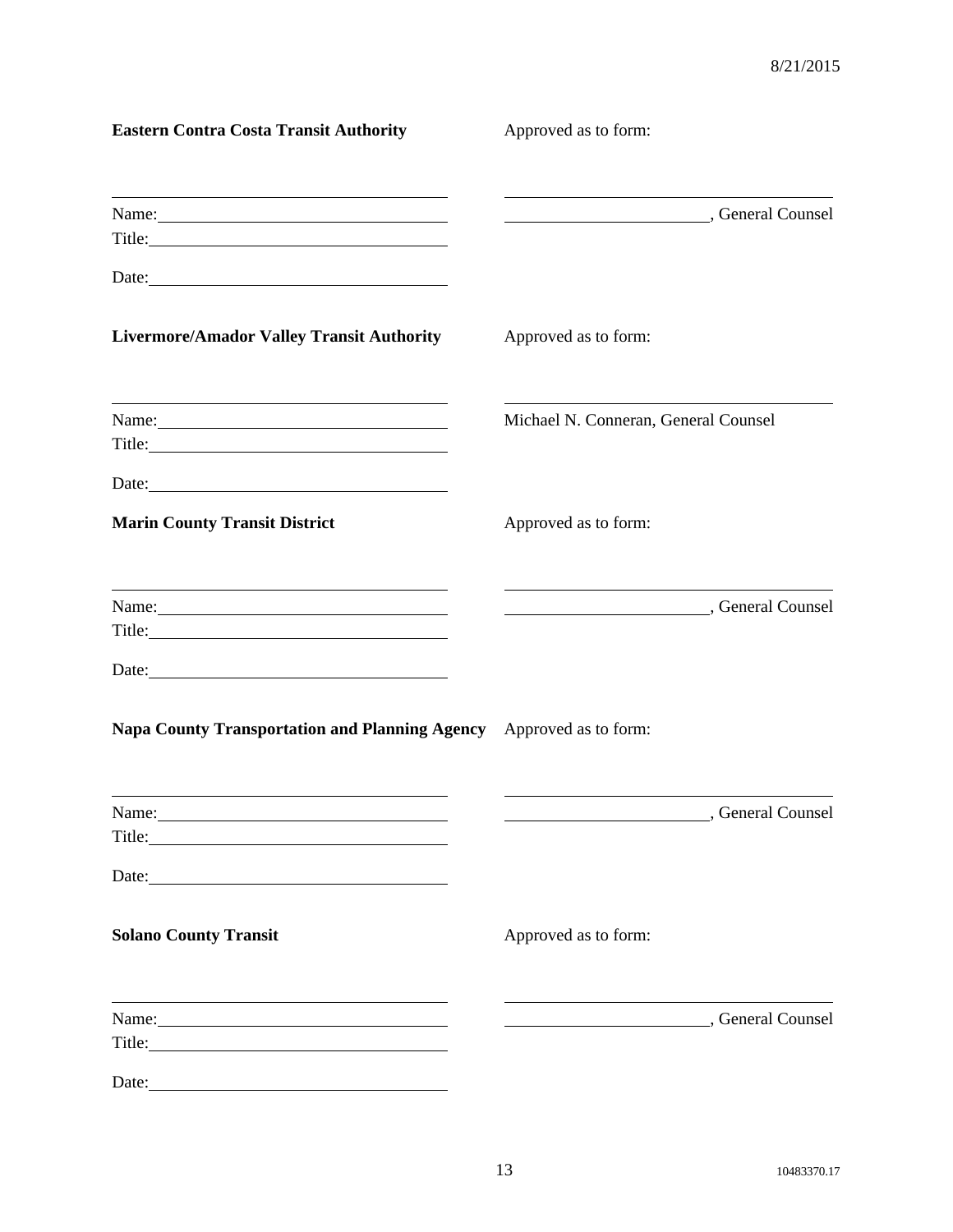| <b>Sonoma County Transit</b>                                                                                                                                                                                                                                                                                                                                    | Approved as to form:                   |
|-----------------------------------------------------------------------------------------------------------------------------------------------------------------------------------------------------------------------------------------------------------------------------------------------------------------------------------------------------------------|----------------------------------------|
| <u> 1989 - Johann Barnett, fransk kongresu og den større og den større og den som for de større og den som for d</u><br>Name:<br>Title: The contract of the contract of the contract of the contract of the contract of the contract of the contract of the contract of the contract of the contract of the contract of the contract of the contract of the con | General Counsel<br>General Counsel     |
| Date:                                                                                                                                                                                                                                                                                                                                                           |                                        |
| Sonoma-Marin Area Rail Transit District                                                                                                                                                                                                                                                                                                                         | Approved as to form:                   |
| <u> 1989 - Johann Stein, marwolaethau a bhann an t-Amhair ann an t-Amhair an t-Amhair an t-Amhair an t-Amhair an</u><br>Name:                                                                                                                                                                                                                                   | General Counsel<br>General Counsel     |
| Date:                                                                                                                                                                                                                                                                                                                                                           |                                        |
| <b>Vacaville City Coach</b>                                                                                                                                                                                                                                                                                                                                     | Approved as to form:                   |
| <u> 1989 - Johann Barn, amerikansk politiker (d. 1989)</u><br>Name:                                                                                                                                                                                                                                                                                             | General Counsel (300), General Counsel |
| Date:                                                                                                                                                                                                                                                                                                                                                           |                                        |
| <b>Western Contra Costa Transit Authority</b>                                                                                                                                                                                                                                                                                                                   | Approved as to form:                   |
| Title: The contract of the contract of the contract of the contract of the contract of the contract of the contract of the contract of the contract of the contract of the contract of the contract of the contract of the con                                                                                                                                  | Counsel Counsel Counsel                |
| Date: 2008 and 2008 and 2008 and 2008 and 2008 and 2008 and 2008 and 2008 and 2008 and 2008 and 2008 and 2008 and 2008 and 2008 and 2008 and 2008 and 2008 and 2008 and 2008 and 2008 and 2008 and 2008 and 2008 and 2008 and                                                                                                                                   |                                        |
| San Francisco Bay Area Water Emergency<br><b>Transportation Authority</b>                                                                                                                                                                                                                                                                                       | Approved as to form:                   |
| the control of the control of the control of the control of the control of the control of the control of the control of the control of the control of the control of the control of the control of the control of the control<br>Name:                                                                                                                          | Stanley S. Taylor III, General Counsel |
| Date:                                                                                                                                                                                                                                                                                                                                                           |                                        |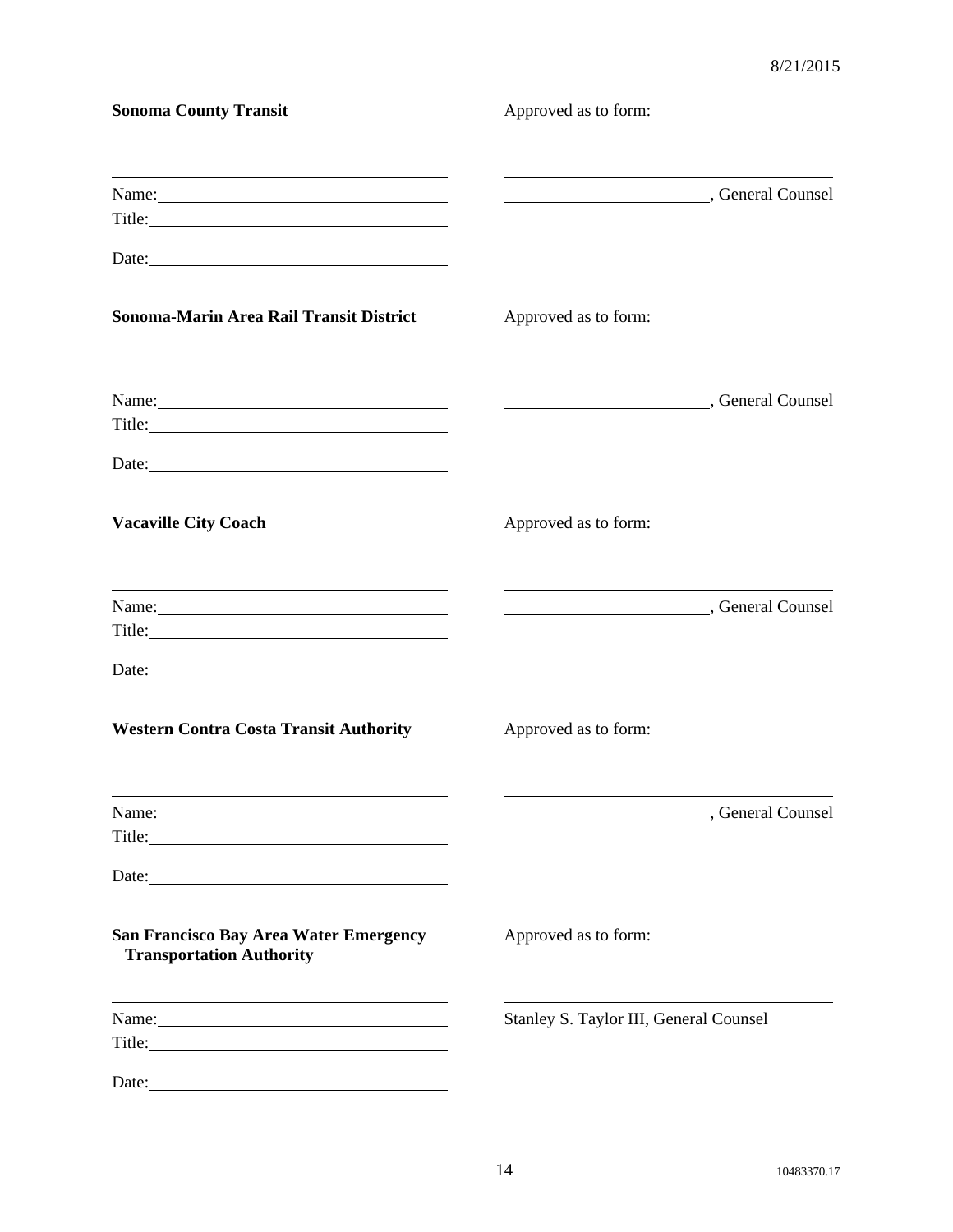| <b>City of Santa Rosa</b> | Approved as to form: |                   |
|---------------------------|----------------------|-------------------|
|                           |                      |                   |
| Name:                     |                      | , General Counsel |
| Date:                     |                      |                   |
| <b>City of Union City</b> | Approved as to form: |                   |
|                           |                      |                   |
| Name:                     |                      | , General Counsel |
| Title:                    |                      |                   |
| Date:                     |                      |                   |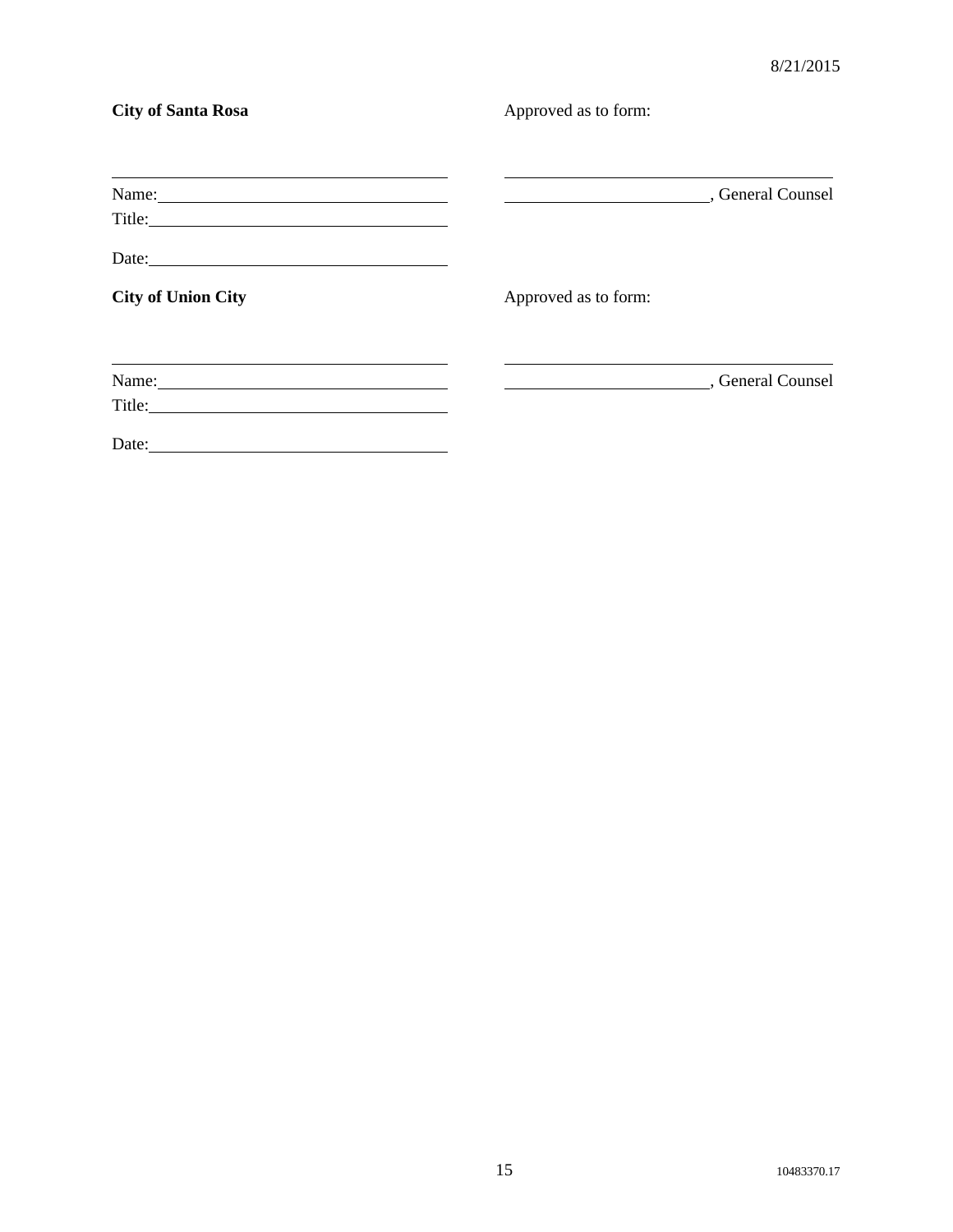#### **LIST OF APPENDICES**

- Appendix A Process for Amending Clipper® Operating Rules Appendix B Clipper® Cost and Revenue Allocation, comprised of: Appendix B-1 Effective upon execution of Amended and Restated MOU through June 30, 2016 Appendix B-2 Effective July 1, 2016 through December 31, 2016 Appendix B-3 Effective January 1, 2017 Appendix C Program Goals and Performance Measures Appendix D Dispute Resolution Appendix E Special Provisions for the City and County of San Francisco
- 
- Appendix F Notices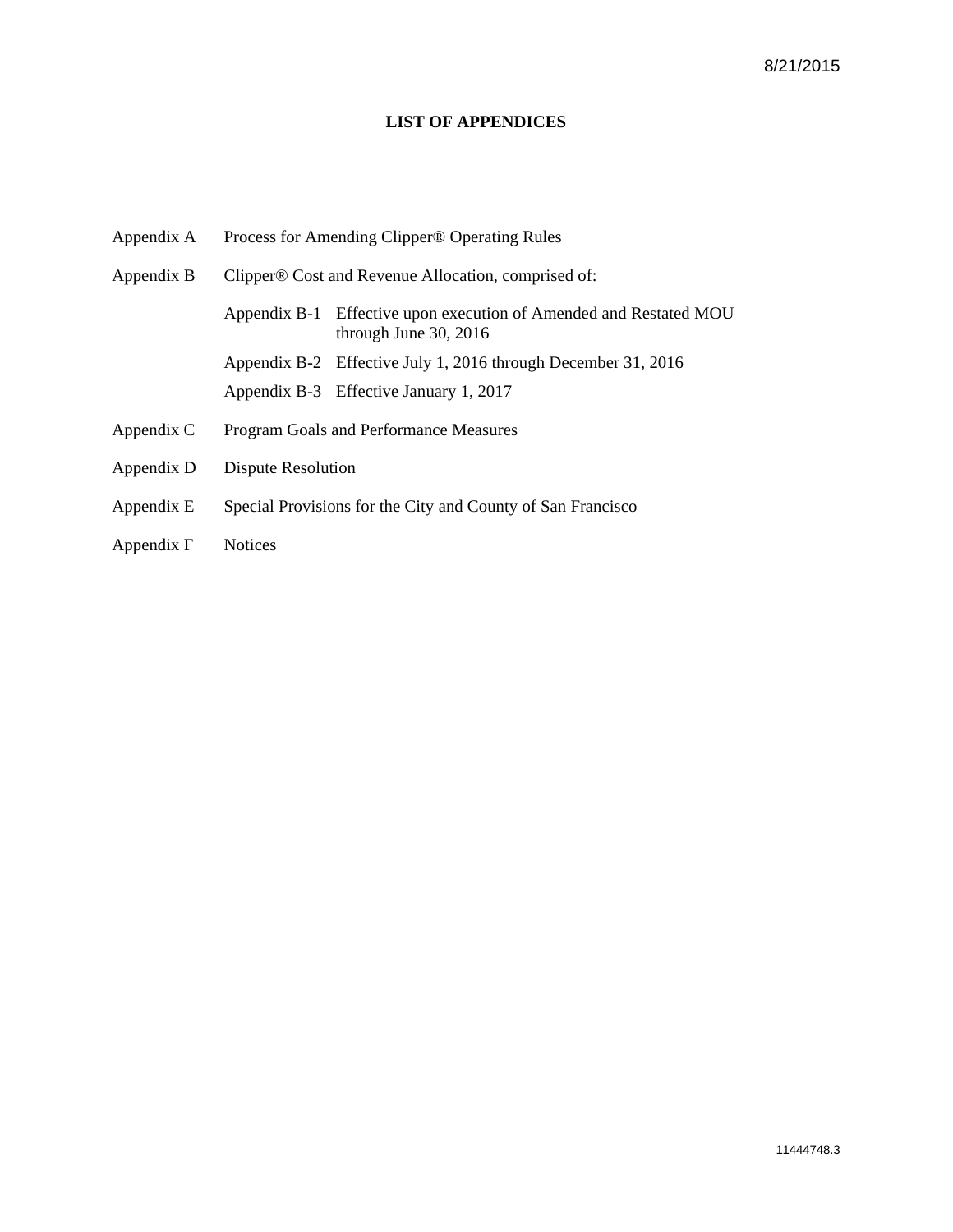### **Appendix A**

#### **Process for Amending Clipper**® **Operating Rules**

- 1. The Contracting Agency shall provide written notice to the other Parties at least ninety (90) days in advance of making any changes to the Operating Rules affecting Operator Roles and Responsibilities (Section 3 of the Clipper® Operating Rules). Notice shall be provided by email to the contact named in Appendix F, or as subsequently revised or updated by the Parties, as provided in Article XI.G.
- 2. The Contracting Agency shall provide additional notice to the other Parties on possible changes to the Operating Rules affecting Operator Roles and Responsibilities in the regular Clipper® program reports furnished under Article III.C.
- 3. The Contracting Agency's notices shall include enough information to enable the other Parties to determine the financial and other impacts of the proposed change.
- 4. If requested by any Party within 30 days of issuance of such notice, the Contracting Agency will consult with all affected Parties concerning the proposed change prior to its adoption.
- 5. Any Party that requires additional time in excess of the notice period specified by the Contracting Agency to implement a change may notify the Contracting Agency of the additional period of time required during the initial 30-day notice period. The Contracting Agency will then work with the Party(ies) during the consultation period to modify the effective date and/or content of the Operating Rules change, as necessary.
- 6. Following such consultation process, if any Party(ies) objects to the proposed change, as modified during the consultation process, such Party(ies) may initiate one or more of the dispute resolution processes described in Appendix D.
- 7. The Contracting Agency shall delay the implementation of the disputed change until the conclusion of the dispute resolution process.
- 8. All proposed changes to the Operating Rules shall be presented for approval to the Executive Board. The Contracting Agency agrees that it shall not implement changes to the Operating Rules that have not been approved by the Executive Board.
- 9. Upon MTC's approval of this MOU, MTC Commission approval of changes to the Operating Rules will no longer be required.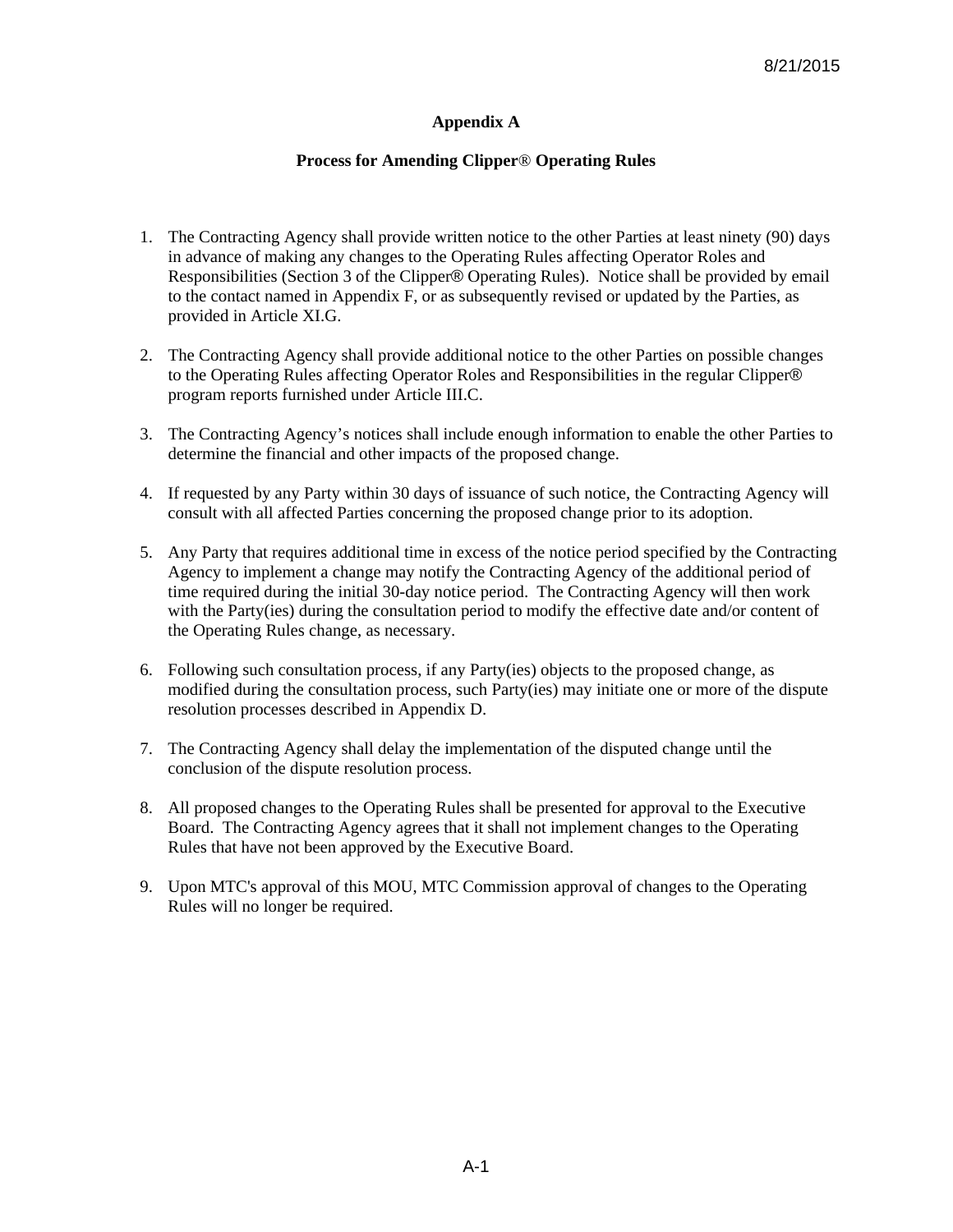# **Appendix B-1**

# **Clipper® Cost and Revenue Allocation Effective upon execution of Amended and Restated MOU through June 30, 2016**

### **1. Cost Allocation Among Operators**

The allocation of Clipper<sup>®</sup> operating costs to each Operator shall be based on a combination of revenue collected and the number of fee payment transactions processed. "Revenue collected" shall mean the fee collected on behalf of each Operator by the Clipper® clearinghouse (*e.g*., the price charged to ride on the Operator's transit system, the value of pass sales, the amount of parking fees paid). A "fee payment transaction" shall mean any activity in which a Clipper® card is used to receive service on or from an Operator's system (*e.g*., to ride on the Operator's transit system, to park on the Operator's property). A fee payment transaction shall be attributed to the Operator on whose system the service was provided, except that a transaction in which a patron uses a Muni monthly pass to ride BART will be attributed to SFMTA. All fee payment transactions are included for purposes of allocating Clipper® operating costs, regardless of whether the transaction results in a reduction of the amount of stored value or stored rides on a Clipper® card (*e.g*., use of a monthly pass on a transit system, intra-operator transfers, entry and exit transactions for a single ride where both transactions are required to compute the appropriate fare payment).

One-third  $(1/3)$  of Clipper<sup>®</sup> operating costs shall be allocated to Operators based on each Operator's share of total revenue collected by the Clipper® clearinghouse, as defined above. Two-thirds  $(2/3)$  of Clipper<sup>®</sup> operating costs shall be allocated to Operators based on each Operator's share of total fee payment transactions processed by the Clipper® clearinghouse, as defined above.

In addition to the Clipper<sup>®</sup> operating costs allocated in accordance with Section 2.B(i) herein, each Operator shall be responsible for payment of:

- a. Clipper® Data Server (CDS) Store operating costs specified below for any CDS Store implemented on such Operator's site;
- b. Credit/debit interchange fees charged through an Operator-specific credit/debit gateway associated with Clipper® sales through add value machines, ticket office terminal devices and ticket vending machines. This responsibility is subject to review pursuant to Article I.E of the MOU to ensure that no single Operator is unfairly burdened by such fees; and
- c. Incremental Clipper® operating costs established by and/or resulting from Clipper® Contract change orders requested and funded by an Operator for such Operator's use and benefit shall be the responsibility of such Operator. This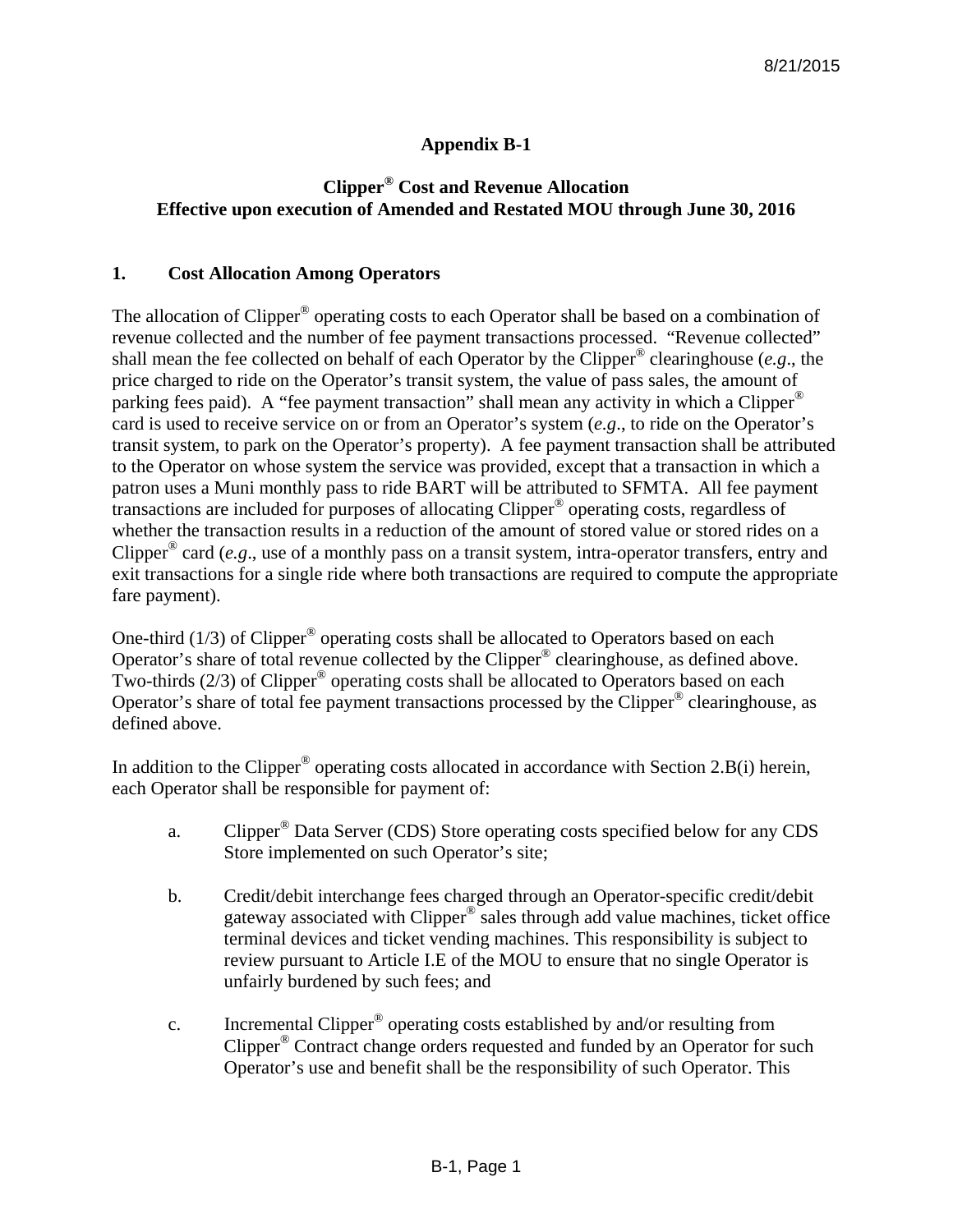applies to costs or portions of costs that would otherwise be MTC's responsibility as described in Section 2.A herein.

### 2. **Clipper® Costs**

- A. MTC Operating and Maintenance Costs. MTC shall pay the following Clipper<sup>®</sup> operating costs:
	- i. All fixed operating costs of the Clipper<sup>®</sup> clearinghouse and equipment maintenance services costs as specified in the Clipper<sup>®</sup> Contract's Price Schedule (Attachment 2 to the Clipper<sup>®</sup> Contract) (the "Price Schedule"), including:
		- a. Item 3.20 Program Management Operations and Maintenance<br>b. Item 3.30 Clipper<sup>®</sup> Testbed Operations & Maintenance
		- Item 3.30 Clipper<sup>®</sup> Testbed Operations & Maintenance
		- c. Item 5.31 Operator Help Desk
		- d. Item 5.32 Reporting
		- e. Item 5.33 Asset Management<br>f. Item 6.0 Equipment Maintena
		- Item 6.0 Equipment Maintenance Services
		- g. Item 10.21(a) Location Acquisition
		- h. Item 10.22 Location Servicing and Support<br>i. Item 10.23 (a) Acquisition Payment for This
		- Item 10.23 (a) Acquisition Payment for Third Party Location
		- j. Item 12.0 Network Management<br>k Item 13.22 Basic Monthly Opera
		- Item 13.22 Basic Monthly Operations and Admin
	- ii. Variable Clipper<sup>®</sup> operating costs as specified in the Price Schedule (Attachment 2 to the Clipper<sup>®</sup> Contract), specifically:
		- a. Item 7.10-2 Senior and Youth Card Mail-In Applications<br>b. Item  $8.10(a-g)$  Card Distribution Services
		- b. Item 8.10(a-g) Card Distribution Services
		- c. Item 8.11 Card Distribution Services<br>d Item 8.12 Card Distribution Services
		- Item 8.12 Card Distribution Services
		- e. Item 8.20 Cardholder Education<br>f. Item 8.31 Location Acquisition f
		- f. Item 8.31 Location Acquisition for Completion of Distribution Network
		- g. Item 8.32 Location Acquisition for Completion of Distribution Network
		- h. Item 8.41 Pass Through of Amounts Paid for Installation of Phone Lines<br>i. Item 9.41 Fixed and Incremental Fees Per Active Card Account (50% of
		- Item 9.41 Fixed and Incremental Fees Per Active Card Account (50% of the invoiced amount)
		- j. Item 9.5 Service Level Standard Incentives and Abatements
		- Item 13.100 Mobile Website Operations and Maintenance
	- iii. All other lump sum and capital expense items specified in the Price Schedule not enumerated above or covered by Section 2.B.
- B. Operator Operating Costs.
	- **Operators shall pay the following listed Clipper<sup>®</sup> operating costs in accordance** with the cost sharing formula in Section 1, reduced by any amounts payable by MTC pursuant to Section 2.A. References to Item numbers refer to the corresponding prices payable to the Clipper® Contractor under the Price Schedule, which are subject to annual price adjustment as specified in Article 13.6 of the Clipper® Contract:
		- a. Item 9.24 Balance Protection Services Registration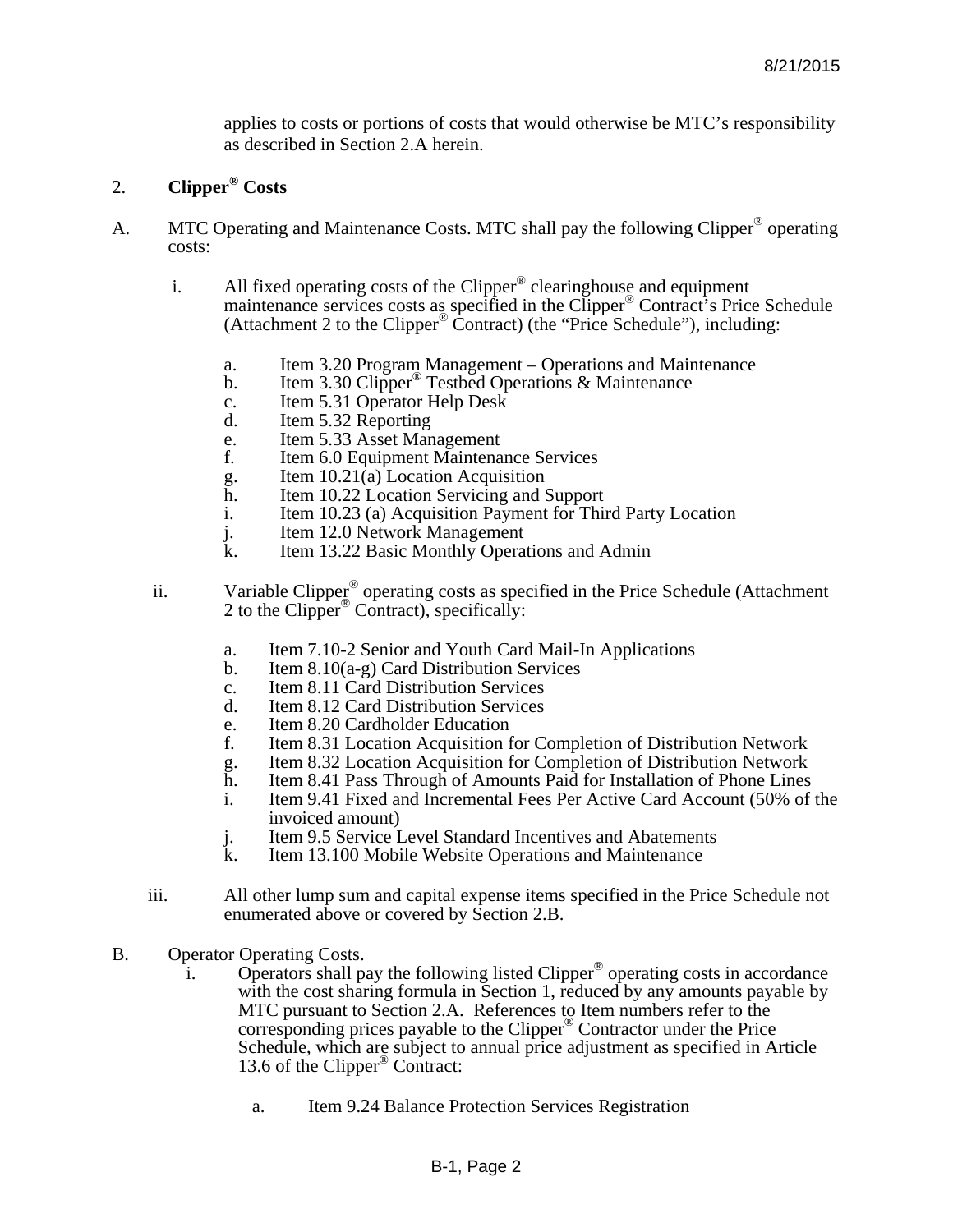- b. Item 9.25 Lock/unlock Clipper<sup>®</sup> Application
- c. Item 9.41 Fixed and Incremental Fees Per Active Card Account (50% of the invoiced amount)
- d. Item 10.11 Clipper<sup>®</sup> E-purse Load
- e. Item 10.12 Pass/Stored Ride Load<br>f. Item 10.24 Employer Program Cor
- Item 10.24 Employer Program Commission
- g. Item 11.0 Autoload Services
- h. Item 13.22.45 Supplemental Monthly Operations and Admin
- i. Item 13.31 Clipper<sup>®</sup> Transaction Fee
- j. Item 13.60 Incremental Gateway Fees
- k. Item 13.70 Incremental Debit Card Interchange Fees
- l. Item 13.80 Incremental Credit Card Interchange Fees
- m. Item 13.90 Pass Through Website Credit Card Processing Fees
- n. Reimbursement of Contracting Agency bank fees and direct bank charges in connection with the Clipper<sup>®</sup> bank account(s) in excess of the amounts reimbursed under Section 3.A below
- o. Direct payment or reimbursement of Contracting Agency costs for network communication.
- p. Direct payment or reimbursement of Contracting Agency costs for materials necessary for additional printing, e.g. secondary printing or personalization, on Clipper® cards
- q. Reimbursement of Contracting Agency costs for a portion of salary and benefits of any additional staffing as approved by the Executive Board to support the Clipper® program.
- ii. Changes or Additions to Operator Operating Costs Items. Except as reserved for Executive Board approval in Section 2. $\vec{B}(i)(q)$ , substantive changes or additions to the Operator-paid operating cost items set forth in Section 2.B(i) require an amendment to this Appendix B and approval of all Parties to the MOU as of the date of the change or addition.
- C. Contracting Agency shall invoice each Operator on a monthly basis for its share of the operating costs. The Operators shall pay Contracting Agency within fifteen (15) calendar days of receipt of such invoice.

### **3. Revenue Allocation**

Revenues generated by Clipper® during any period of time, including interest earnings on funds held by the clearinghouse and excluding fare revenues or parking fees collected on behalf of and distributed to Operators, shall be utilized as follows:

- A. To offset Contracting Agency's bank fees and direct bank charges related to the managing of the Clipper<sup>®</sup> accounts;
- B. After deduction of Contracting Agency's bank fees and charges under Section 3.A, to reduce the Operators' Clipper<sup>®</sup> operating costs listed in Section 2.B(i); and
- C. After payment of Operators' Clipper® operating costs listed in Section 2.B(i), to be allocated to Operators using the formula specified in Section 1.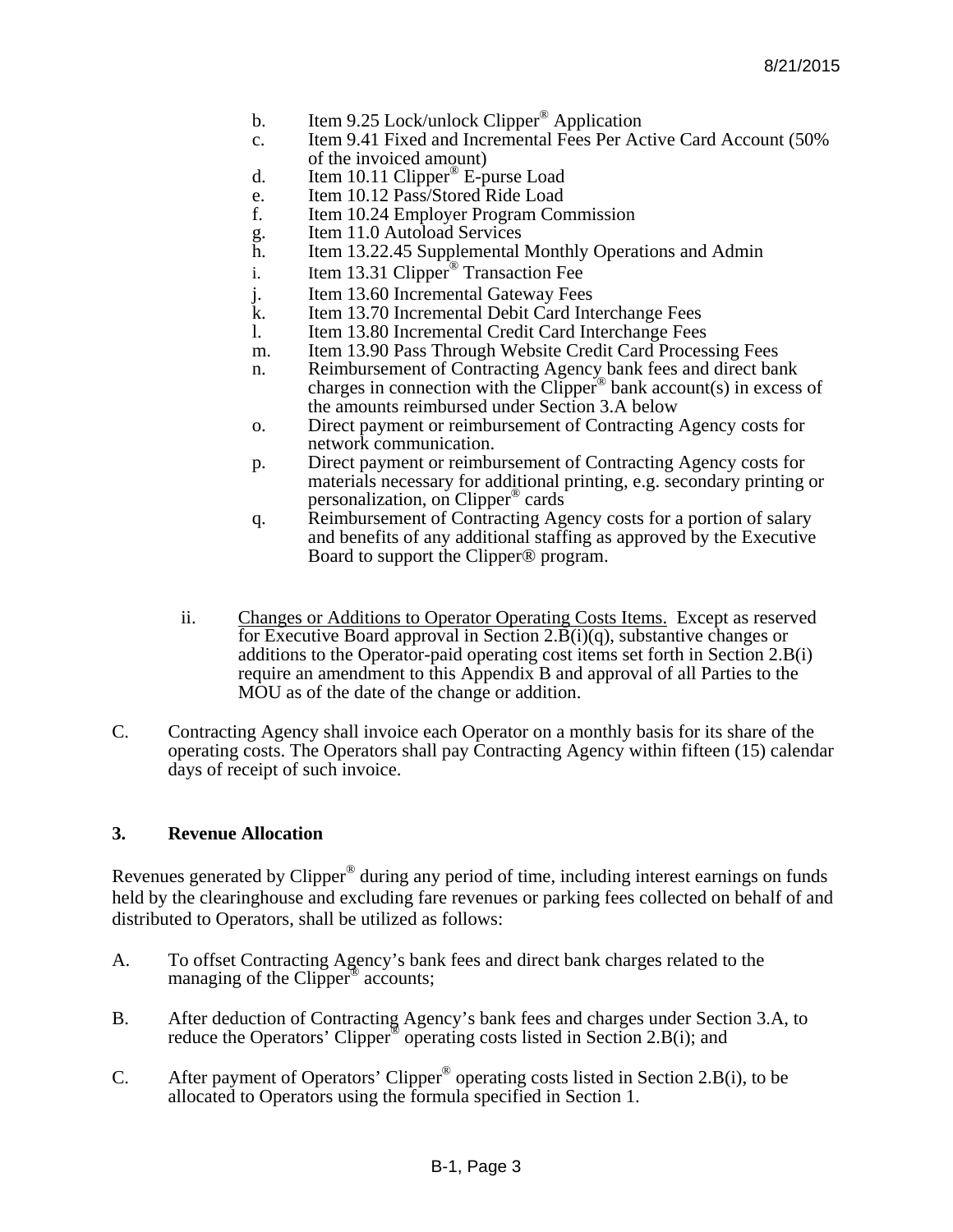Notwithstanding the above, fees charged cardholders for card acquisition, card replacement, balance restoration, failed Autoload funding recovery, card refund processing, and other cardrelated activities shall be reserved to pay for future card procurements; provided, however, that surcharges on limited use cards or other fare media imposed by an Operator to pay for the acquisition, implementation, administration and replacement of such fare media shall be distributed to and retained by such Operator. (For clarity, any surcharge imposed by an Operator as part of its fare structure shall be considered "fare revenue" and shall be distributed to and retained by such Operator.)

### **4. Review**

The Parties acknowledge that this Appendix B is based upon and specific to the payment terms of the existing Clipper® Contract which has a term through November 2, 2019. Therefore, the Parties agree to commence timely, good-faith negotiations to implement revisions to this Appendix B necessitated by any Executive Board approval of (a) any extension of the existing Clipper contract or (b) any contracts that succeed or replace the existing Clipper contract, whether in whole or in part.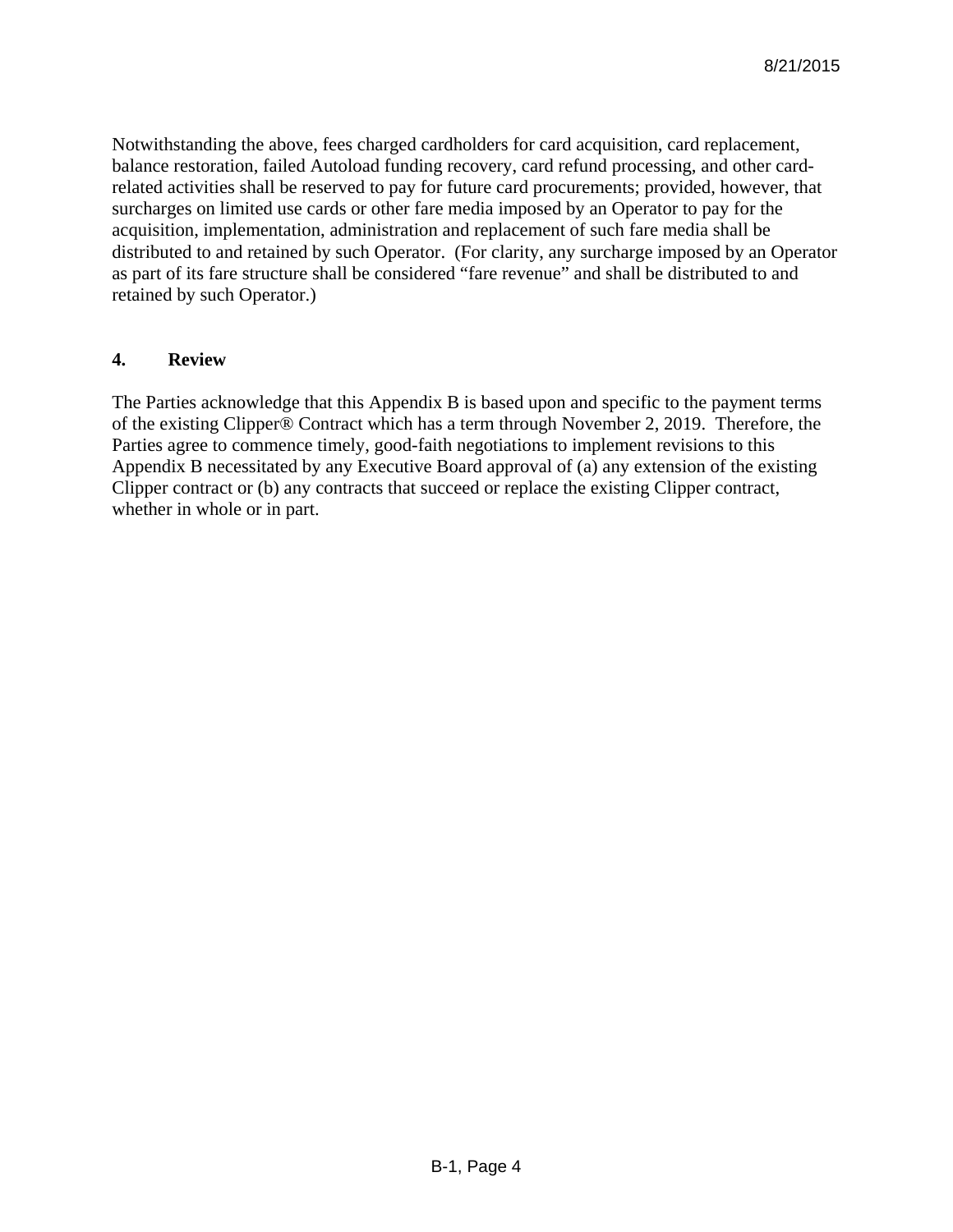### **Appendix B-2**

# **Clipper® Cost and Revenue Allocation Effective July 1, 2016 through December 31, 2016**

### **1. Cost Allocation Among Operators**

The allocation of Clipper<sup>®</sup> operating costs to each Operator shall be based on a combination of revenue collected and the number of fee payment transactions processed. "Revenue collected" shall mean the fee collected on behalf of each Operator by the Clipper® clearinghouse (*e.g*., the price charged to ride on the Operator's transit system, the value of pass sales, the amount of parking fees paid). A "fee payment transaction" shall mean any activity in which a Clipper® card is used to receive service on or from an Operator's system (*e.g*., to ride on the Operator's transit system, to park on the Operator's property). A fee payment transaction shall be attributed to the Operator on whose system the service was provided, except that a transaction in which a patron uses a Muni monthly pass to ride BART will be attributed to SFMTA. All fee payment transactions are included for purposes of allocating Clipper® operating costs, regardless of whether the transaction results in a reduction of the amount of stored value or stored rides on a Clipper® card (*e.g*., use of a monthly pass on a transit system, intra-operator transfers, entry and exit transactions for a single ride where both transactions are required to compute the appropriate fare payment).

One-third  $(1/3)$  of Clipper<sup>®</sup> operating costs shall be allocated to Operators based on each Operator's share of total revenue collected by the Clipper® clearinghouse, as defined above. Two-thirds  $(2/3)$  of Clipper<sup>®</sup> operating costs shall be allocated to Operators based on each Operator's share of total fee payment transactions processed by the Clipper® clearinghouse, as defined above.

In addition to the Clipper<sup>®</sup> operating costs allocated in accordance with Section 2.B(i) herein, each Operator shall be responsible for payment of:

- a. Clipper® Data Server (CDS) Store operating costs specified below for any CDS Store implemented on such Operator's site;
- b. Credit/debit interchange fees charged through ticket office terminal devices using an Operator specific credit/debit gateway. This responsibility is subject to review pursuant to Article I.E of the MOU to ensure that no single Operator is unfairly burdened by such fees; and
- c. Incremental Clipper® operating costs established by and/or resulting from Clipper® Contract change orders requested and funded by an Operator for such Operator's use and benefit shall be the responsibility of such Operator. This applies to costs or portions of costs that would otherwise be MTC's responsibility as described below.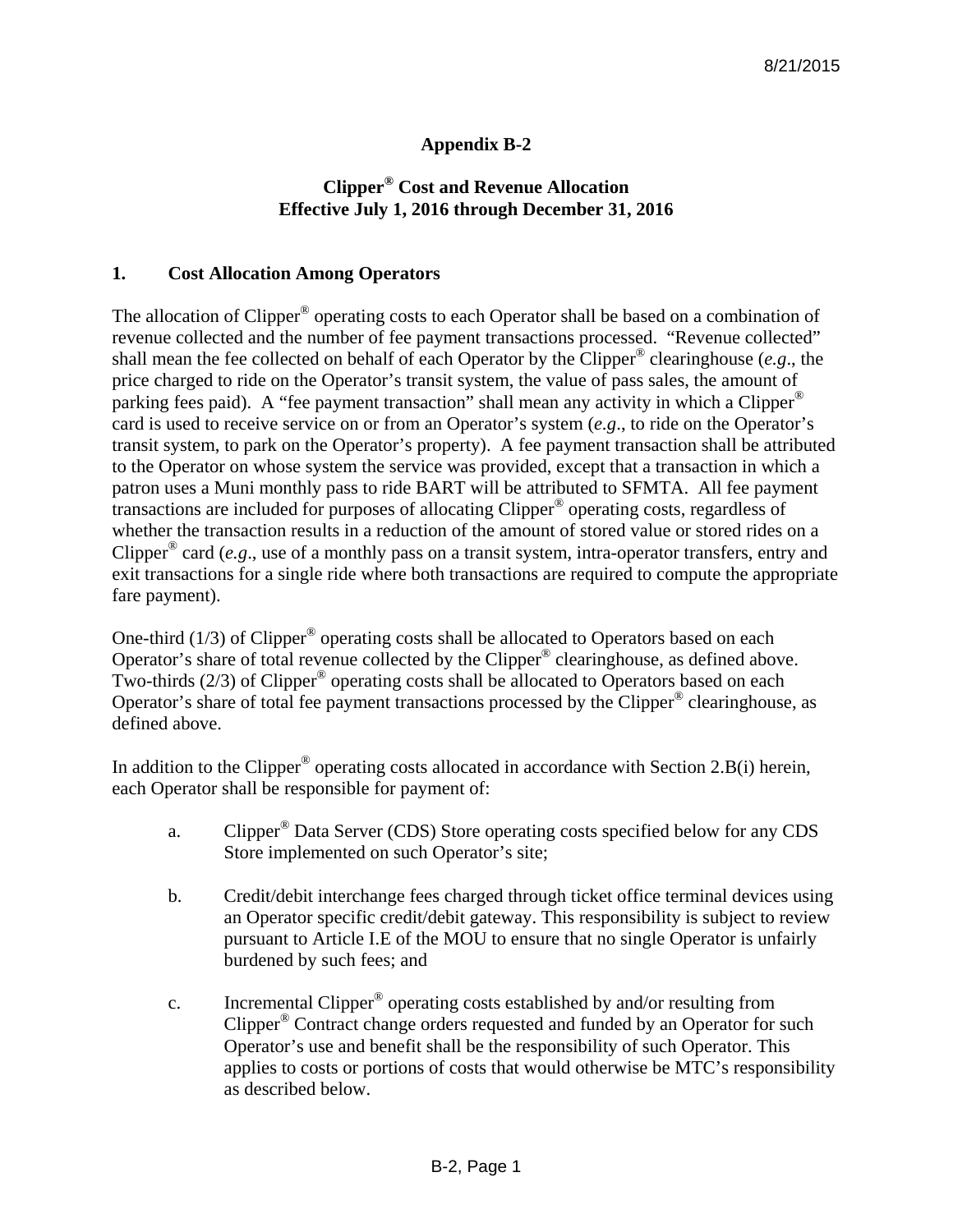### 2. **Clipper® Costs**

- A. MTC Operating and Maintenance Costs. MTC shall pay the following Clipper<sup>®</sup> operating costs:
	- i. All fixed operating costs of the Clipper<sup>®</sup> clearinghouse and equipment maintenance services costs as specified in the Clipper® Contract's Price Schedule (Attachment 2 to the Clipper® Contract) (the "Price Schedule"), including:
		- a. Item 3.20 Program Management Operations and Maintenance
		- b. Item 3.30 Clipper<sup>®</sup> Testbed Operations & Maintenance
		- c. Item 5.31 Operator Help Desk
		- d. Item 5.32 Reporting
		- e. Item 5.33 Asset Management
		- f. Item 6.0 Equipment Maintenance Services
		- g. Item  $10.21(a)$  Location Acquisition<br>h. Item 10.22 Location Servicing and S
		- h. Item 10.22 Location Servicing and Support<br>i. Item 10.23 (a) Acquisition Payment for Thi
		- i. Item 10.23 (a) Acquisition Payment for Third Party Location <br>
		Item 12.0 Network Management
		- j. Item 12.0 Network Management<br>k. Item 13.22 Basic Monthly Opera
		- Item 13.22 Basic Monthly Operations and Admin
	- ii. Variable Clipper® operating costs as specified in the Price Schedule (Attachment 2 to the Clipper<sup>®</sup> Contract), specifically:
		- a. Item 7.10-2 Senior and Youth Card Mail-In Applications
		- b. Item 8.10(a-g) Card Distribution Services
		- c. Item 8.11 Card Distribution Services
		- d. Item 8.12 Card Distribution Services
		- e. Item 8.20 Cardholder Education<br>f. Item 8.31 Location Acquisition 1
		- f. Item 8.31 Location Acquisition for Completion of Distribution Network
		- g. Item 8.32 Location Acquisition for Completion of Distribution Network
		- h. Item 8.41 Pass Through of Amounts Paid for Installation of Phone Lines
		- i. Item 9.41 Fixed and Incremental Fees Per Active Card Account (50% of the invoiced amount)
		- j. Item 9.5 Service Level Standard Incentives and Abatements<br>k. Item 13.100 Mobile Website Operations and Maintenance
		- Item 13.100 Mobile Website Operations and Maintenance
	- iii. All other lump sum and capital expense items specified in the Price Schedule not enumerated above or covered by Section 2.B.
- B. Operator Operating Costs.
	- i. Operators shall pay the following listed Clipper<sup>®</sup> operating costs in accordance with the cost sharing formula in Section 1, reduced by any amounts payable by MTC pursuant to Section 2.A. References to Item numbers refer to the corresponding prices payable to the Clipper® Contractor under the Price Schedule, which are subject to annual price adjustment as specified in Article 13.6 of the Clipper® Contract:
		- a. Item 9.24 Balance Protection Services Registration
		- b. Item 9.25 Lock/unlock Clipper<sup>®</sup> Application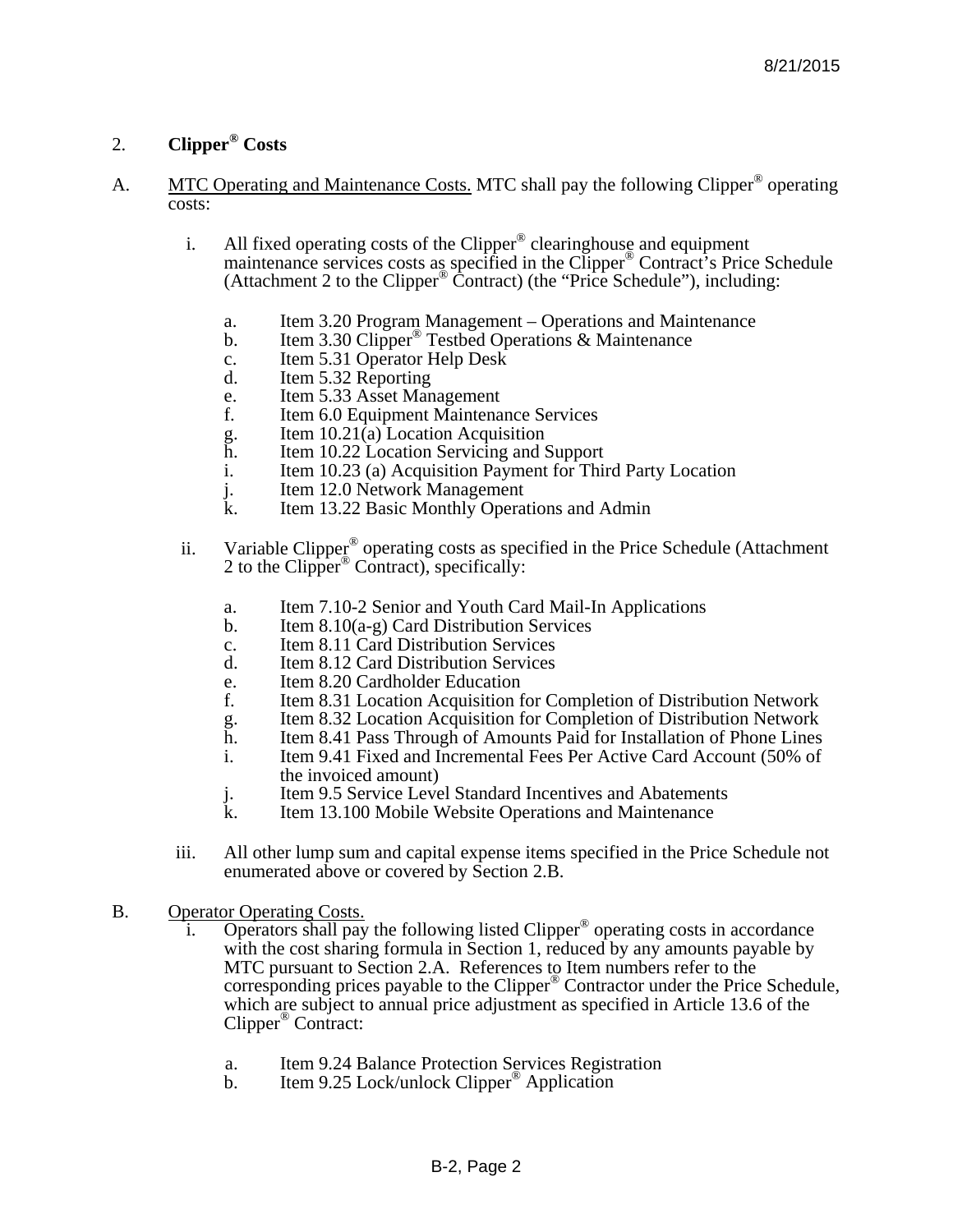- c. Item 9.41 Fixed and Incremental Fees Per Active Card Account (50% of the invoiced amount)
- d. Item 10.11 Clipper<sup>®</sup> E-purse Load
- e. Item 10.12 Pass/Stored Ride Load<br>f. Item 10.24 Employer Program Cor
- Item 10.24 Employer Program Commission
- g. Item 11.0 Autoload Services
- h. Item 13.22.45 Supplemental Monthly Operations and Admin
- i. Item 13.31 Clipper<sup>®</sup> Transaction Fee
- j. Item 13.60 Incremental Gateway Fees
- k. Item 13.70 Incremental Debit Card Interchange Fees
- l. Item 13.80 Incremental Credit Card Interchange Fees
- m. Item 13.90 Pass Through Website Credit Card Processing Fees
- n. Reimbursement of Contracting Agency bank fees and direct bank charges in connection with the Clipper<sup>®</sup> bank account(s) in excess of the amounts reimbursed under Section 3.A below
- o. Direct payment or reimbursement of Contracting Agency costs for network communication.
- p. Direct payment or reimbursement of Contracting Agency costs for materials necessary for additional printing, e.g. secondary printing or personalization, on Clipper® cards
- q. Reimbursement of Contracting Agency costs for a portion of salary and benefits of staffing to support the Clipper program as approved by the Executive Board.
- r. Reimbursement of Contracting Agency costs for a portion of (at least fifty percent) of the salary and benefits of the Clipper Executive Director as approved by the Executive Board.
- s. Reimbursement of Operator costs for credit/debit interchange fees charged through an Operator-specific gateway associated with Clipper® sales through add value and ticket vending machines, as long as the total average fees do not substantially exceed the average Clipper fees. Reimbursement procedures are subject to the adoption by the Clipper® Executive Board at least 90 days in advance.
- ii. Changes or Additions to Operator Operating Costs Items. Except as reserved for Executive Board approval in  $2.B(i)(q, r, s)$ , substantive changes or additions to the Operator-paid operating cost items set forth in Section 2.B(i) require an amendment to this Appendix B and approval of all Parties to the MOU as of the date of the change or addition.
- C. Contracting Agency shall invoice each Operator on a monthly basis for its share of the operating costs. The Operators shall pay Contracting Agency within fifteen (15) calendar days of receipt of such invoice.

### **3. Revenue Allocation**

Revenues generated by Clipper® during any period of time, including interest earnings on funds held by the clearinghouse and excluding fare revenues or parking fees collected on behalf of and distributed to Operators, shall be utilized as follows: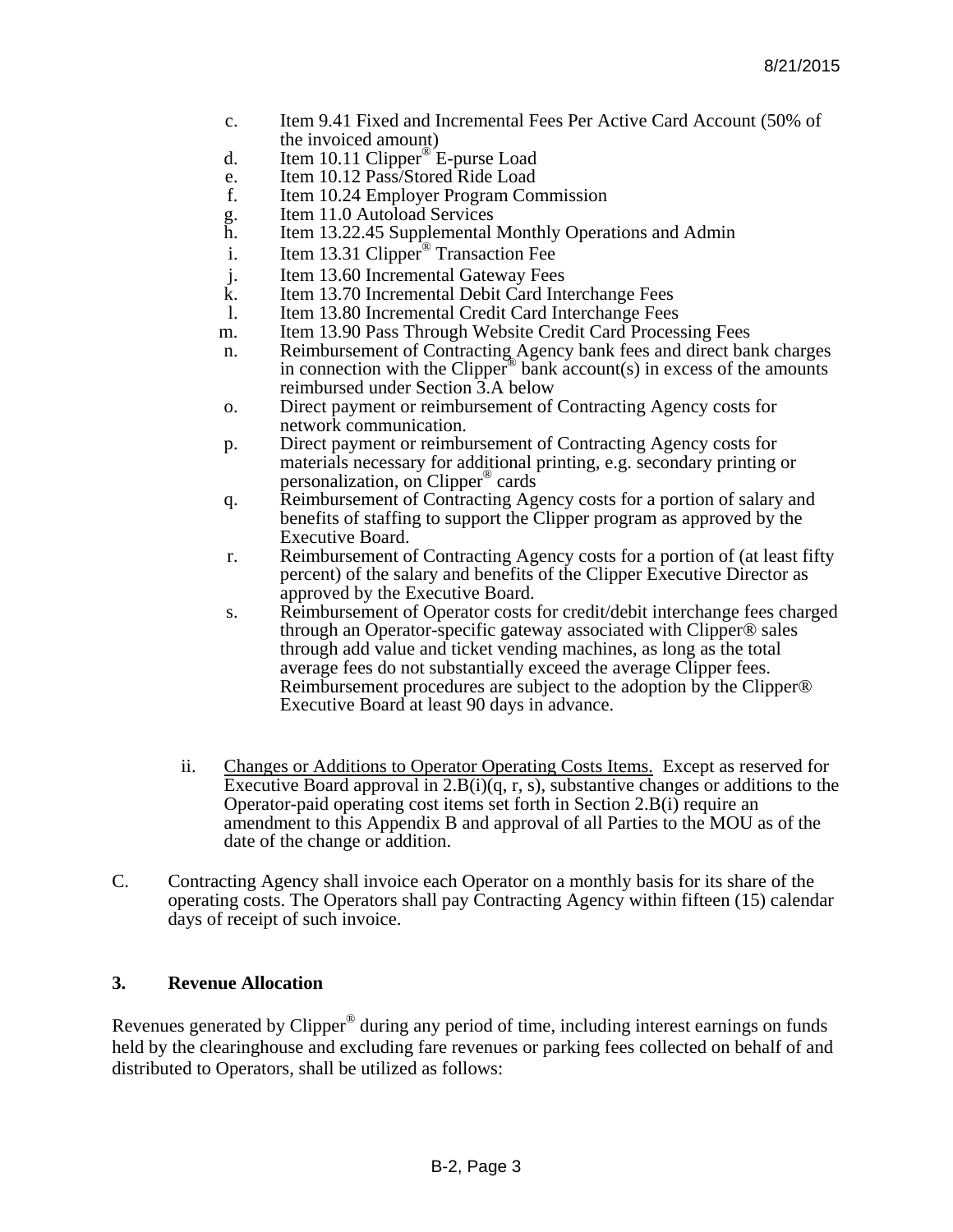- A. To offset Contracting Agency's bank fees and direct bank charges related to the managing of the Clipper<sup>®</sup> accounts;
- B. After deduction of Contracting Agency's bank fees and charges under Section 3.A above, to reduce the Operators' Clipper® operating costs listed in Section 2.B(i) above; and
- C. After payment of Operators' Clipper® operating costs listed in Section 2.B(i) above, to be allocated to Operators using the formula specified in Section 1 herein.

Notwithstanding the above, fees charged cardholders for card acquisition, card replacement, balance restoration, failed Autoload funding recovery, card refund processing, and other cardrelated activities shall be reserved to pay for future card procurements; provided, however, that surcharges on limited use cards or other fare media imposed by an Operator to pay for the acquisition, implementation, administration and replacement of such fare media shall be distributed to and retained by such Operator. (For clarity, any surcharge imposed by an Operator as part of its fare structure shall be considered "fare revenue" and shall be distributed to and retained by such Operator.)

### **4. Review**

The Parties acknowledge that this Appendix B is based upon and specific to the payment terms of the existing Clipper® Contract which has a term through November 2, 2019. Therefore, the Parties agree to commence timely, good-faith negotiations to implement revisions to this Appendix B necessitated by any Executive Board approval of (a) any extension of the existing Clipper contract or (b) any contracts that succeed or replace the existing Clipper contract, whether in whole or in part.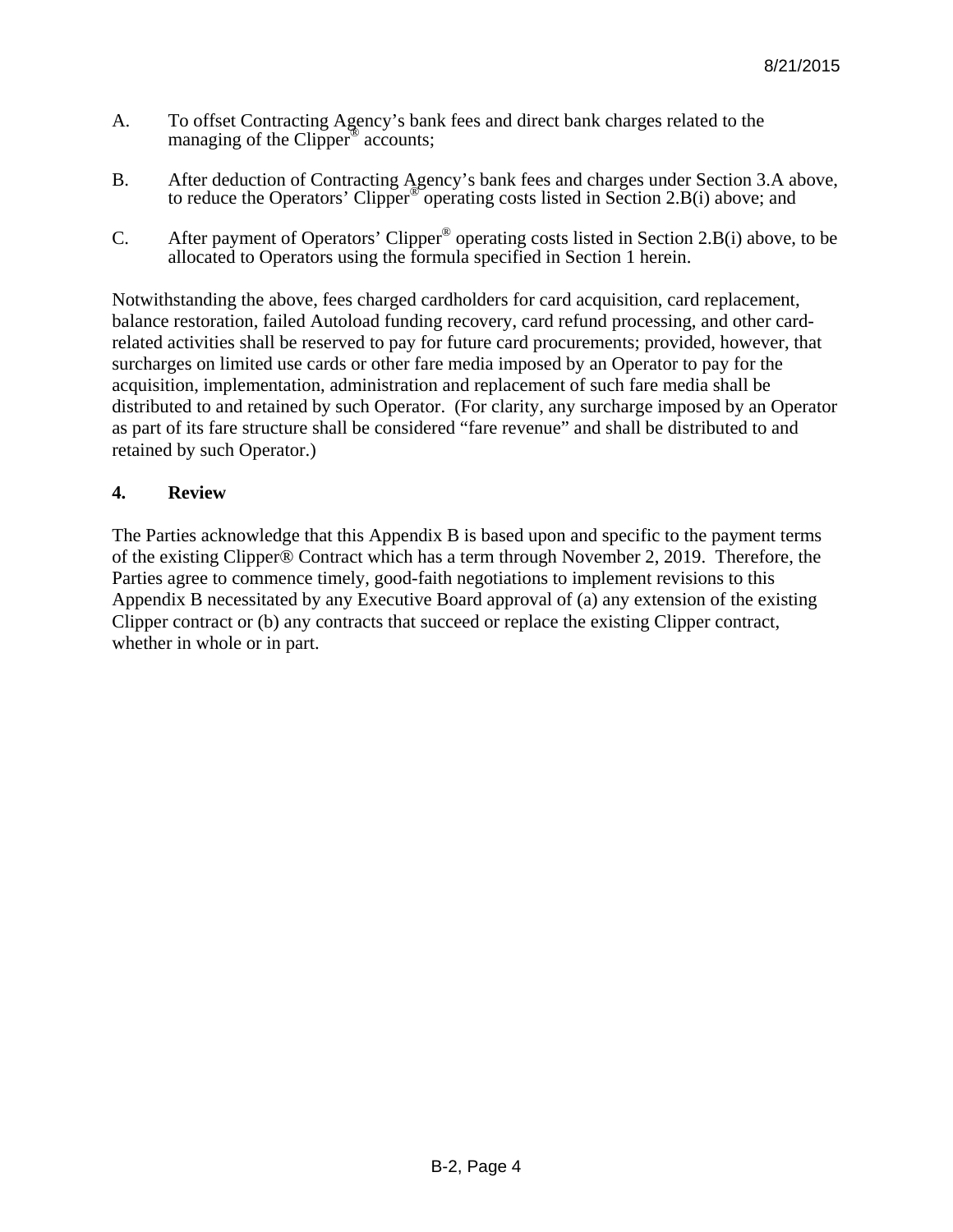# **Appendix B-3**

### **Clipper® Cost and Revenue Allocation Effective January 1, 2017**

### **1. Cost Allocation Among Operators**

The allocation of Clipper<sup>®</sup> operating costs to each Operator shall be tied to the cost driver of each category of operating expense outlined in Section 2.B. The percent allocation in each category will be based on actuals by Operator. "Percentage of Cards Used" by Operator will be used to assess operating fees for account-based, fixed or other costs not directly attributable to either transit transactions or revenue and will be based on the number of individual cards used at least once on an Operator's system. "Fee Generating Transit Transactions" shall mean any activity in which a Clipper® card is used to receive service on or from an Operator's system that results in a charge pursuant to Attachment 2 to Part I of the contract between MTC and Cubic for the operation of Clipper®. "Revenue Processed" shall mean the fee collected on behalf of each Operator by the Clipper® clearinghouse (*e.g*., the price charged to ride on the Operator's transit system, the value of pass sales, the amount of parking fees paid).

| <b>MOU</b>     | <b>Fee Category</b>                                | <b>Allocation Formula</b>    |
|----------------|----------------------------------------------------|------------------------------|
| <b>Section</b> |                                                    |                              |
| 2.B.i          |                                                    |                              |
| a,b,c          | 9.0 Cardholder Support Services                    | Percentage of Cards Used     |
| d,e,f          | 10.0 Third Party Load Service Fees                 | Percentage of Cards Used     |
| g              | 11.0 Autoload Services                             | Percentage of Cards Used     |
| $\bar{h}$      | 13.22.45 Supplemental Operations                   | Percentage of Cards Used     |
| $\overline{i}$ | 13.31 Clipper Transaction Fee                      | Percentage of Fee Generating |
|                |                                                    | <b>Transit Transactions</b>  |
| j,k,l,m        | 13.60-90 Incremental Credit/Debit Card Interchange | Percentage of Revenue        |
|                | Fees                                               | Processed                    |
| $\mathbf n$    | Reimbursement of Bank Fees/Direct Charges          | Percentage of Revenue        |
|                |                                                    | Processed                    |
| $\Omega$       | <b>Network Communication Reimbursement</b>         | Direct Charge to Operator    |
| D              | <b>Specialized Card Printing</b>                   | Direct Charge to Operator    |
| q,r            | <b>Operator Share of Staffing</b>                  | Percentage of Cards Used     |
| S              | Add Value/TVM Debit Card Interchange Fees for      | Percentage of Revenue        |
|                | <b>Non-Clipper Gateways</b>                        | Processed                    |

The allocation of Clipper® operating costs to each Operator shall be based on the following formula:

In addition to the Clipper<sup>®</sup> operating costs allocated in accordance with Section 2.B(i) herein, each Operator shall be responsible for payment of:

a. Clipper® Data Server (CDS) Store operating costs specified below for any CDS Store implemented on such Operator's site;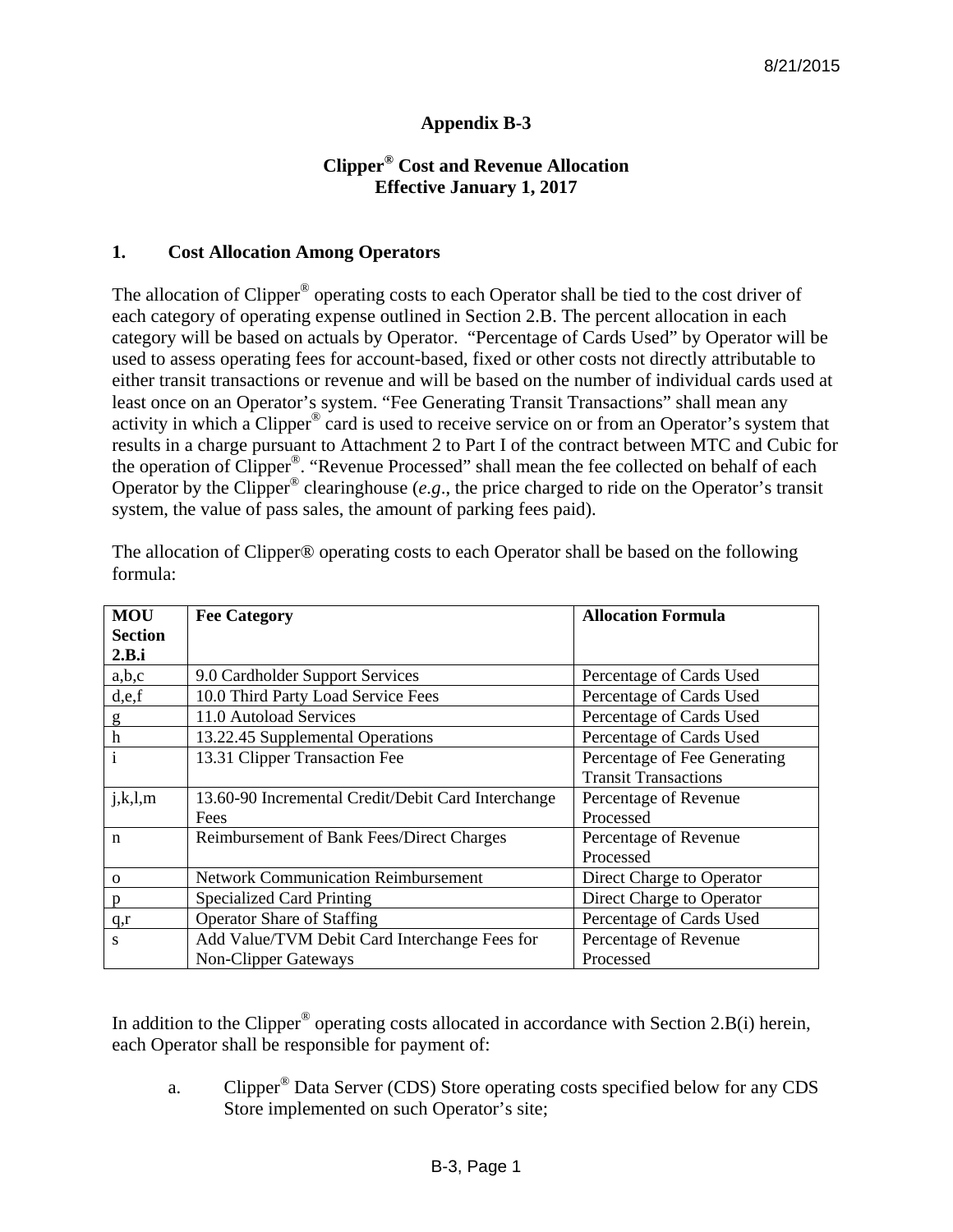- b. Credit/debit interchange fees charged through ticket office terminal devices using an Operator specific credit/debit gateway. This responsibility is subject to review pursuant to Article I.E to ensure that no single Operator is unfairly burdened by such fees; and
- c. Incremental Clipper® operating costs established by and/or resulting from Clipper® Contract change orders requested and funded by an Operator for such Operator's use and benefit shall be the responsibility of such Operator. This applies to costs or portions of costs that would otherwise be MTC's responsibility as described below.

# 2. **Clipper® Costs**

- A. MTC Operating and Maintenance Costs. MTC shall pay the following Clipper<sup>®</sup> operating costs:
	- i. All fixed operating costs of the Clipper<sup>®</sup> clearinghouse and equipment maintenance services costs as specified in the Clipper® Contract's Price Schedule (Attachment 2 to the Clipper® Contract) (the "Price Schedule"), including:
		- a. Item 3.20 Program Management Operations and Maintenance
		- b. Item 3.30 Clipper<sup>®</sup> Testbed Operations & Maintenance
		- c. Item 5.31 Operator Help Desk
		- d. Item 5.32 Reporting
		- e. Item 5.33 Asset Management<br>f. Item 6.0 Equipment Maintena
		- Item 6.0 Equipment Maintenance Services
		- g. Item  $10.21(a)$  Location Acquisition<br>h. Item 10.22 Location Servicing and S
		- Item 10.22 Location Servicing and Support
		- i. Item 10.23 (a) Acquisition Payment for Third Party Location
		- j. Item 12.0 Network Management<br>k. Item 13.22 Basic Monthly Opera
		- Item 13.22 Basic Monthly Operations and Admin
	- ii. Variable Clipper<sup>®</sup> operating costs as specified in the Price Schedule (Attachment 2 to the Clipper<sup>®</sup> Contract), specifically:
		- a. Item 7.10-2 Senior and Youth Card Mail-In Applications
		- b. Item 8.10(a-g) Card Distribution Services
		- c. Item 8.11 Card Distribution Services
		- d. Item 8.12 Card Distribution Services
		- e. Item 8.20 Cardholder Education
		- f. Item 8.31 Location Acquisition for Completion of Distribution Network
		- g. Item 8.32 Location Acquisition for Completion of Distribution Network
		-
		- h. Item 8.41 Pass Through of Amounts Paid for Installation of Phone Lines<br>i. Item 9.41 Fixed and Incremental Fees Per Active Card Account (50% of Item 9.41 Fixed and Incremental Fees Per Active Card Account (50% of the invoiced amount)
		- j. Item 9.5 Service Level Standard Incentives and Abatements<br>k Item 13 100 Mobile Website Operations and Maintenance
		- Item 13.100 Mobile Website Operations and Maintenance
	- iii. All other lump sum and capital expense items specified in the Price Schedule not enumerated above or covered by Section 2.B.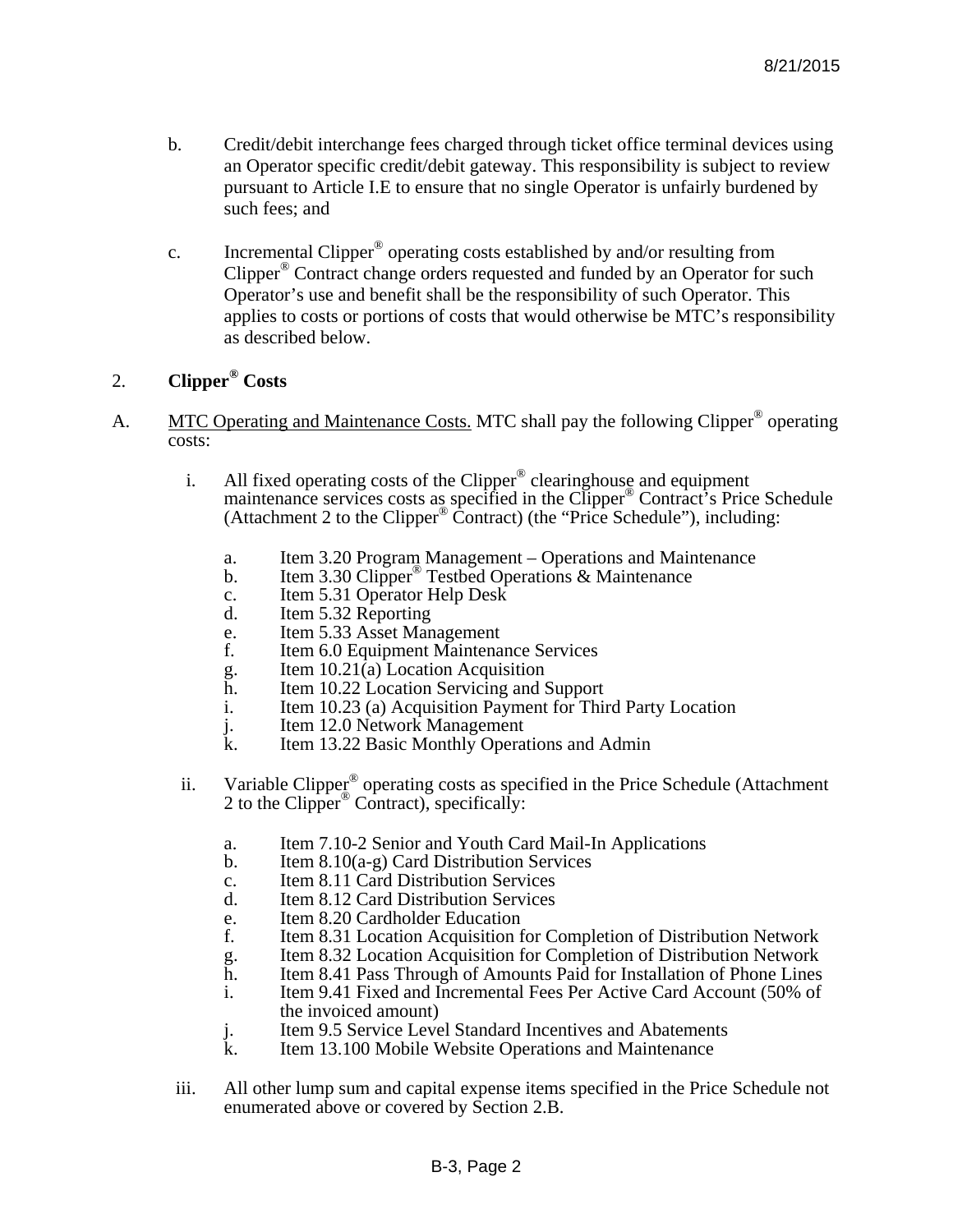### B. Operator Operating Costs.

- Operators shall pay the following listed Clipper<sup>®</sup> operating costs in accordance with the cost sharing formula in Section 1, reduced by any amounts payable by MTC pursuant to Section 2.A. References to Item numbers refer to the corresponding prices payable to the Clipper® Contractor under the Price Schedule, which are subject to annual price adjustment as specified in Article 13.6 of the Clipper® Contract:
	- a. Item 9.24 Balance Protection Services Registration
	- b. Item 9.25 Lock/unlock Clipper<sup>®</sup> Application
	- c. Item 9.41 Fixed and Incremental Fees Per Active Card Account (50% of the invoiced amount)
	- d. Item 10.11 Clipper® E-purse Load
	- e. Item 10.12 Pass/Stored Ride Load
	- f. Item 10.24 Employer Program Commission
	- g. Item 11.0 Autoload Services
	- h. Item 13.22.45 Supplemental Monthly Operations and Admin
	- i. Item 13.31 Clipper<sup>®</sup> Transaction Fee
	- j. Item 13.60 Incremental Gateway Fees
	- k. Item 13.70 Incremental Debit Card Interchange Fees
	- l. Item 13.80 Incremental Credit Card Interchange Fees
	- m. Item 13.90 Pass Through Website Credit Card Processing Fees
	- n. Reimbursement of Contracting Agency bank fees and direct bank charges in connection with the Clipper<sup>®</sup> bank account(s) in excess of the amounts reimbursed under Section 3.A below
	- o. Direct payment or reimbursement of Contracting Agency costs for network communication.
	- p. Direct payment or reimbursement of Contracting Agency costs for materials necessary for additional printing, e.g. secondary printing or personalization, on Clipper® cards
	- q. Reimbursement of Contracting Agency costs for a portion of salary and benefits of any additional staffing as approved by the Executive Board to support the Clipper® program.
	- r. Reimbursement of Contracting Agency costs for a portion (at least fifty percent) of the salary and benefits of the Clipper Executive Director as approved by the Executive Board.
	- s. Reimbursement of Operator costs for credit/debit interchange fees charged through an Operator-specific gateway associated with Clipper® sales through add value and ticket vending machines, as long as the total average fees do not substantially exceed the average Clipper fees. Reimbursement procedures are subject to the adoption by the Clipper® Executive Board at least 90 days in advance.
- ii. Changes or Additions to Operator Operating Costs Items. Except as reserved for Executive Board approval in 2.B(i)(q, r, s), substantive changes or additions to the Operator-paid operating cost items set forth in Section 2.B(i) require an amendment to this Appendix B and approval of all Parties to the MOU as of the date of the change or addition.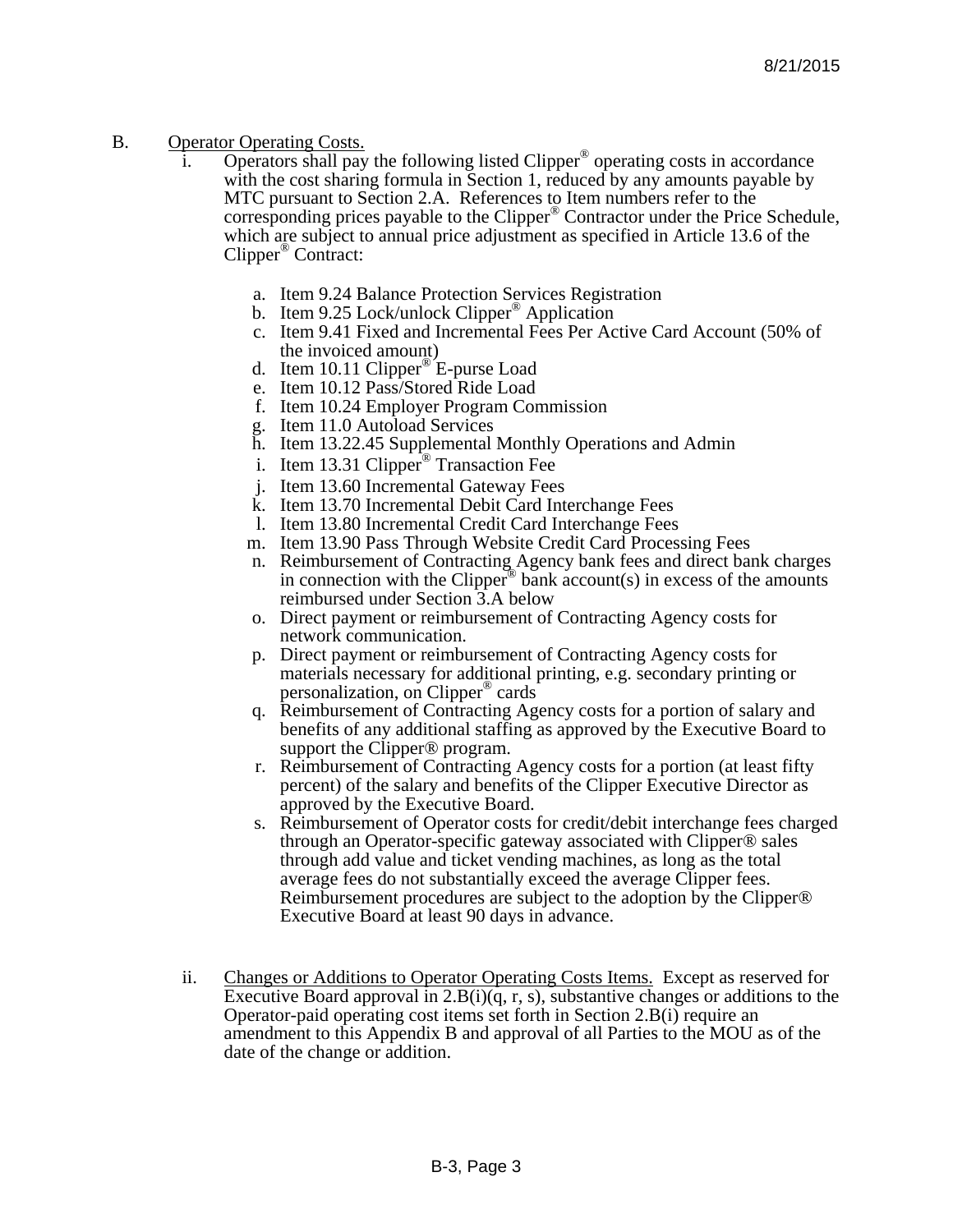C. Contracting Agency shall invoice each Operator on a monthly basis for its share of the operating costs. The Operators shall pay Contracting Agency within fifteen (15) calendar days of receipt of such invoice.

### **3. Revenue Allocation**

Revenues generated by Clipper® during any period of time, including interest earnings on funds held by the clearinghouse and excluding fare revenues or parking fees collected on behalf of and distributed to Operators, shall be utilized as follows:

- A. To offset Contracting Agency's bank fees and direct bank charges related to the managing of the Clipper<sup>®</sup> accounts;
- B. After deduction of Contracting Agency's bank fees and charges under Section 3.A above, to reduce the Operators' Clipper<sup>®</sup> operating costs listed in Section 2.B(i) above; and
- C. After payment of Operators' Clipper® operating costs listed in Section 2.B(i) above, to be allocated to Operators by applying the percentage of cards used by Operator specified in Section 1 herein, unless otherwise authorized by the Executive Board.

Notwithstanding the above, fees charged cardholders for card acquisition, card replacement, balance restoration, failed Autoload funding recovery, card refund processing, and other cardrelated activities shall be reserved to pay for future card procurements; provided, however, that surcharges on limited use cards or other fare media imposed by an Operator to pay for the acquisition, implementation, administration and replacement of such fare media shall be distributed to and retained by such Operator. (For clarity, any surcharge imposed by an Operator as part of its fare structure shall be considered "fare revenue" and shall be distributed to and retained by such Operator.)

### **4. Review**

The Parties acknowledge that this Appendix B is based upon and specific to the payment terms of the existing Clipper® Contract which has a term through November 2, 2019. Therefore, the Parties agree to commence timely, good-faith negotiations to implement revisions to this Appendix B necessitated by any Executive Board approval of (a) any extension to the existing Clipper contract or (b) any contracts that succeed or replace the existing Clipper contract, whether in whole or in part, that would take effect on such successor contract's effective date."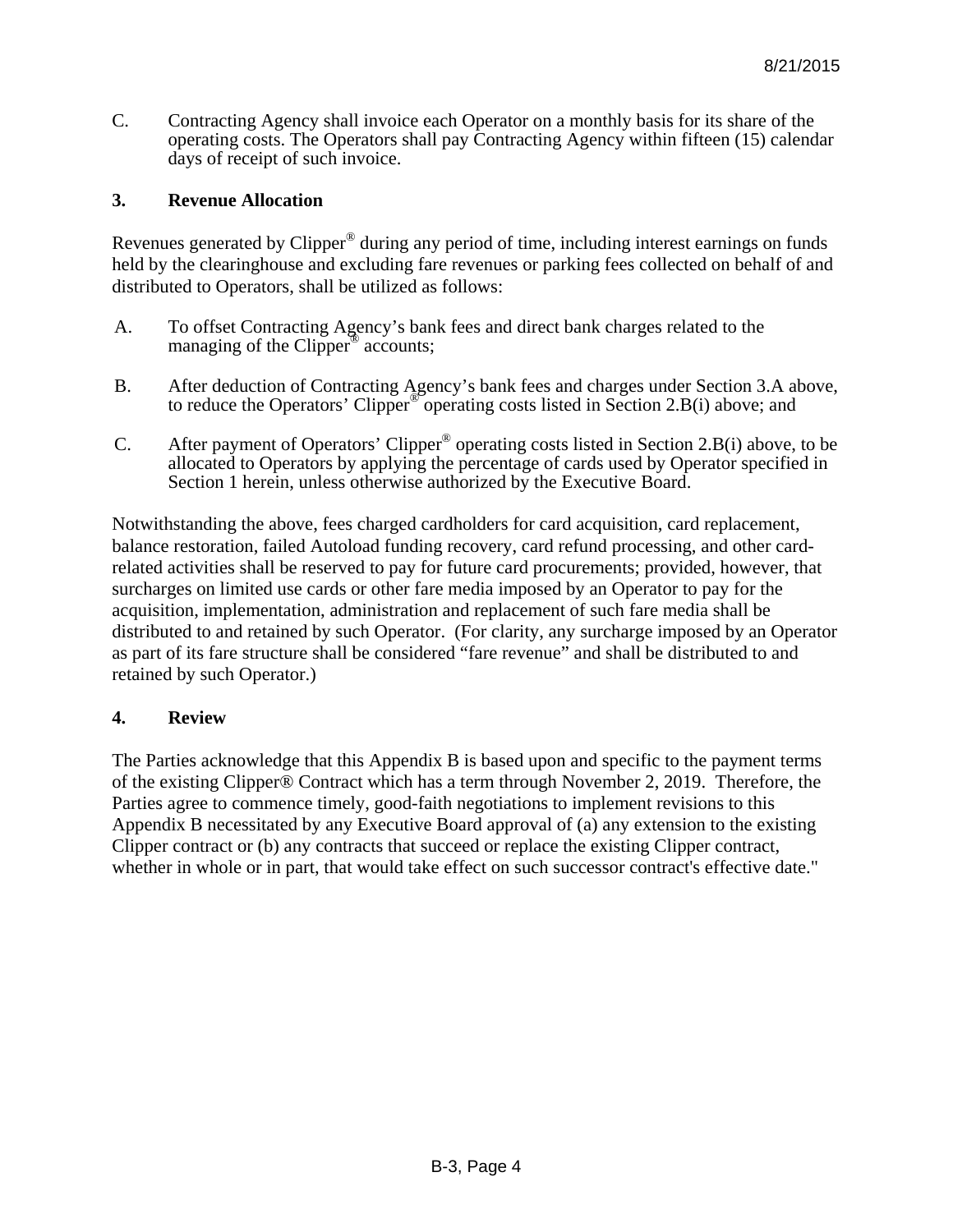### **Appendix C**

#### **Program Goals and Performance Measures**

#### *The program goals and performance measures below are intended to guide the development and ongoing operations of Clipper®, however, specific actions and targets may be constrained by legal, fiscal and system limitations.*

#### *Goal: Provide an intuitive, efficient, and familiar experience*

- Electronic fare payment is the primary payment method for all transportation fares and fees
	- $\checkmark$  Mobile fare payment is integrated into and branded as Clipper®
	- $\checkmark$  Parking at transit stations is paid with Clipper®
	- $\checkmark$  Bikeshare at transit stations can be paid with Clipper®
	- $\checkmark$  Paratransit trips can be paid with Clipper®
- Transit systems to move 100% to Clipper or incentivize use of Clipper<sup>®</sup> depending on mode
	- $\checkmark$  Heavy commuter rail and ferry systems accept only Clipper® (extended and limited use)
	- $\checkmark$  Bus/light rail operators to adopt fare differentials to incentivize use of Clipper® and transition remaining products to Clipper®

### *Goal: Provide excellent, proactive customer service*

- Customers can easily obtain and use Clipper<sup>®</sup>
	- $\checkmark$  Media dispensing and reloading options are widely available
	- $\checkmark$  Ticket vending machines offering new cards and add-value are located at all heavy rail and ferry locations
	- $\checkmark$  Online transactions are immediately available for use
	- $\checkmark$  Third-party vendor locations are easily accessible in all service areas
	- $\checkmark$  Streamline process for refunds and replacements
	- $\checkmark$  Support payment for families, groups, institutional programs, and events

#### *Goal: Create a transparent, consistent, inclusive and timely decision-making process*

 Implement process for operator involvement in work plan development, field equipment procurement and change order process

#### *Goal: Govern the program efficiently and cost-effectively*

- Adopt standard fare categories and discount levels
	- $\checkmark$  Minimum \$0.50 discount for full-fare adult transfer customers to bus and light rail
	- $\checkmark$  Establish uniform youth discount for ages five to 18 and senior discount for ages 65 and older
- Evaluate staffing plan to enhance internal program resources and reduce reliance on consultants

#### *Goal: Ensure that accurate and complete data is available to support decision making at every level*

- System integrates with vehicle on-board equipment to incorporate route, location and revenue information where necessary
- Clipper® data is accessible to operators and the public to the full extent contemplated by the Clipper® privacy policy

### *Goal: Ensure program flexibility and responsiveness*

 System design and contract includes a streamlined process for common changes such as fare adjustments and route changes and additions

### *Goal: Ensure operational efficiency and reliability*

- Ensure continued competitive equipment availability, automated status reporting and remote diagnostics
- Utilize open architecture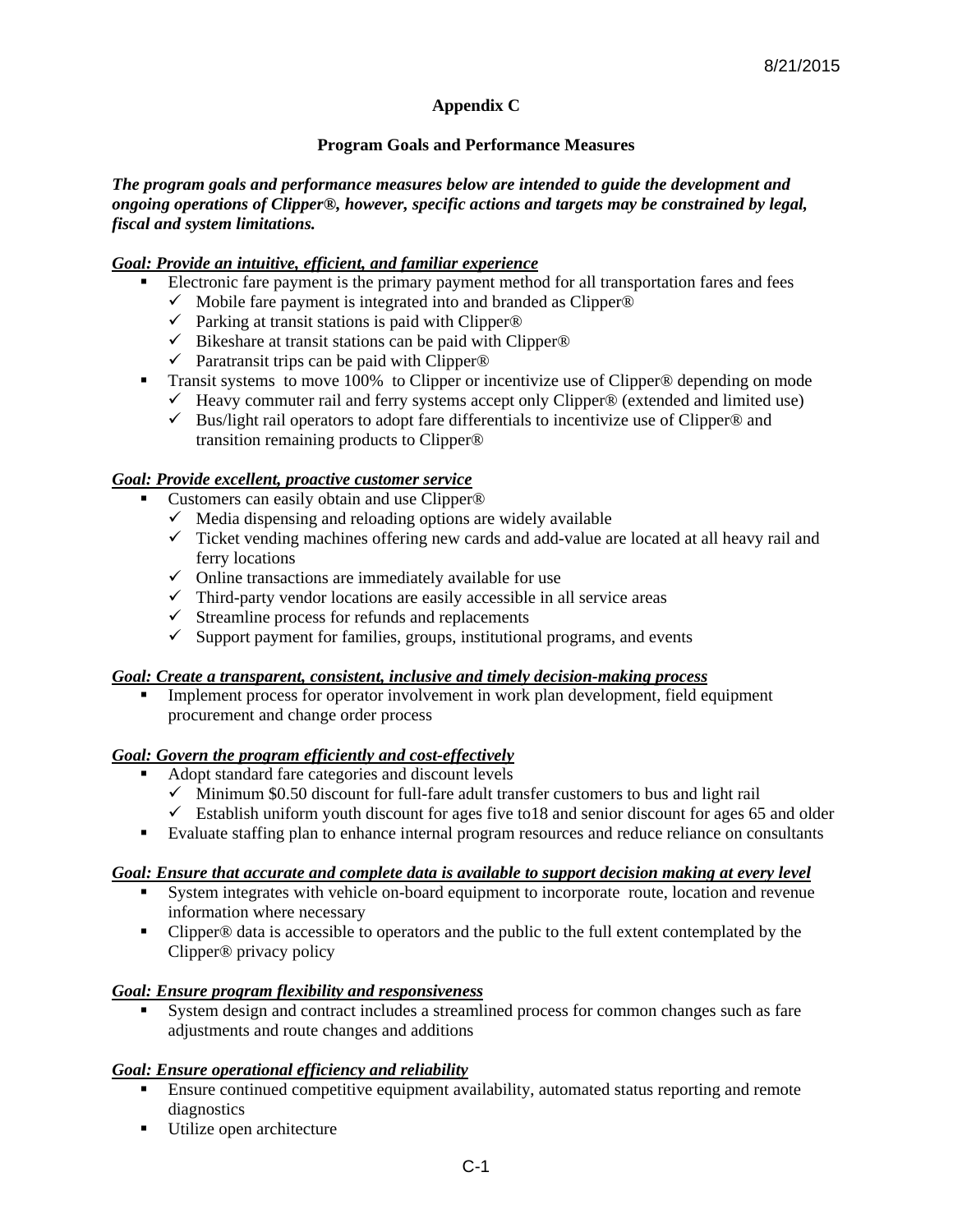### **Appendix D**

### **Dispute Resolution**

The Parties agree to resolve disputes concerning this MOU between or among one or more Parties based on the following dispute resolution principles.

### **1. Informal Dispute Resolution**

The Parties agree to attempt to resolve informally all disputes. In the event of a dispute among any Parties to the MOU, those Parties shall notify every other Party in writing about the substance of the dispute. The Parties to the dispute shall meet and confer by exchanging written positions on the dispute, and by meeting in person thereafter to discuss and resolve the dispute. If those representatives are unable to resolve the dispute, the chief executives of those Parties shall be informed of the substance of the dispute and provided all writings that have been exchanged regarding the dispute. The chief executives shall meet and confer in person or by telephone concerning the dispute, and may choose to exchange letters in preparation for the meet and confer.

### **2. Mediation**

If the dispute is not resolved, the Parties may avail themselves by mutual consent to mediation, arbitration (binding or non-binding), or any other dispute resolution resource (collectively Alternate Dispute Resolution (ADR) processes"). All procedures and methodologies in ADR processes shall be by mutual consent of the Parties, including but not limited to the choice of the mediator or arbitrator, dates and times and timelines, whether documents are exchanged in preparation for the ADR session, etc. Fees and expenses of the mediator will be borne equally, unless otherwise agreed. The Parties to the dispute shall be represented by individuals of their choosing, except that the Parties must agree on the question of whether lawyers are present or not. The entire process shall be confidential and treated as a compromise negotiation for purposes of federal and state rules of evidence. If ADR processes are agreed on, the Parties shall agree on the identity of the mediator or arbitrator within 30 days of agreeing on the ADR process. The Parties shall not unreasonably withhold consent as to the choice of the mediator or arbitrator. Unless the schedule of the mediator or arbitrator does not permit, the Parties shall have their ADR process completed within 60 days after agreement on the choice of the mediator or arbitrator. Nothing in this MOU affects the rights or abilities of the Parties to avail themselves of all rights and remedies they have under the law of California or federal law, and to the state or federal courts to resolve their dispute.

### **3. Financial Obligations**

A Party who disputes amounts claimed by the Contracting Agency to be due under the MOU agrees to pay the amount claimed pending dispute resolution.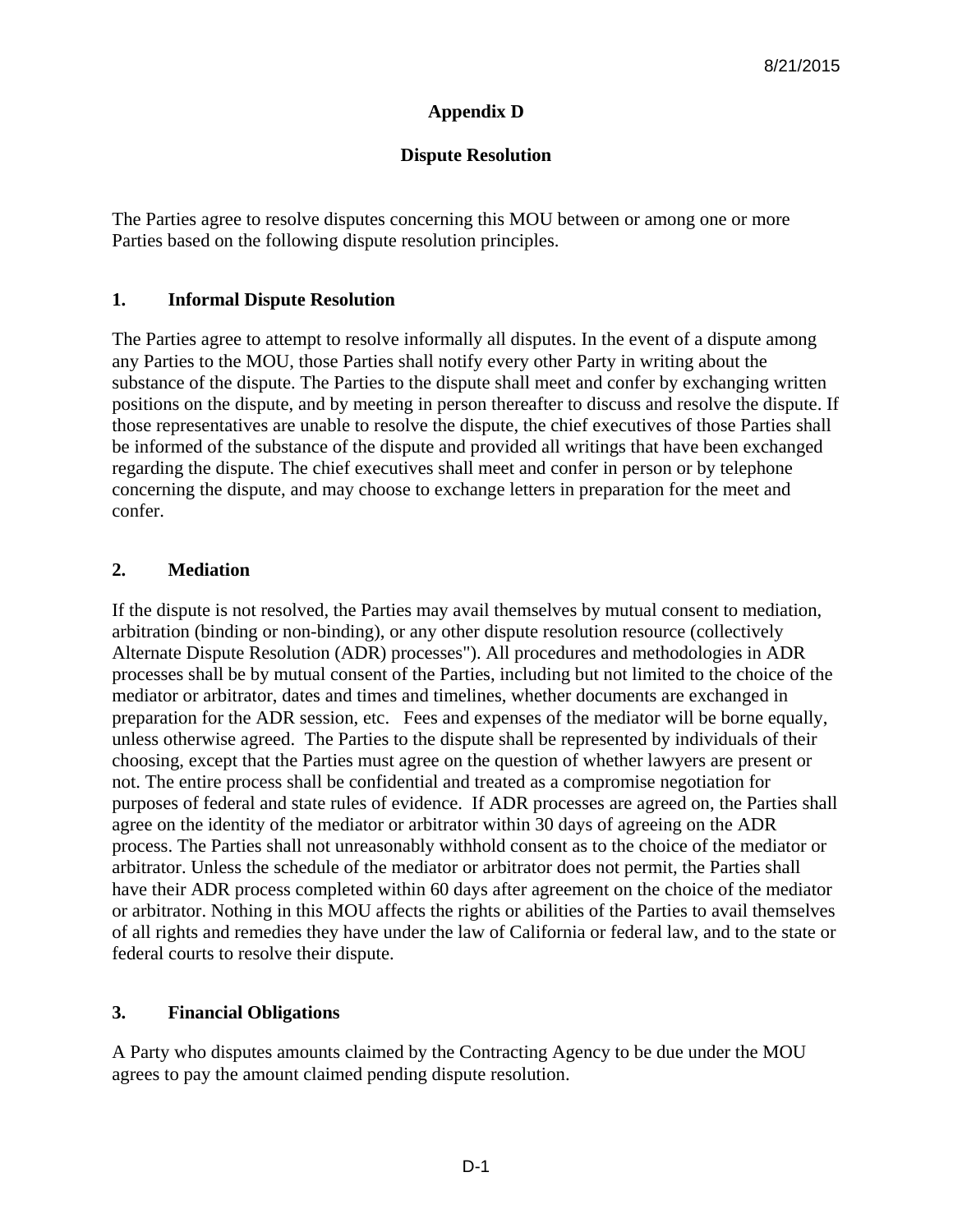## **Appendix E**

# **Special Provisions for the City and County of San Francisco**

(References to "City" in Paragraphs 1 and 2 refer to the City and County of San Francisco)

**1. Certification of Funds; Budget and Fiscal Provisions; Termination in the Event of Non-Appropriation.** This Agreement is subject to the budget and fiscal provisions of the City's Charter. Charges will accrue only after prior written authorization certified by the Controller, and the amount of City's obligation hereunder shall not at any time exceed the amount certified for the purpose and period stated in such advance authorization. This Agreement will terminate without penalty, liability or expense of any kind to City at the end of any fiscal year if funds are not appropriated for the next succeeding fiscal year. If funds are appropriated for a portion of the fiscal year, this Agreement will terminate, without penalty, liability or expense of any kind at the end of the term for which funds are appropriated. City has no obligation to make appropriations for this Agreement in lieu of appropriations for new or other agreements. City budget decisions are subject to the discretion of the Mayor and the Board of Supervisors. Contractor's assumption of risk of possible non-appropriation is part of the consideration for this Agreement.

### THIS SECTION CONTROLS AGAINST ANY AND ALL OTHER PROVISIONS OF THIS AGREEMENT.

**2. Guaranteed Maximum Costs.** The City's obligation hereunder shall not at any time exceed the amount certified by the Controller for the purpose and period stated in such certification. Except as may be provided by laws governing emergency procedures, officers and employees of the City are not authorized to request, and the City is not required to reimburse the Contractor for, Commodities or Services beyond the agreed upon contract scope unless the changed scope is authorized by amendment and approved as required by law. Officers and employees of the City are not authorized to offer or promise, nor is the City required to honor, any offered or promised additional funding in excess of the maximum amount of funding for which the contract is certified without certification of the additional amount by the Controller. The Controller is not authorized to make payments on any contract for which funds have not been certified as available in the budget or by supplemental appropriation.

**3.** Sunshine Ordinance. In accordance with San Francisco Administrative Code §67.24(e), contracts, contractors' bids, responses to solicitations and all other records of communications between City and persons or firms seeking contracts, shall be open to inspection immediately after a contract has been awarded. Nothing in this provision requires the disclosure of a private person or organization's net worth or other proprietary financial data submitted for qualification for a contract or other benefit until and unless that person or organization is awarded the contract or benefit. Information provided which is covered by this paragraph will be made available to the public upon request.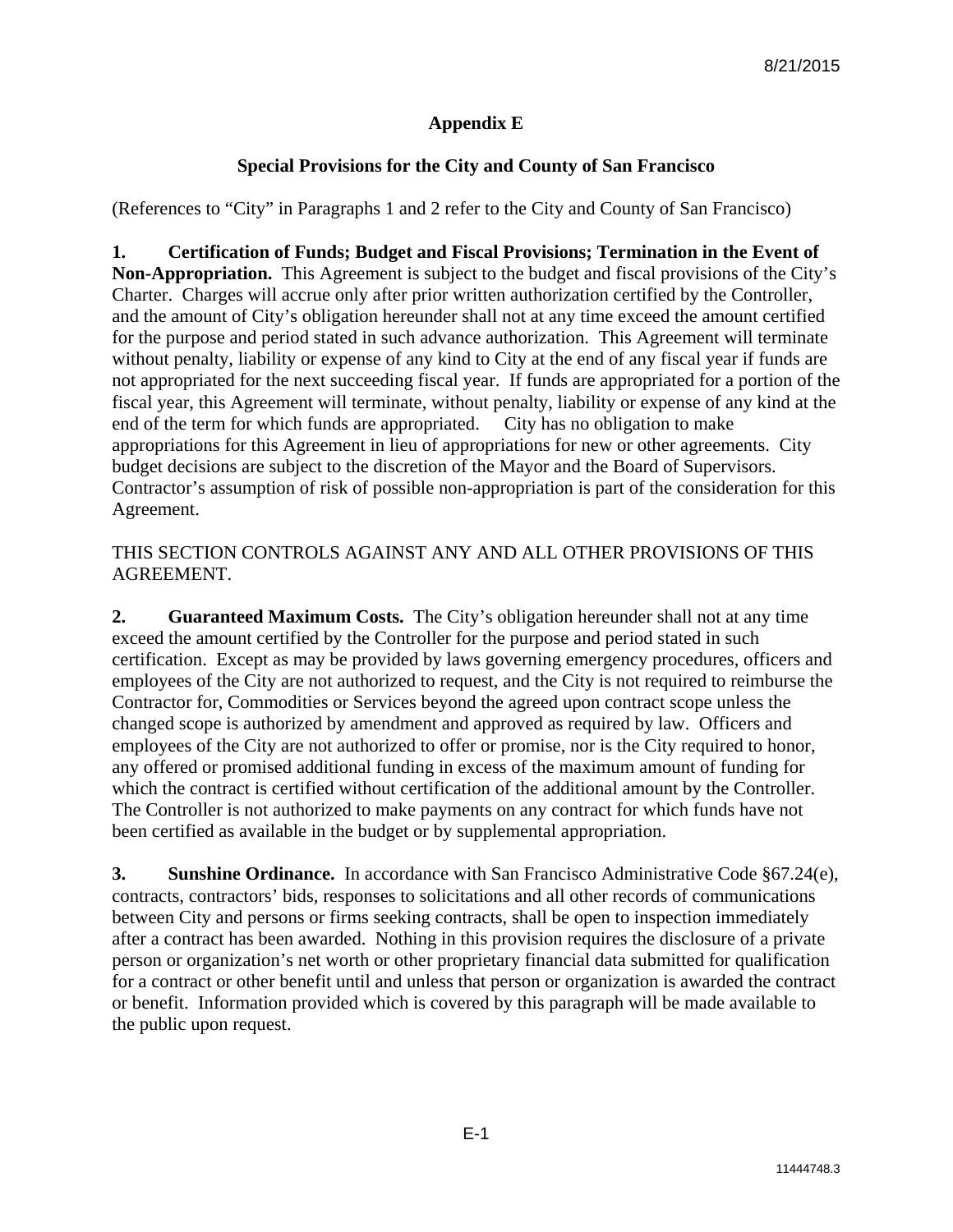# **Appendix F**

# **Notices**

| <b>Contact:</b>                                                                                                                                                                                                                                                                  | <b>Mailing Address:</b>                                       |
|----------------------------------------------------------------------------------------------------------------------------------------------------------------------------------------------------------------------------------------------------------------------------------|---------------------------------------------------------------|
| Metropolitan Transportation Commission                                                                                                                                                                                                                                           | Until February 1, 2016                                        |
| Name: Carol Kuester                                                                                                                                                                                                                                                              | $101 - 8$ th Street                                           |
| Title: Director, Electronic Payments                                                                                                                                                                                                                                             | Oakland, CA 94607                                             |
| Email: ckuester@mtc.ca.gov                                                                                                                                                                                                                                                       |                                                               |
| Phone: 510-817-5853                                                                                                                                                                                                                                                              | After February 1, 2016:<br>375 Beale Street                   |
| 510-817-5848<br>Fax:                                                                                                                                                                                                                                                             | San Francisco, CA 94105                                       |
| Alameda-Contra Costa Transit District<br>Name: Name and the second contract of the second contract of the second contract of the second contract of the second contract of the second contract of the second contract of the second contract of the second contract of<br>Phone: | 1600 Franklin Street<br>Oakland, CA 94612                     |
| <b>Central Contra Costa Transit Authority</b>                                                                                                                                                                                                                                    |                                                               |
| Name: Name and the second contract of the second contract of the second contract of the second contract of the second contract of the second contract of the second contract of the second contract of the second contract of                                                    | 2477 Arnold Industrial Way                                    |
|                                                                                                                                                                                                                                                                                  | Concord, CA 94520                                             |
| Email: <u>Contract Communication</u>                                                                                                                                                                                                                                             |                                                               |
| Phone:                                                                                                                                                                                                                                                                           |                                                               |
| $\text{Fax:}\n \overline{\phantom{aa}}$                                                                                                                                                                                                                                          |                                                               |
| City of Fairfield, as the operator of Fairfield and                                                                                                                                                                                                                              |                                                               |
| <b>Suisun Transit</b>                                                                                                                                                                                                                                                            |                                                               |
| Name:                                                                                                                                                                                                                                                                            |                                                               |
| Title:                                                                                                                                                                                                                                                                           |                                                               |
| Phone:                                                                                                                                                                                                                                                                           |                                                               |
|                                                                                                                                                                                                                                                                                  |                                                               |
| City of Petaluma<br>Name: Name and the service of the service of the service of the service of the service of the service of the service of the service of the service of the service of the service of the service of the service of the service                                |                                                               |
| Title: The Commission of the Commission of the Commission of the Commission of the Commission of the Commission of the Commission of the Commission of the Commission of the Commission of the Commission of the Commission of                                                   |                                                               |
|                                                                                                                                                                                                                                                                                  |                                                               |
|                                                                                                                                                                                                                                                                                  |                                                               |
| Fax:                                                                                                                                                                                                                                                                             |                                                               |
| City and County of San Francisco, acting by and<br>through its Municipal Transportation Agency<br>Name:                                                                                                                                                                          | 1 South Van Ness Avenue, 7th Floor<br>San Francisco, CA 94103 |
|                                                                                                                                                                                                                                                                                  |                                                               |
| Phone:                                                                                                                                                                                                                                                                           |                                                               |
|                                                                                                                                                                                                                                                                                  |                                                               |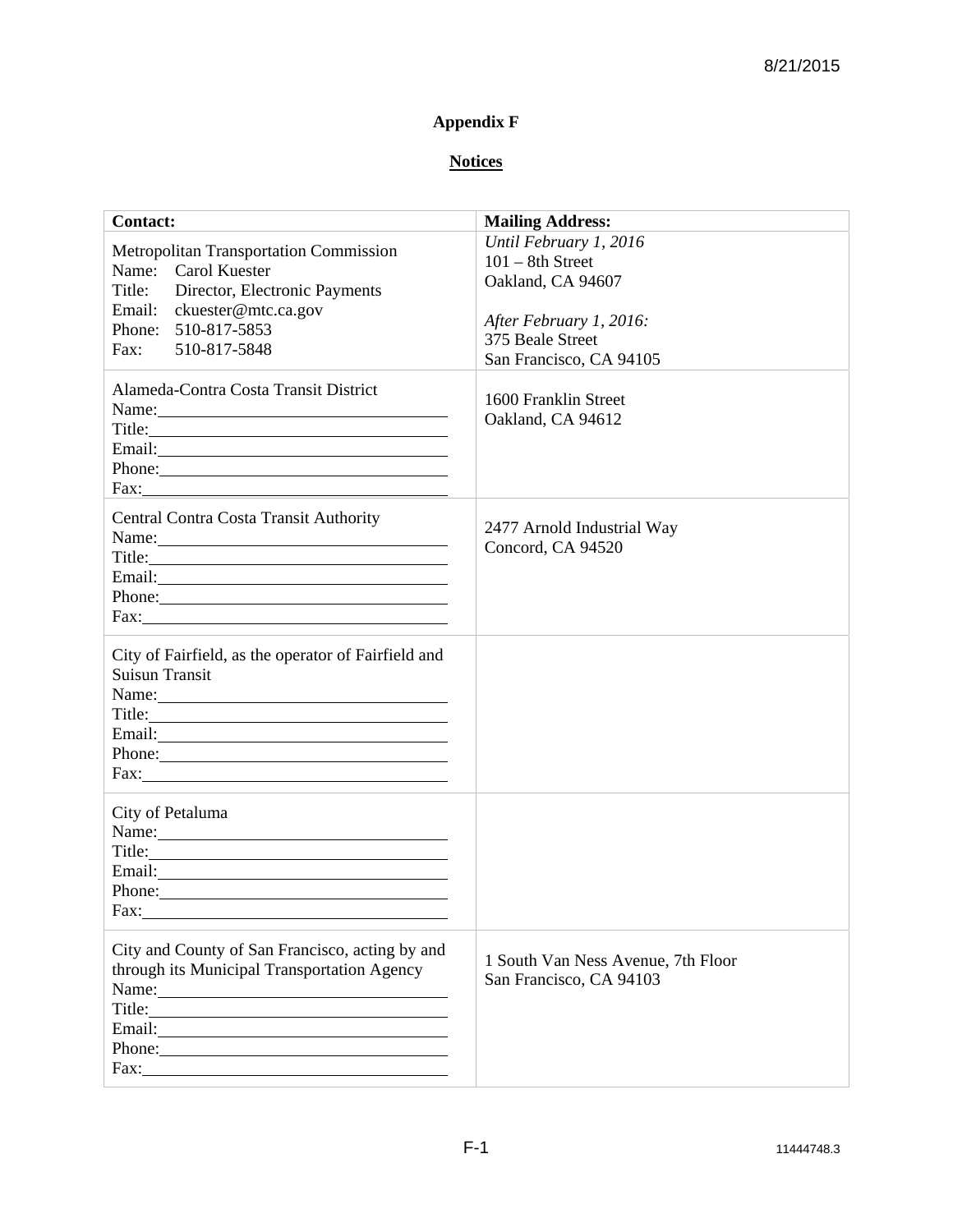| Eastern Contra Costa Transit Authority<br>Name: Name and the second state of the second state of the second state of the second state of the second state of the second state of the second state of the second state of the second state of the second state of the sec<br>Phone:                                                                                                                                                                                                                                                   |                                                                 |
|--------------------------------------------------------------------------------------------------------------------------------------------------------------------------------------------------------------------------------------------------------------------------------------------------------------------------------------------------------------------------------------------------------------------------------------------------------------------------------------------------------------------------------------|-----------------------------------------------------------------|
| Golden Gate Bridge Highway and Transportation<br>District<br>Name:<br>Email: <u>Alexander School (2002)</u><br>Phone:<br>$\text{Fax:}$                                                                                                                                                                                                                                                                                                                                                                                               | P.O. Box 9000, Presidio Station<br>San Francisco, CA 94129-0601 |
| Livermore/Amador Valley Transit Authority<br>Name: Name and the set of the set of the set of the set of the set of the set of the set of the set of the set of the set of the set of the set of the set of the set of the set of the set of the set of the set of the set o<br>Title: The contract of the contract of the contract of the contract of the contract of the contract of the contract of the contract of the contract of the contract of the contract of the contract of the contract of the con<br>Phone:<br>Fax: Fax: |                                                                 |
| Marin County Transit District<br>Name: Name and the second state of the second state of the second state of the second state of the second state of the second state of the second state of the second state of the second state of the second state of the sec<br>Phone:                                                                                                                                                                                                                                                            |                                                                 |
| Napa County Transportation and Planning Agency<br>Name:<br>Title: The contract of the contract of the contract of the contract of the contract of the contract of the contract of the contract of the contract of the contract of the contract of the contract of the contract of the con<br>Phone:<br>Fax:                                                                                                                                                                                                                          |                                                                 |
| Peninsula Corridor Joint Powers Board<br>Name:<br>Rita P. Haskin<br>Title:<br>Executive Officer, Customer Service<br>and Marketing<br>haskinr@samtrans.com<br>Email:<br>Phone: 650-508-6248<br>Fax:<br>650-508-7919                                                                                                                                                                                                                                                                                                                  | P.O. Box 3006<br>San Carlos, CA 94070-1306                      |
| San Francisco Bay Area Rapid Transit District<br>Patricia Nelson<br>Name:<br>Title:<br>Project Manager, Clipper Program<br>Email:<br>pnelson@bart.gov<br>510-874-7323<br>Phone:<br>510-287-4747<br>Fax:                                                                                                                                                                                                                                                                                                                              | 300 Lakeside Drive, 16th floor<br>Oakland, CA 94612             |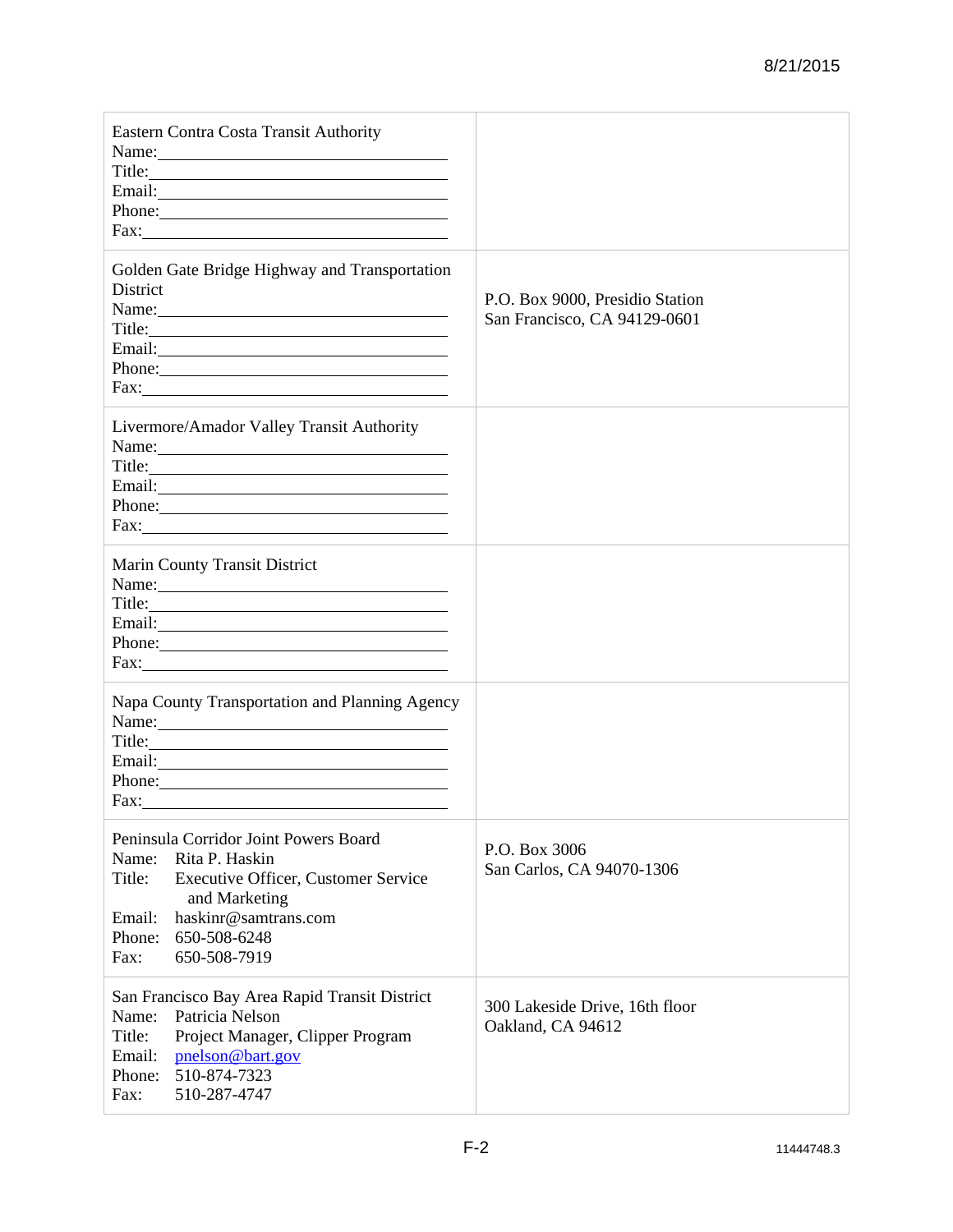| San Francisco Bay Area Water Emergency<br><b>Transportation Authority</b><br>Title:<br>Phone:<br>Fax: The Commission of the Commission of the Commission of the Commission of the Commission of the Commission of the Commission of the Commission of the Commission of the Commission of the Commission of the Commission of t                                                     |                                                             |
|-------------------------------------------------------------------------------------------------------------------------------------------------------------------------------------------------------------------------------------------------------------------------------------------------------------------------------------------------------------------------------------|-------------------------------------------------------------|
| San Mateo County Transit District<br>Name: Rita P. Haskin<br>Title: Executive Officer, Customer Service<br>and Marketing<br>Email: haskinr@samtrans.com<br>Phone: 650-508-6248<br>Fax: 650-508-7919                                                                                                                                                                                 | P.O. Box 3006<br>San Carlos, CA 94070-1306                  |
| Santa Clara Valley Transportation Authority<br>Name: Ali Hudda<br>Title: Deputy Director, Accounting<br>Email: ali-hudda@vta.org<br>Phone: 408-546-7922                                                                                                                                                                                                                             | 3331 N. First Street, Building C<br>San Jose, CA 95134-1906 |
| <b>Solano County Transit</b><br>Name:<br>Title:<br>Phone:                                                                                                                                                                                                                                                                                                                           |                                                             |
| Sonoma County Transit<br>Name:<br>Phone:<br>Fax:                                                                                                                                                                                                                                                                                                                                    |                                                             |
| Sonoma-Marin Area Rail Transit<br>Title: The Commission of the Commission of the Commission of the Commission of the Commission of the Commission<br>Fax: The Commission of the Commission of the Commission of the Commission of the Commission of the Commission of the Commission of the Commission of the Commission of the Commission of the Commission of the Commission of t |                                                             |
| Vacaville City Coach<br>Email: <u>Communication</u><br>Phone:<br>Fax: $\qquad \qquad$                                                                                                                                                                                                                                                                                               |                                                             |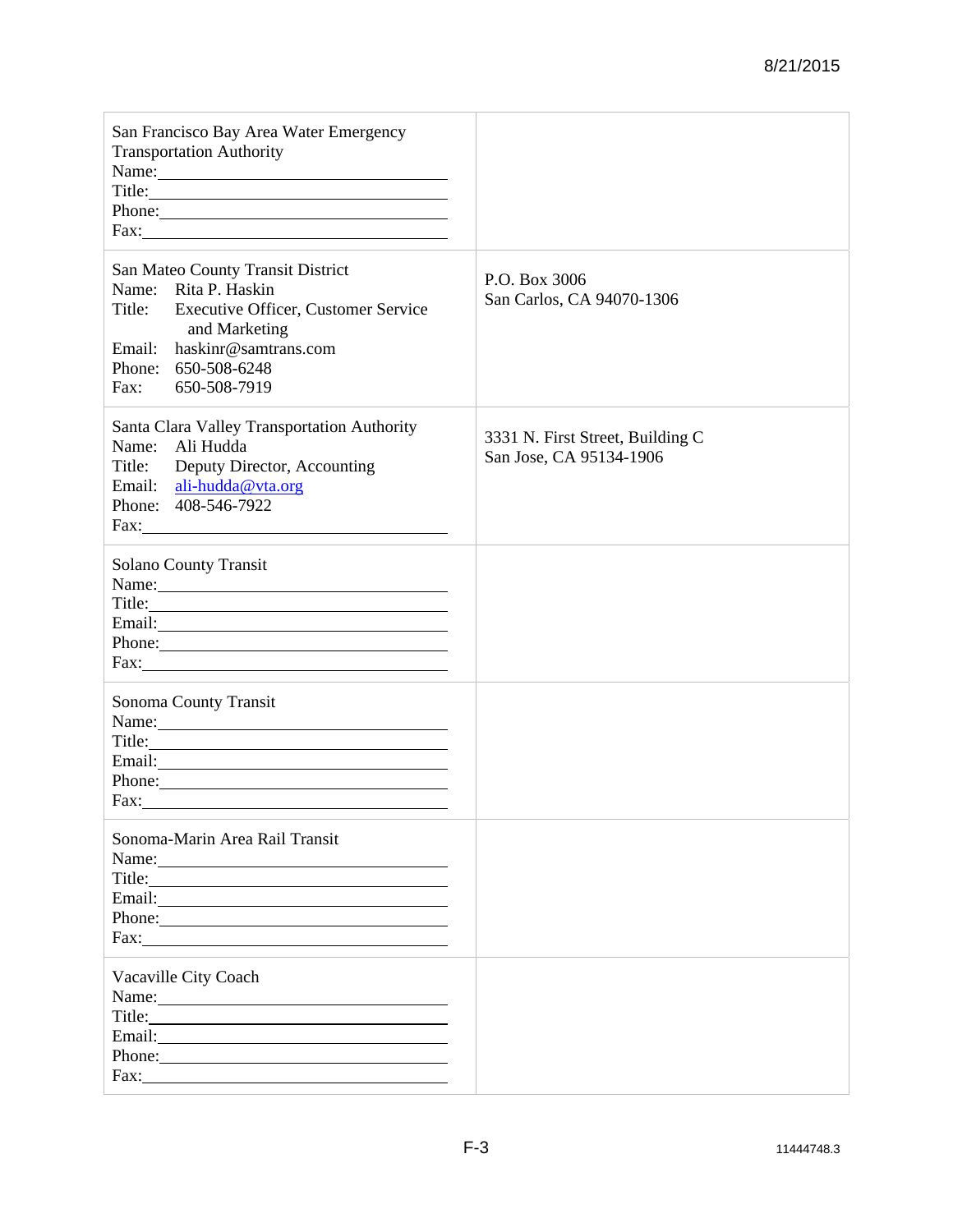| Western Contra Costa Transit Authority<br>Phone:                                                                                                                                                                                                                                  |  |
|-----------------------------------------------------------------------------------------------------------------------------------------------------------------------------------------------------------------------------------------------------------------------------------|--|
| City of Santa Rosa<br>Name:<br>Phone:<br>Fax: The Commission of the Commission of the Commission of the Commission of the Commission of the Commission of the Commission of the Commission of the Commission of the Commission of the Commission of the Commission of t           |  |
| City of Union City<br>Name:<br>Title:<br>Phone:<br>Fax: The Commission of the Commission of the Commission of the Commission of the Commission of the Commission of the Commission of the Commission of the Commission of the Commission of the Commission of the Commission of t |  |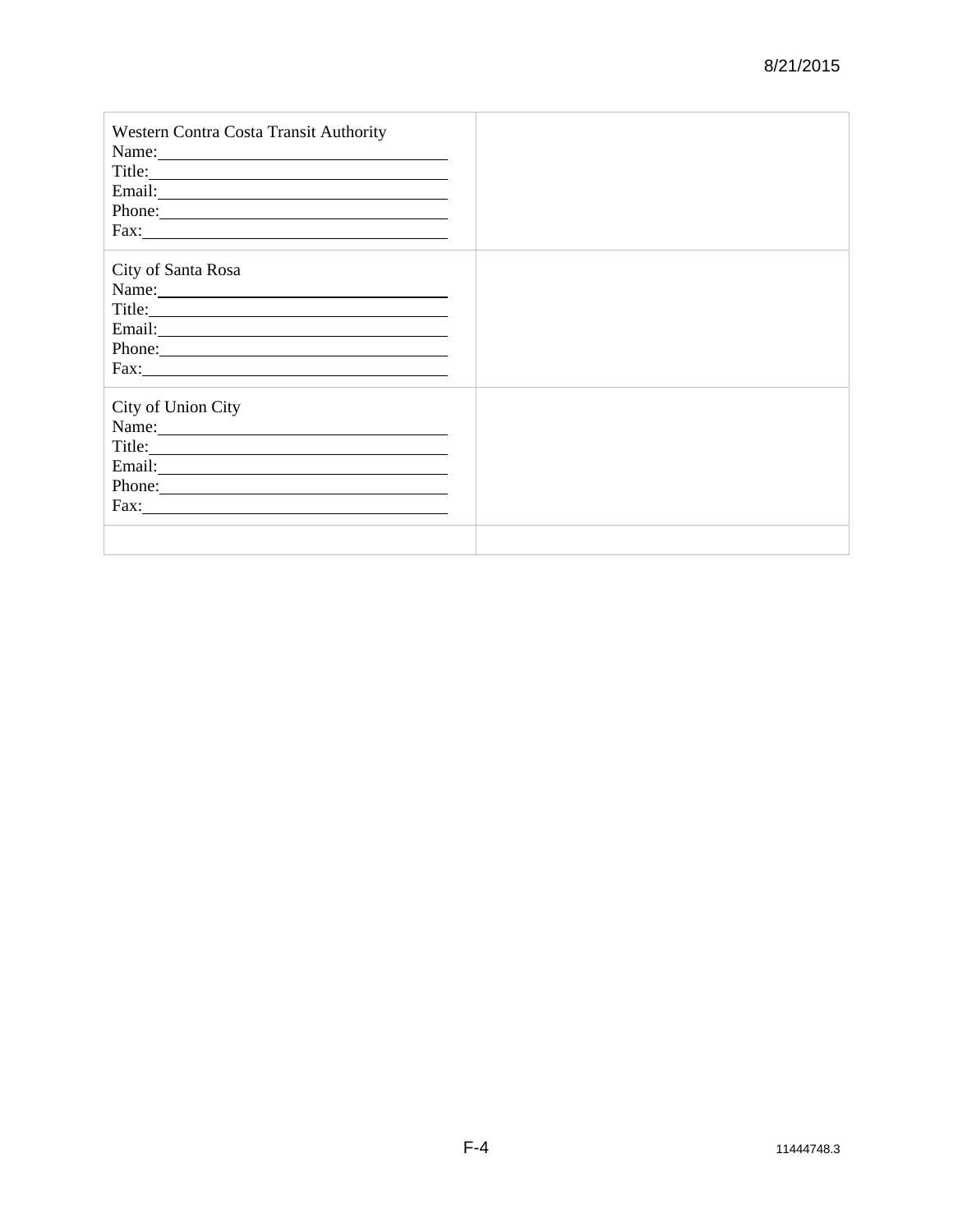#### **MEMORANDUM**

### **TO: Board Members**

#### **FROM: Nina Rannells, Executive Director Keith Stahnke, Manager, Operations**

#### **SUBJECT: Approve Contract Award to Vortex Marine Construction, Inc. for Marine Construction Services for the Harbor Bay Piling Replacement Project**

#### *Recommendation*

Approve contract award to Vortex Marine Construction, Inc., in an amount not to exceed \$425,000, for marine construction services to implement the Harbor Bay Piling Replacement Project and authorize the Executive Director to negotiate and enter into a contract and take any other related actions as may be necessary to support this work.

#### *Background*

The Harbor Bay Ferry Terminal was constructed in the early 1990s in support of the development of the Harbor Bay Isle and provision of Harbor Bay Ferry services which began operation in 1992. The Harbor Bay Ferry Terminal waterside assets were transferred to WETA from the City of Alameda in April 2011 as a part of the overall City of Alameda ferry services transition agreement. Since original construction, the pilings that moor the Harbor Bay float have failed on two occasions, with the last occurring in 2011.

Staff recently engaged the services COWI Marine North America, to conduct a load analysis of the Harbor Bay Ferry Terminal pilings. This analysis resulted in a recommendation to increase the length and diameter of the five mooring pilings for the float.

On June 4, 2015, the Board of Directors authorized soliciting Invitations for Bids (IFB) for the Harbor Bay Piling Replacement project.

#### *Discussion*

The Harbor Bay Ferry Terminal project will replace five (5) pilings used for mooring the Harbor Bay Ferry Terminal float in order to improve the overall resiliency of the facility. This project will be implemented during the Fall 2015 pile driving window in the area.

On August 20, 2015, WETA released an IFB for the work associated with the Harbor Bay Piling Replacement project. A pre-bid conference was held on-site at the Harbor Bay Ferry Terminal on August 31, 2015, and was attended by seven (7) marine construction firms. A total of three addendums were issued providing additional information, clarification and answers to questions from bidders. Bids were due to WETA on or before September 16 at 2:00 p.m.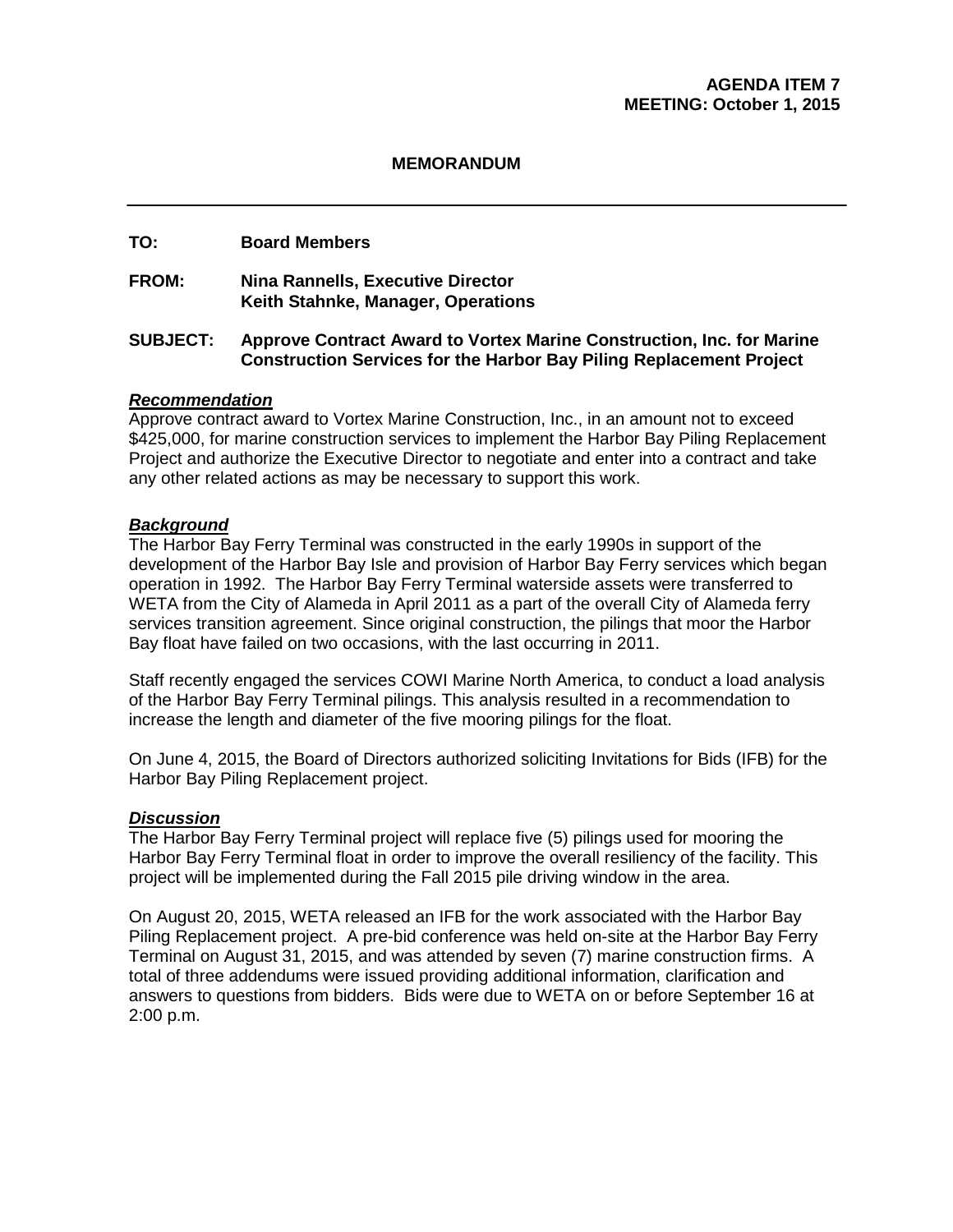A total of four bids were received in response to the IFB. The table below summarizes the price for each submittal.

| <b>FIRM</b>                      | <b>PRICE PROPOSAL</b> |
|----------------------------------|-----------------------|
| Vortex Marine Construction, Inc. | \$408,800             |
| The Dutra Group                  | \$639,500             |
| Manson Construction Co.          | \$491,750             |
| R. E. Staite Engineering Inc.    | \$438,750             |

A public bid opening was held on September 16, 2015, at which time the bid submitted by Vortex Marine Construction, Inc. (Vortex) was determined to be the apparent low bid based upon the price proposal submitted. In accordance with the IFB process utilized for this project, staff has reviewed the bid documents submitted by Vortex and has determined them to be responsive. Additionally, staff has verified references submitted and determined Vortex to be acceptable for performing this work.

Staff has determined the bid from Vortex to be the lowest responsive and responsible bidder for the Harbor Bay Piling Replacement project and recommends that the Board of Directors authorize award of a contract for this work in an amount not to exceed \$425,000, which includes a 5% owner's contingency for appropriation in the event that unanticipated work is necessary to complete this project.

The procurement process followed WETA administrative and Federal Transit Administration (FTA) procedure requirements. WETA's overall annual Disadvantaged Business Enterprise (DBE) goal and Small Business Enterprise (SBE) goal for Federal Fiscal Year 2015/16 is 1.36% for FTA-assisted contracts. Staff has reviewed the DBE/SBE materials provided by Vortex and has determined that they have complied with the DBE requirements for this contract.

### *Fiscal Impact*

This project is included in the FY 2015/16 Capital Budget with a total budget of \$450,000, funded with Federal Transit Administration (FTA) and Alameda Lighting and Landscape Assessment District (LLAD) funds.

\*\*\*END\*\*\*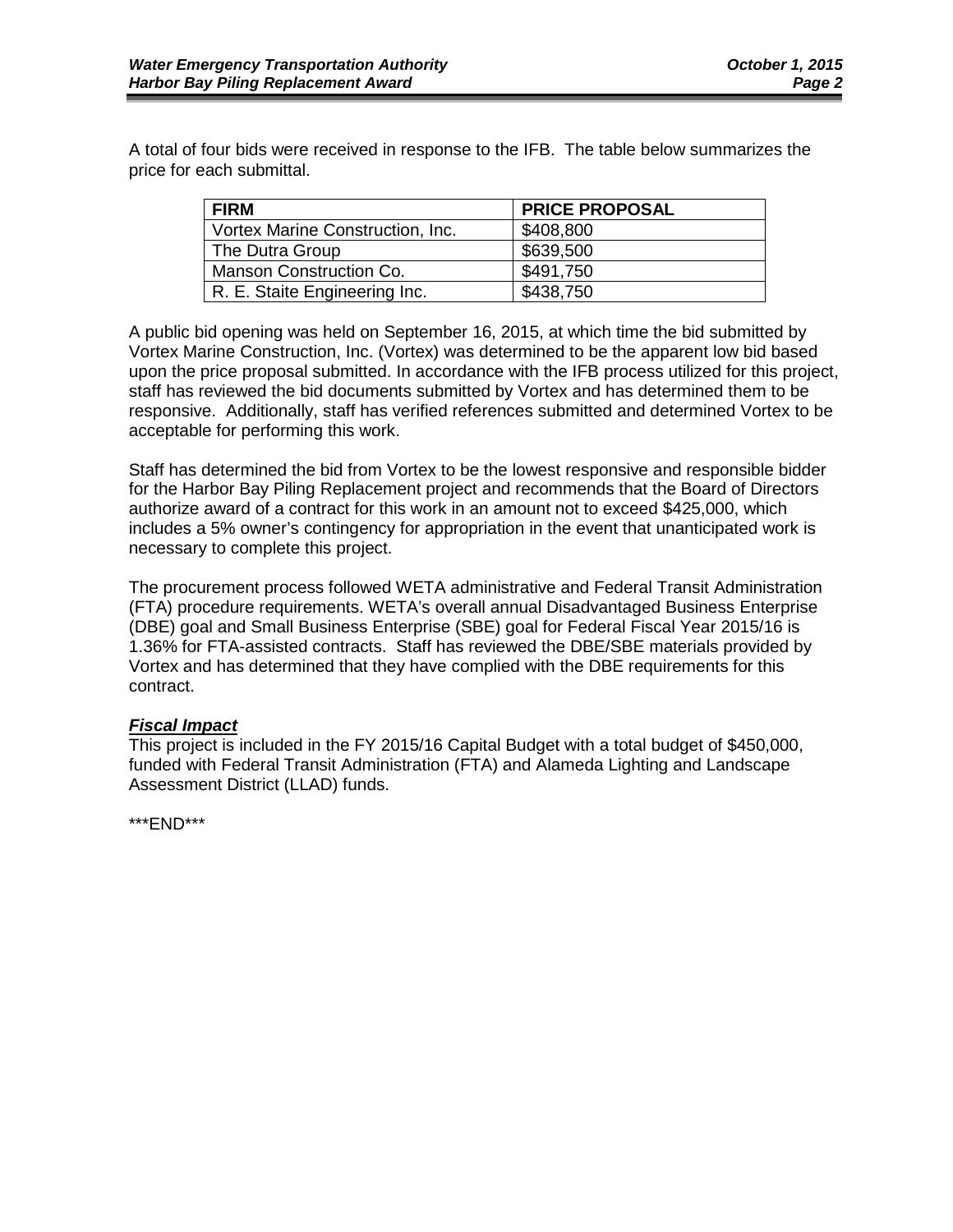### **SAN FRANCISCO BAY AREA WATER EMERGENCY TRANSPORTATION AUTHORITY**

### **RESOLUTION NO. 2015-27**

#### **APPROVE CONTRACT AWARD TO VORTEX MARINE CONSTRUCTION, INC. FOR MARINE CONSTRUCTION SERVICES FOR THE HARBOR BAY PILING REPLACEMENT PROJECT**

**WHEREAS**, the WETA issued an Invitation for Bids ("IFB") for dredging work at the Harbor Bay Piling Replacement Project on August 20, 2015; and

**WHEREAS**, the WETA has established procedures in its Administrative Code relating to the selection and contracting of Construction Services; and

**WHEREAS**, the WETA followed the procedures in its Administrative Code regarding solicitation and evaluation of qualifications; and

**WHEREAS**, WETA staff has recommended the award of these construction services to Vortex Marine Construction, Inc., the lowest responsive bidder, for the Harbor Bay Piling Replacement project; now, therefore, be it

**RESOLVED,** that the Board of Directors hereby approves entering into an agreement with Vortex Marine Construction, Inc. for pile driving services at the Harbor Bay Ferry Terminal for an amount not to exceed \$425,000 which includes a 5% owner's contingency; and

**RESOLVED**, that the Board of Directors authorizes the Executive Director to negotiate and execute the agreement and take any other related actions to support this work.

#### **CERTIFICATION**

The undersigned, Board Secretary, does hereby certify that the foregoing is a full, true and correct copy of a resolution duly and regularly adopted at a meeting of the San Francisco Bay Area Water Emergency Transportation Authority held on October 1, 2015.

YEA: NAY: ABSTAIN: ABSENT:

/s/ Board Secretary 2015-27 \*\*\*END\*\*\*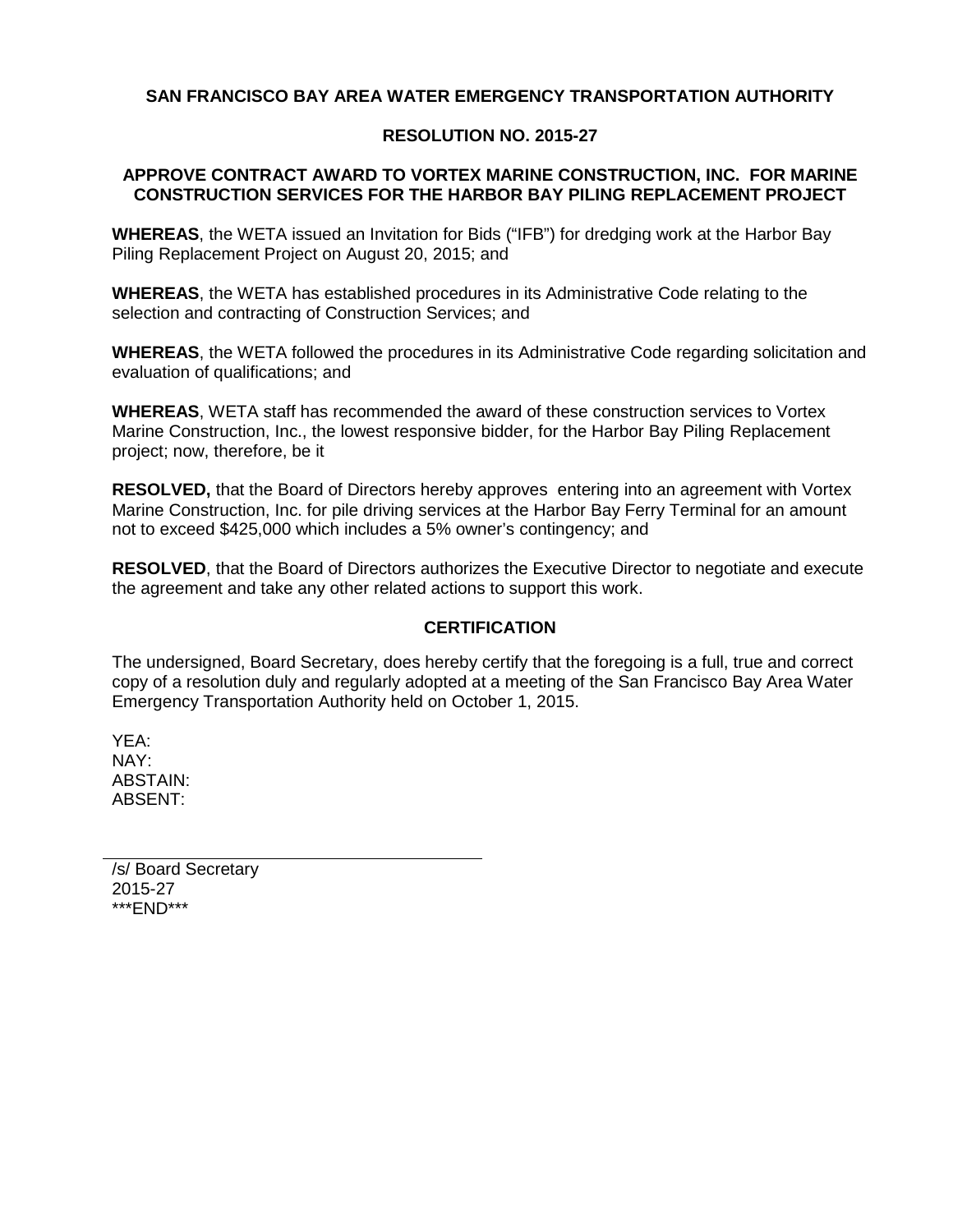#### **MEMORANDUM**

#### **TO: Board Members**

#### **FROM: Nina Rannells, Executive Director Keith Stahnke, Manager, Operations**

#### **SUBJECT: Approve the Award of a Sole Source Contract to Valley Power Systems North, Inc. for** *Taurus* **Main Engine Overhaul Project**

#### *Recommendation*

Approve the following actions associated with the overhaul of the port main engine on the vessel *Taurus*:

- 1. Add the *Taurus* Main Engine Overhaul project to the FY 2015/16 Capital Budget for a total project cost of \$300,000; and
- 2. Award a sole source contract to Valley Power Systems North, Inc. (VPSNI) in an amount not to exceed \$210,000, for the *Taurus* Main Engine Overhaul and authorize the Executive Director to negotiate and execute an agreement for this work.

#### *Background/Discussion*

The port main engine on the *Taurus* will reach its 10,000 hour overhaul service interval this Winter. The overhaul of this engine was originally anticipated to be needed in early FY 2016/17, based upon historic use and the projected operating hours of the vessel. However, due to increased vessel operating hours and the availability of a work window this Winter, staff recommends advancing this overhaul so that it can be completed in a timely manner and prior to the busy Spring/Summer 2016 operating season. This preventive maintenance is required to ensure reliable operation of the vessel.

The scope of work for the proposed contract requires the engine to be removed from the vessel and a complete major overhaul preformed. Once the engine is removed, WETA's spare swing engine will be installed in the *Taurus* in order to minimize the vessel down-time to about two weeks. When the engine overhaul is completed, in approximately 60 days, this engine will become a spare for storage and use when there is an engine failure or during the next engine overhaul project.

Staff recommends a project budget of \$300,000 to support all costs associated with implementation of this project. Proposed contract award to Valley Power for the engine overhaul work, as a sole source contract, is for \$210,000, which includes a 15% contingency to cover any unexpected adverse conditions that may be found.

#### *Sole Source Discussion*

Staff is recommending a sole source contract for this procurement in order to address the need to utilize MTU factory parts as well as the need for parts installation to be completed by a factory-authorized dealership in order to obtain a warranty on parts and labor. Given the costs involved, using a factory authorized dealership to install the manufacturer's parts significantly reduces financial risk to WETA in undertaking this project.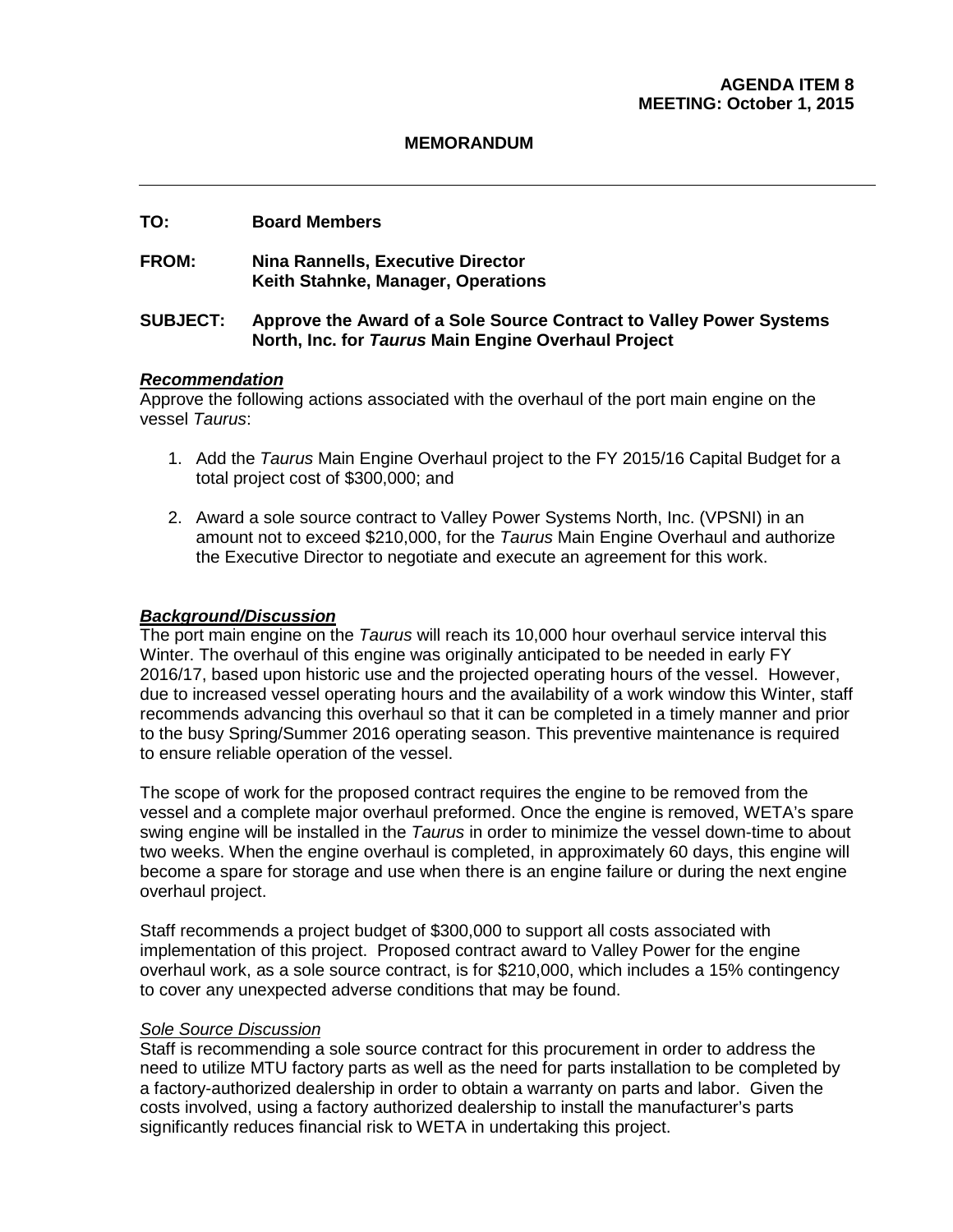After researching the engine supply and parts industry, staff has concluded that there are no known aftermarket parts manufacturers for these engines and confirmed that MTU factory parts are the only parts available for these engines. Additionally, because MTU does not allow competition between its factory authorized dealerships, VPSNI is the sole MTU factory authorized dealership for the sales, parts and service of MTU Series 2000 engines in the Bay Area region.

VPSNI is well qualified to complete this work as it overhauled the *Encinal's* main engines in 2013 and *Solano's* main engines in 2014 and has provided ongoing service and repair. VPSNI performs engine service to the majority of WETA's vessels and also provides sales and service to the Golden Gate Ferry vessels.

Staff has reviewed the price quote provided by VPSNI for this work and has determined that it is fair and reasonable compared to the WETA's internal estimates and to similar work performed by other engine distributors.

In accordance with the above analysis, staff has determined that this procurement meets the requirement for sole source procurement under federal regulations and as set forth in the WETA's Administrative Code Section 502.2(E), which authorizes the agency to procure goods and services without competition under limited circumstances. Subdivision (E) of this provision allows the agency to procure items non-competitively when there is only a single source of supply available, or only one contractor is qualified to provide the service or product. Because VPSNI is uniquely able to provide and warranty the necessary work, a competitive bidding process would serve no useful purpose for this procurement.

#### *Fiscal Impact*

The *Taurus* Main Engine Overhaul project is not currently included in the FY 2015/16 Capital Budget. This item would add the project to the FY 2015/16 Capital Budget at a total cost of \$300,000, funded with a combination of Federal Transit Administration (FTA) grant funds and Alameda Measure B Sales Tax grant revenues.

\*\*\*END\*\*\*